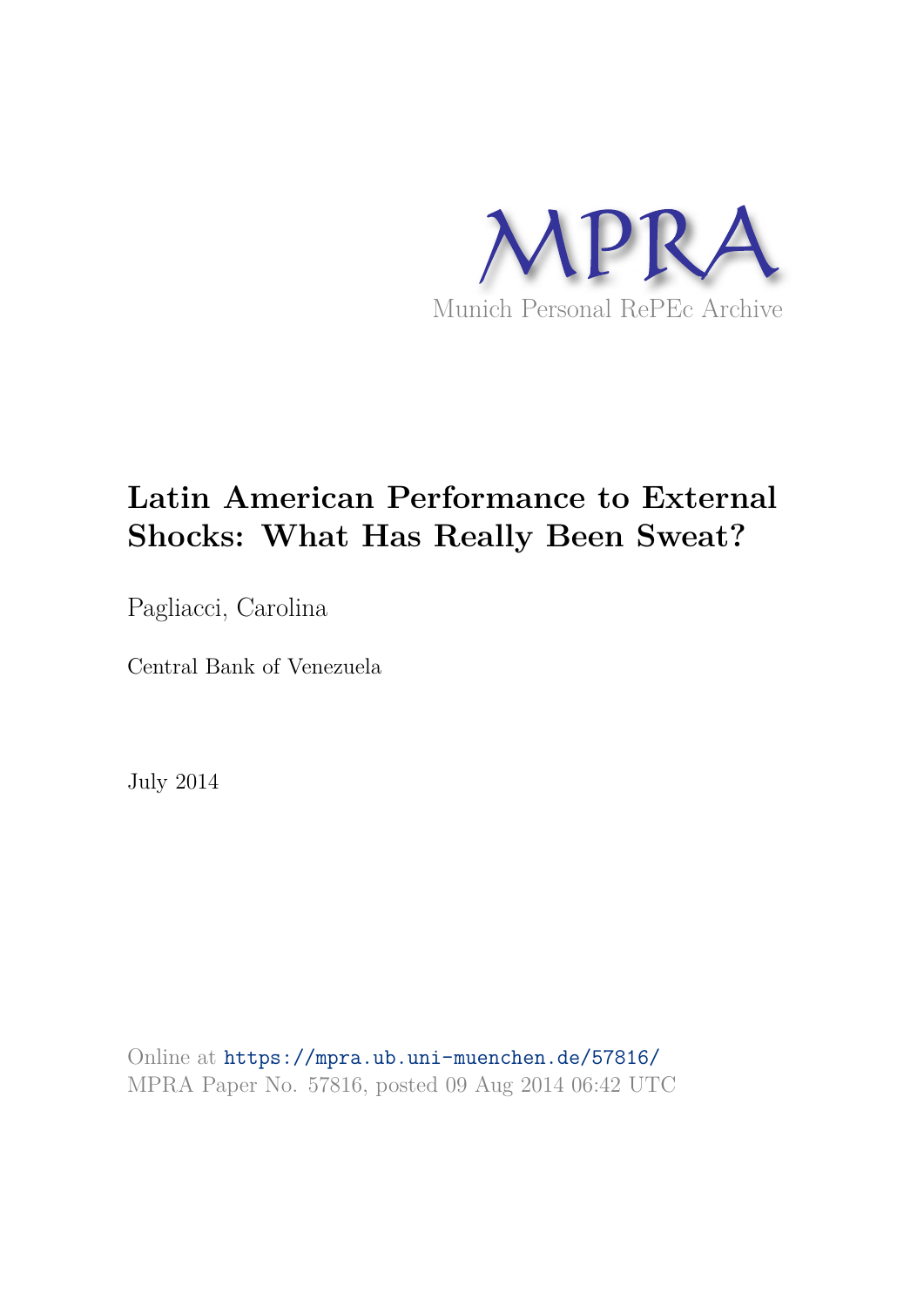# Banco Central de Venezuela

# Latin American Performance to External Shocks:

What Has Really Been Sweat?\*

This version: July 2014 Carolina Pagliacci &

How have external shocks affected the LA region? To what extent such shocks relate to US domestic conditions? Has the region engaged in procyclical or countercyclical monetary and fiscal policy in response to external shocks? In this paper we address these questions through an empirical exercise that involves the identification of US domestic structural shocks as LA external shocks, in a two-block model. We find that domestic US fluctuations have a significant impact on commodity prices, and such effect heavily conditions LA capital inflows and LA performance in terms of economic activity, inflation, domestic currency movements, and reserve accumulation. There is no clear evidence that regional fiscal policy has been countercyclical. On the contrary, monetary policy reactions have been visibly countercyclical, driven in part by the impact of capital flows. Capital outflows also seemed to have played an important role in reducing banking currency mismatches in the context of domestic currency depreciations.

**Keywords**: emerging markets, commodity prices, capital inflows, policy cyclicality. **JEL classification:** E32, F32, Q02.

 & Senior researcher of the Economic Research Office at the Venezuelan Central Bank. cpagliac@bcv.org.ve. Av. Urdaneta Esq. Las Carmelitas, 1010 Caracas, Venezuela. Telephone: + 58- 2128015919.

<sup>\*</sup> I want to acknowledge the excellent research assistance of Lorena Barreiro for putting together the data set. Opinions in this paper are my exclusive responsibility and do not compromise the opinions that might have the board of directors of the Venezuelan Central Bank.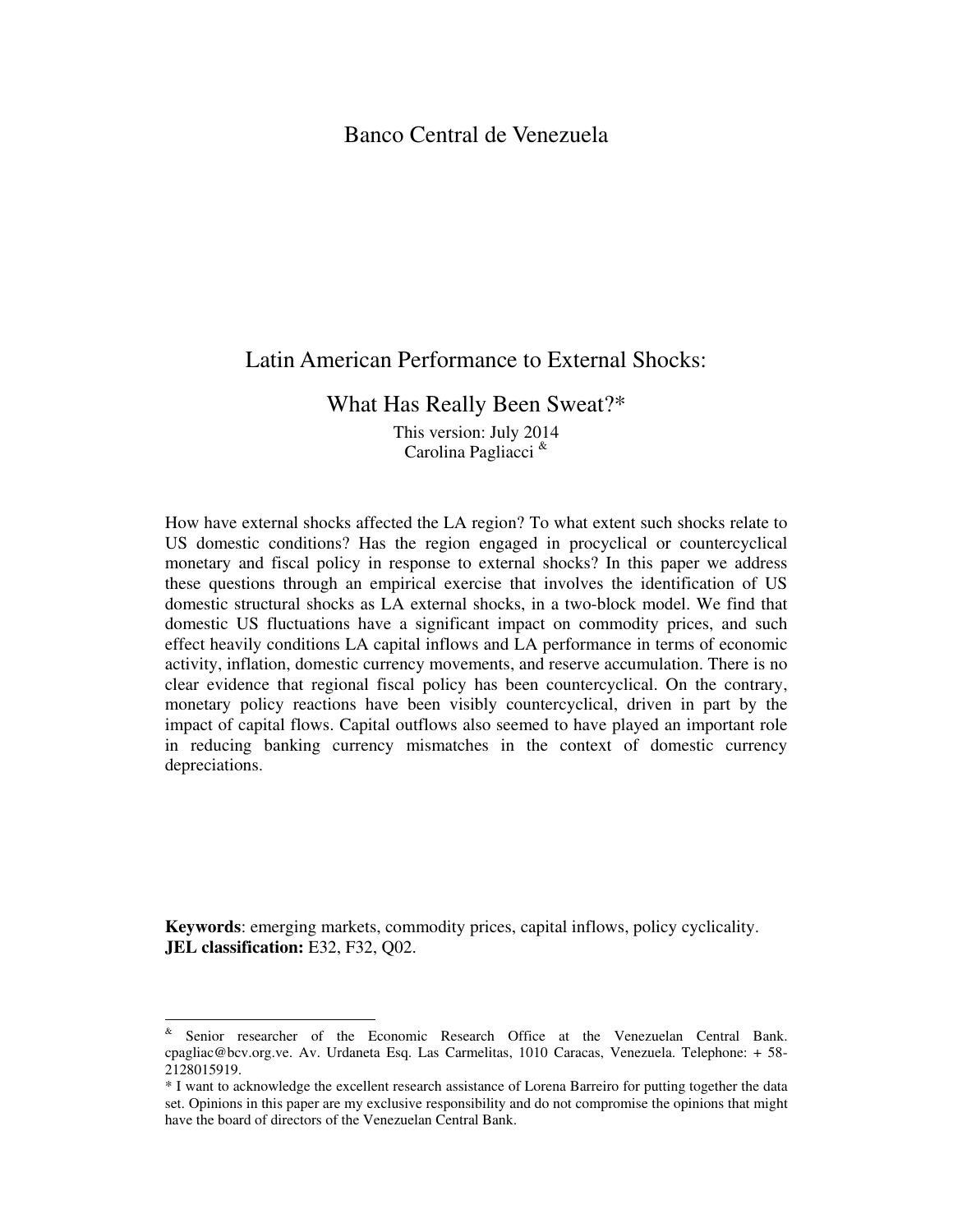# I. **Introduction**

The consequences of the sub-prime crisis were financial and real and hit both, advanced and developing countries. In the case of Latin American (LA) countries, most of them exhibited a quick recovery in terms of their performance. Authors such as Corbo and Schmidt-Hebbel (2013) have argued that the resilience to this crisis has been the result of a greater growth explained by the adoption of more prudent macroeconomic policies. These policies, mostly based on rules, were implemented basically in three directions: increasing international reserves to act as buffers against external shocks; applying more countercyclical policies and deepening capital and financial markets<sup>1</sup>.

On the other hand, papers such as Izquierdo, Romero and Talvi (2008), and Addler and Magud (2013), tend to view the performance of the region more closely related to the behavior of external factors. Izquierdo, Romero and Talvi (2008) associate the growth performance of the region with a pooled of external variables (including terms of trade of LA countries). Addler and Magud (2013) claim that an adequate metric of terms of trade booms, i.e. the income windfall, reveals that the LA region in the last decade has been exposed to a larger windfall than in the seventies. This finding suggests that the improvement in fundamentals is mainly driven by the size of the windfall.

As it is stated, the inclination for one of these two views could be settled empirically by determining how much of the good performance of the region is actually related to the behavior of commodity prices and other external factors. Nonetheless, the empirical evidence available does not seem to be convincing enough to bring academics to a one common vision. Another question raised in this discussion is how monetary policy of advanced economies, in particular the US, has affected the performance of the region. There are two potential distinct stories in the literature on this regard. On one hand, there is the idea that rising commodity prices and capital inflows might have part of their explanation in recent expansionary monetary policy actions of US (Anzuini *et. al* 2012 and Akyuz 2011). So, LA performance could be indirectly benefited by expansionary monetary policy shocks, through positive trade or capital account balances. On the other hand, Canova (2005) claims that US monetary policy shocks have huge impacts on LA countries mainly through movements in local interest rates (interest rate channel). In his investigation, expansionary US monetary policy shocks have a detrimental effect on LA performance.

The above considerations, and the premise that LA countries are heavily exposed to external shocks, compel to carefully evaluate the role of these shocks on LA performance. But these external shocks seem to be intertwined with the US economy, not only because of its relative size and influence in the global economy, but also because of its potential connections with commodity prices. Therefore, the primary objective of this paper is to provide empirical evidence of the effects of US domestic shocks on LA performance in main policy areas: monetary, fiscal and external. On a general ground, this empirical exercise will answer, first, to what extent domestic US shocks have affected the behavior of commodity prices, and second, how the adjustments in the US economy and commodity prices have impacted the LA region. At

<sup>&</sup>lt;sup>1</sup> This perception is also related to a former work of Loayza and Radatz (2007) that claim that structural country characteristics, such as labor market flexibility and financial openness, have reduced the external vulnerability of emerging economies.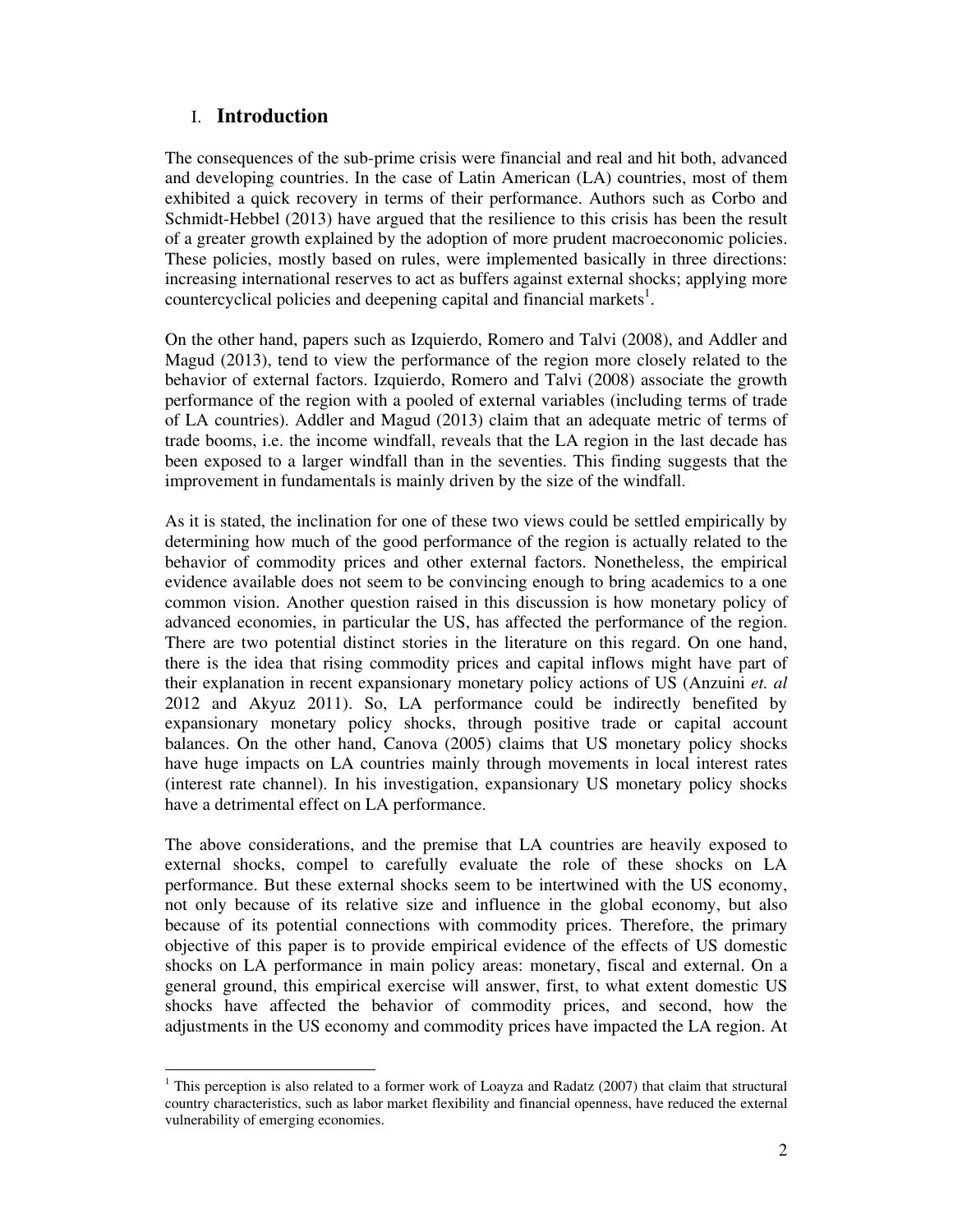a more detailed level, this evidence will provide an interpretation on whether the region, as a whole, has engaged in procyclical or countercyclical monetary and fiscal policy.

Since the evaluation of US shocks into the region can be traced at a country basis, estimation results can also determine if particular countries did not follow the regional tide in terms of their responses, and what macroeconomic conditions, if any, might be responsible for such behavior. The answer to these questions addresses the concerns about the degree of heterogeneity in LA economies, an issue partially advanced by Canova (2005), but not fully exploited since then in a single econometric setting.

The methodology to answer the above questions combines elements of the dynamic factor model and structural analysis within a two block model: the LA region and its external sector<sup>2</sup>. The LA region is modeled through a dynamic factor model that incorporates three weakly exogenous variables: commodity prices, US output growth and a measure of industrial activity from the rest of the world. The external sector to LA is portrayed through a structural VAR (SVAR) that combines US variables and commodity prices. Connections between the two blocks are allowed through two main channels: the potential contemporaneous correlation of residuals, and the presence of commodity prices and US growth in the LA dynamic. Identification of US domestic shocks is carried out using sign restrictions. At a technical level, the model structure can also be related to the FAVAR literature, but applied at a regional level.

One important piece of the model is the set of variables included for the LA analysis: the blend of basic macroeconomic variables and a proxy to monthly net accumulated capital inflows for 10 LA countries (Argentina, Brazil, Bolivia, Colombia, Chile, Ecuador, México, Perú, Uruguay y Venezuela). Basic macroeconomic variables range from indicators of performance in the goods, monetary and stock market, through indicators of conditions in the external, fiscal and banking sector.

Econometric results indicate that US domestic shocks have significantly affected commodity prices. Channels of transmission from the US economy to commodity markets are multiple, and do not seem to involve the behavior of a unique variable. These commodity price movements have triggered commercial and capital flows, both of which have translated into huge aggregate demand shocks for the LA region. As a consequence, adjustments in international reserves and foreign exchange rates have also taken place. From the point of view of regional policies, monetary policy has been visibly countercyclical. On the contrary, there is no clear evidence that fiscal policy has been countercyclical. In the context of domestic currency depreciations, capital outflows seemed to have also played a role in automatically reducing currency mismatches.

There is a considerable body of the literature currently developing on the subject of the recent LA performance. Other papers, such as Ceballos *et. al* (2012), De Gregorio (2013), Melo and Rincón (2013), Talvy and Munyo (2013), and Vegh and Vuletin (2013) have, in fact, contributed to partially answer the questions posed by this research. References to these papers will be addressed along the discussion. The contributions of this research can probably be framed in terms of applying econometric time series techniques that deal more adequately with the pervasive endogeneity problem.

 $\overline{a}$ 

 $2^2$  This choice is not new in the literature and it relates to Canova 2005.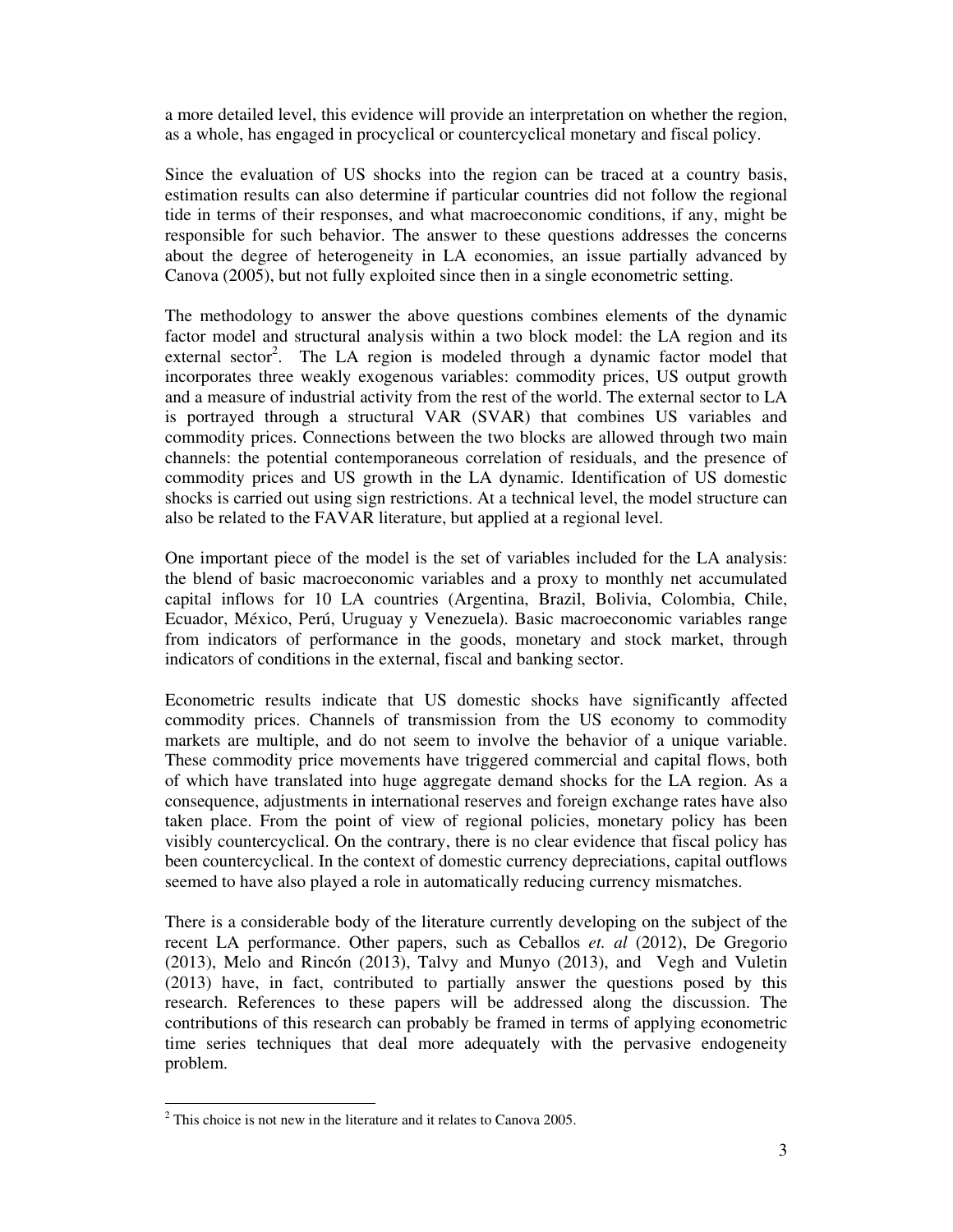General results of this research also relate tangentially with other topics in the literature. For instance, because of the role of capital flows in the interpretation of results, this paper relates to works addressing the determinants of capital inflows and the resulting policy responses, such as Reinhart and Reinhart (2008), Cardarelli *et al.* (2009) and Ahmed and Zlate (2013). This paper also relates to the literature studying the global impacts of US shocks, as for instance, Bagliano and Morana (2012) and Eickmeier and Bai (2011). While Bagliano and Morana (2012) identify several (univariate) US shocks and evaluate their effect on a large set of countries through factors, Eickmeier and Bai (2011) determine the international effect of US credit supply shocks through a GVAR model. Although these papers identify different US shocks and transmission mechanisms, the main agreeing point is the relevance of US shocks for explaining fluctuations of both, advanced and emerging economies.

Econometrically, there is also a large body of the literature using either sign restrictions to identify structural shocks and/or factors to convey large sets of data. Examples of these types of studies for the US or UK economy are: Bernanke, Boivin and Eliaz (2005), Mumtaz and Surico (2009), Eickmeier and Hofmann (2013) and Buch, Eickmeier and Prieto (2014). This investigation is the first one applying this combination of techniques for analyzing the LA region as a whole.

The structure of this research is the following. In the next section we provide a rational for our modeling strategy, and determine the conditions for identifying structural shocks. Section III explicitly addresses the structure of the model and the main estimation issues. Sections IV and V elaborate on the presentation and interpretation of econometric results with regard to the questions posed. That is, section IV presents the impact of US shock on the US economy and commodity prices, while section V elaborates on the results of the LA region, emphasizing endogenous policy responses. Section VI refers to the drivers of country heterogeneity in impulse responses. Summary of the main messages of the paper are in section VII.

# II. **External (structural) shocks to the LA region**

The LA region has been subject to important changes in external factors or conditions in the last decade. The definitions of such factors in the literature may vary depending on the questions that are being answered. For instance, Izquierdo, Romero and Talvi (2008) construct an index of external conditions that contains information on terms of trade, yield spreads (with respect to long US yields) and long US yields. Other authors refer to these external conditions as the behavior of commodity prices or as merely financial conditions, typically summarized by the volatility index of the stock market (VIX).

The main problem of associating external conditions to single variables is that these measures, although informative, do not provide a comprehensive story of economic events. On one hand, these variables are mostly endogenous ones that are potentially affected by other conditions or variables, which ultimately provide an economic rationale for their behavior. Also, changes in single variables do not allow a proper identification of the conditions that drive them. In this paper, external conditions to the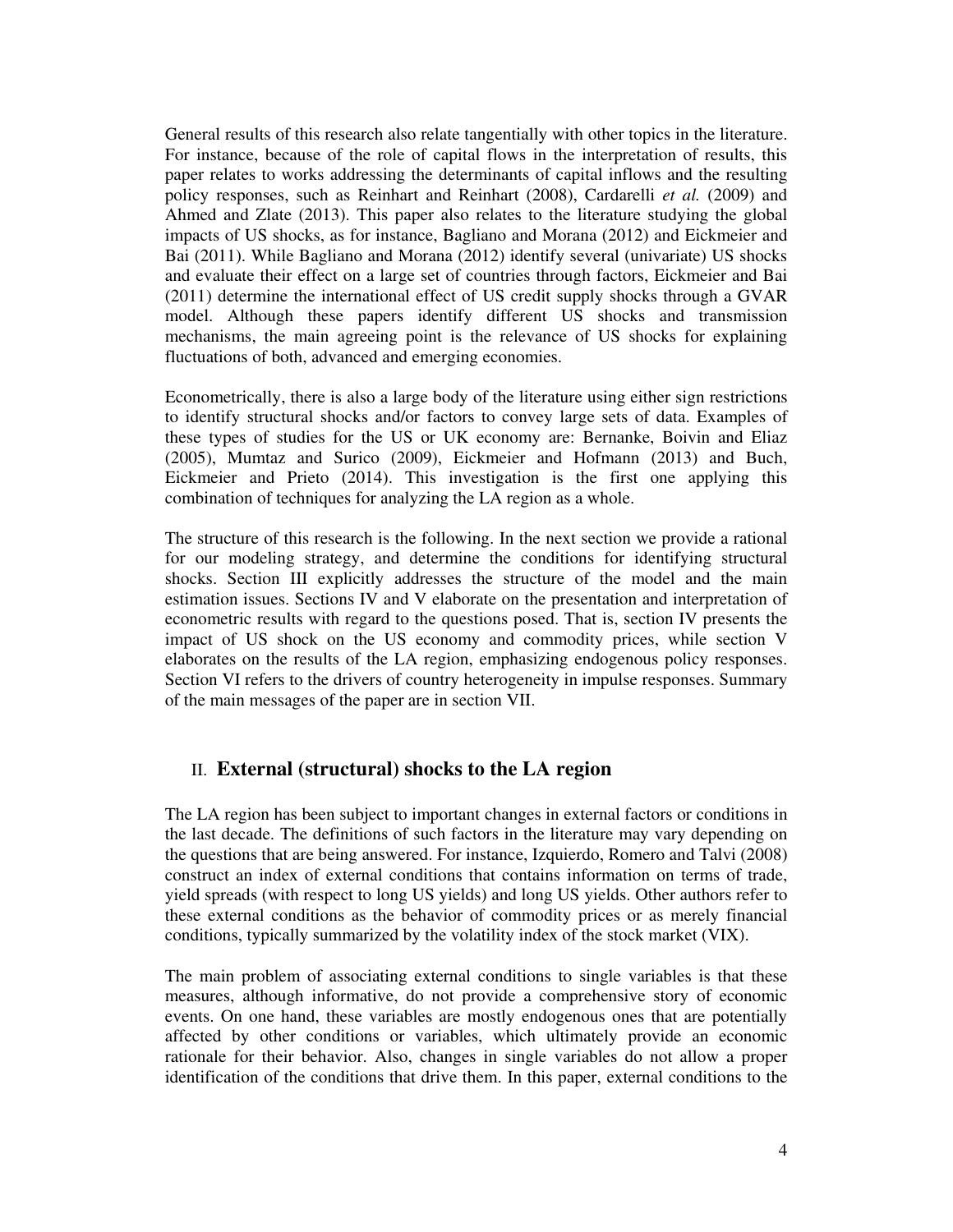LA region are defined in terms of structural shocks of the US economy<sup>3</sup>. In this way, the problems of endogeneity and economic interpretation of unexpected movements in external variables are directly addressed. However, it is not straightforward to figure out what US and other external variables need to be considered for the SVAR analysis and how these structural shocks are connected to the region.

The SVAR for the US economy is based on 6 key variables: US economic activity growth, US inflation, US monetary policy indicator, S&P500 index growth, implicit stock market volatility index  $(VIX)$ , and commodity prices growth<sup>4</sup>. We identify four structural shocks for the US economy: supply, real demand, monetary and financial shock. These shocks constitute the external shocks to the LA region. On the other hand, the LA region is modeled through a dynamic factor model (DFM). Factors summarize country level information for 10 LA countries (Argentina, Brazil, Bolivia, Colombia, Chile, Ecuador, México, Perú, Uruguay y Venezuela), and regional information from regionally aggregated indicators. The way these regional indicators are constructed is shown in appendix 1. Variables of this block consider relevant information on key economic sectors and add up to a total of 217 variables. In this modeling, we also incorporate two weakly exogenous variables, price of commodities and US economic growth, to adequately control for the impact of external factors on the region.

This econometric set up, and the treatment of the two blocks as a single system, allows drawing two types of connections between external shocks and the LA region. The first connection we introduce is through commodity prices and US economic activity. By construction, we assume the existence of full endogeneity between the US economy and commodity prices. This presumption of endogeneity is justified on two grounds: the size and importance of the US economy in global conditions and, the work of Anzuini *et. al* (2012), which has stressed that US monetary policy has also had an impact on the price of commodities. Therefore, while the US economic activity and the index of commodity prices are treated as endogenous variables for the US economy, they represent two weakly exogenous variables for the region<sup>5</sup>. At the level of the transmission mechanism, as long as US domestic shocks have an impact on the real activity and commodity prices, these shocks will also be transmitted to LA variables through their mean.

The second and most important connection between US shocks and the LA region is through the contemporaneous correlations of residuals. That is, the US economy and the LA block, although seemingly unrelated on their structure, are correlated at the level of their residuals, as in SUR models. Intuitively, this entails stating that unexpected movements in any variable of the US block can have a direct contemporaneous impact on endogenous LA variables through factors. The inclusion of this type of connection between the two blocks allows capturing an endogeneity structure that is far richer than that of GVAR models. This is because it exploits the non-systematic part of transmission mechanisms.

Next, we turn to the identification strategy. For the identification of supply and real demand shocks in the US, we define them in term of their effect on the aggregate goods

 $\ddot{\phantom{a}}$ 

<sup>&</sup>lt;sup>3</sup> This approach is not new in the literature and resembles Canova (2005), which identifies US structural shocks as an important source of shocks to the region.

<sup>4</sup> All variations are computed on annual basis.

<sup>&</sup>lt;sup>5</sup> This treatment of commodity prices departs from Canova (2005), where commodity prices are presumed a weakly exogenous variable to both, the US economy and the LA region.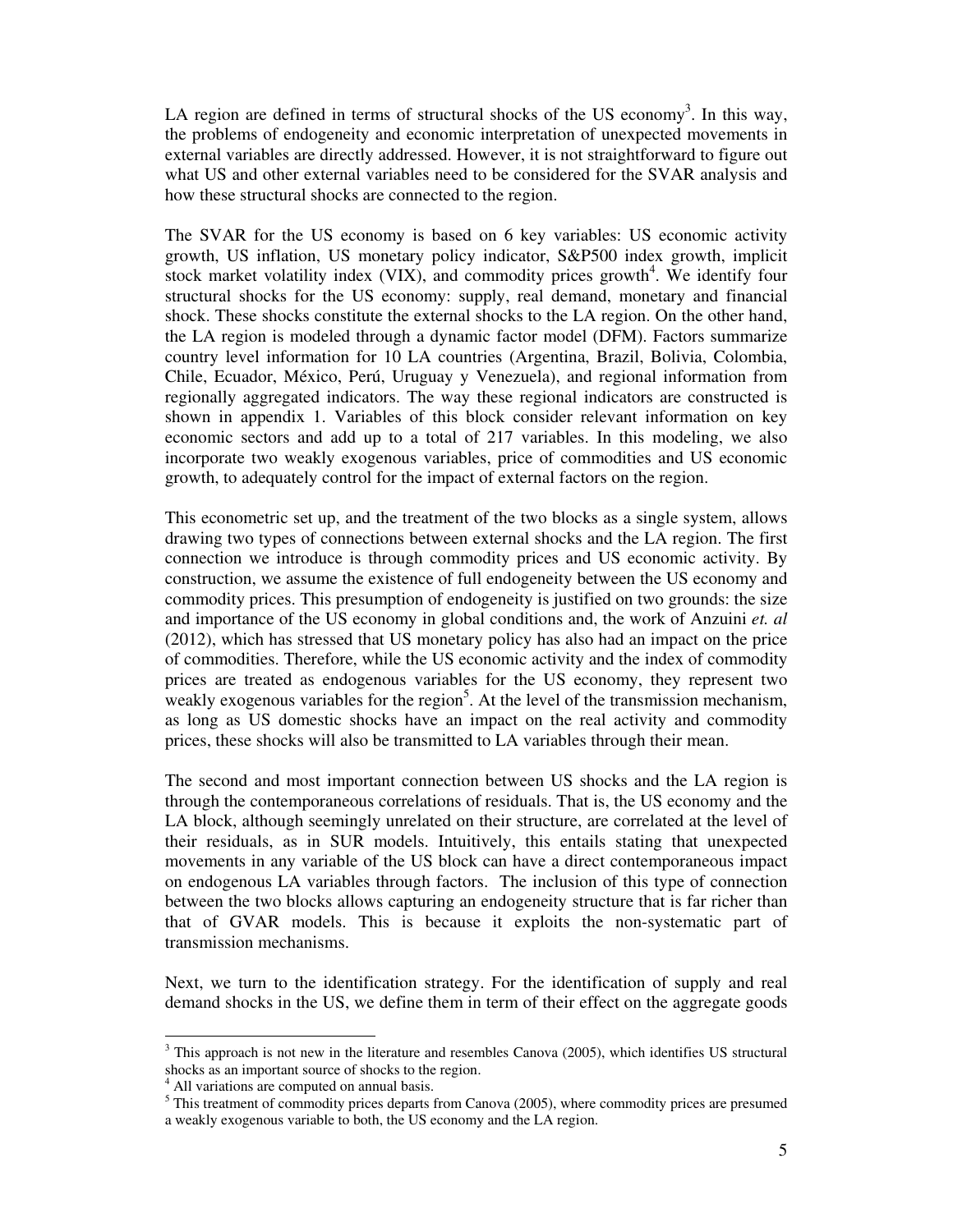market. That is, while a supply shock moves industrial production and inflation in the opposite direction, a real demand shock moves them in the same direction.

For the case of the monetary shock, the problem that arises is that US monetary policy has partly been implemented by movements in the federal fund rate, and since the end of 2008, by unconventional actions of the monetary authority. These two strategies have been applied in mutually exclusive time periods, and ex-ante, it makes difficult to define a monetary instrument that fits the whole estimation sample (2004-2012). In fact, if monetary policy is measured through movements in either one of the instruments (the federal fund rate or Fed's asset purchases), residual correlations in the sample might be distorted.

One way to overcome this problem is to find a synthetic indicator of the stance of US monetary policy that reflects actions taken on both instruments. The simplest way to do this is by combining information on the federal fund rate and on Fed's asset purchases. In some papers in the literature, such as in Baumeister and Benati (2012), it has been argued that the spread between the long term Treasury yield and the federal fund rate is a suitable measure for the stance of the quantitative easing. In particular, it is claimed that expansionary monetary policy leads to a reduction in this spread. This is certainly true for the period subsequent to 2011, when the maturity extension program took place and Fed's purchases were directed to long term securities. Nonetheless, if we consider computing this spread for the whole estimation period, the relationship between the spread and monetary policy completely reverses. This is the case, because in normal times, reductions of the spread are associated with contractionary (and not expansionary) monetary policy. Therefore, we use the ratio between the assets held by the Fed and the quantity of money in the economy (M2) as a more adequate indicator of the stance of the unconventional monetary policy.

Computationally, the measure of the synthetic stance of US monetary policy for the whole sample is constructed as the principal component of the two monetary policy instruments and the growth rate of real balances. The introduction of real balances assures that whenever a monetary policy instrument changes, such change goes along with movements in the appropriate direction of real balances. In fact, as argued by Canova (2005), it is exactly the behavior of real balances what distinguishes a real demand from a monetary policy shock. The resulting measure assigns a positive weight to the relative size of Fed's assets and the growth of real balances, and a negative weight to the federal fund rate. As a result, any increase of this indicator signals a potential expansionary monetary stance. Figure 1, compares the behavior of the two (conventional and unconventional) monetary policy instruments and the synthetic monetary policy indicator. The behavior of this synthetic indicator seems to provide a reasonable description of the stance of monetary policy. In this context, the identification of a monetary policy shock refers to simultaneous movements of the monetary policy indicator, the growth of real activity and inflation, all in the same direction.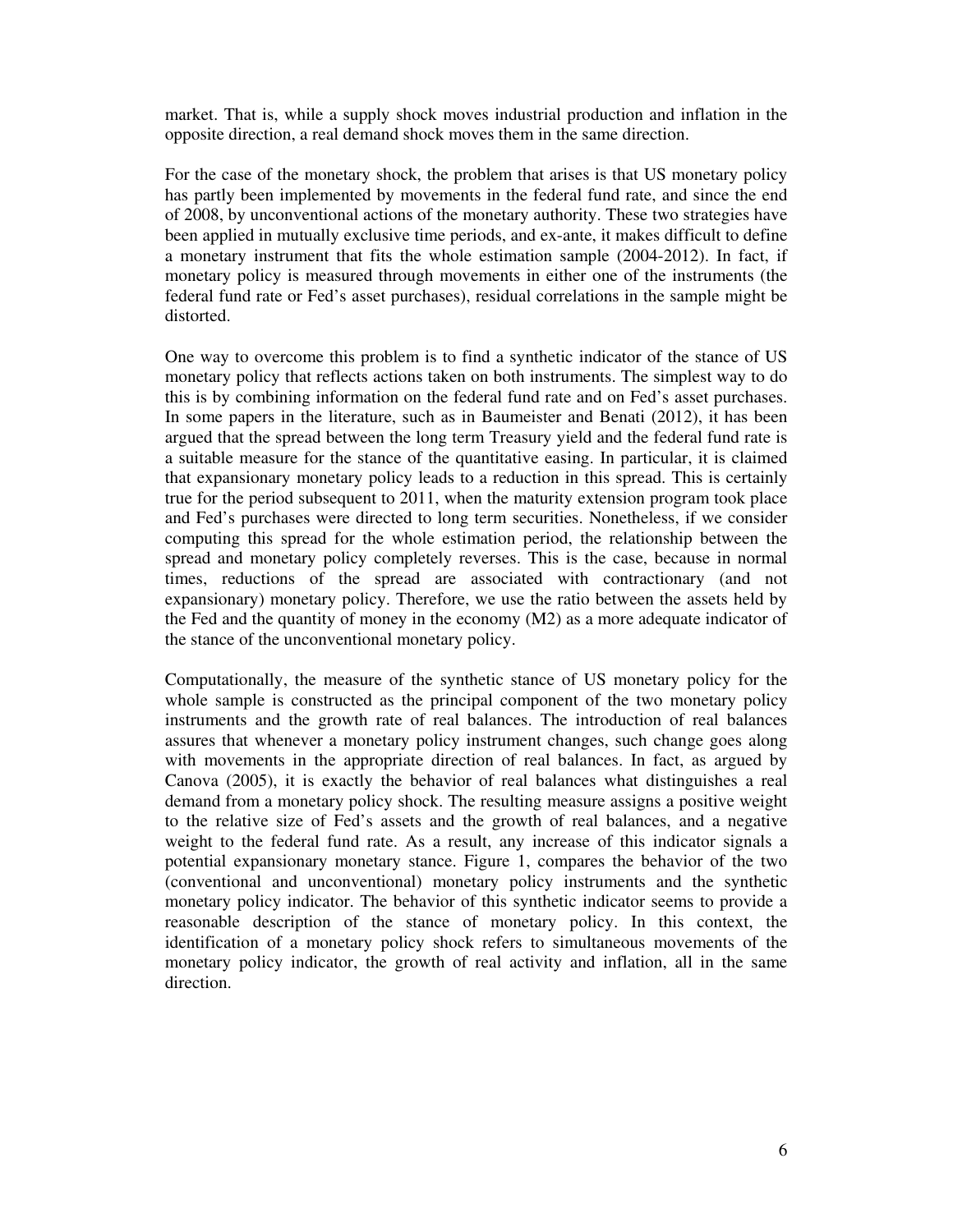

The last structural shock identified in the external block refers to a potential financial shock to the region. Papers such as Ahmed and Slate (2013) has stressed the importance of the VIX index as a driver of capital inflows, while Melo and Rincón (2013) has found significant responses of nominal exchange rates and several stock prices in the region to changes in the VIX. In this sense, it seems to be some degree of consensus about the fact that this implicit US stock volatility plays a role in the performance of the region. This is because the VIX is interpreted as a general measure of financial uncertainty or perceived risk that relates to portfolio re-arrangements<sup>6</sup>. Nonetheless, it is not clear which is the precise transmission mechanism that enables this connection. That is, empirically speaking, it is not clear what variables mediate between VIX changes and regional performance.

One possible, but not exclusive, channel is through commodity prices. In this case, portfolio reallocations might induce reductions in assets prices, but in particular, commodity prices, as a generalized flight to safety of global capitals takes place. This connection is also built on the empirical findings that support the thesis that increased financialization of oil and other commodity future markets has translated into stronger connections between stocks and commodity markets<sup>7</sup>. Therefore as a rise in uncertainty takes place, commodity prices drop, possibly leading too to capital outflows from emerging economies, such as LA ones. In particular, in our SVAR, we identify a contractionary financial shock as a simultaneous increase in the VIX index and a reduction in commodity prices.

A summary of the identifying conditions imposed on impulse responses to structural shocks are presented in the table 1.

 6 Adrian and Shin (2010) argue that risk-management constraints reduce the risk appetite of financial intermediaries in times of high VIX.

<sup>&</sup>lt;sup>7</sup> Fattouh, Kilian and Mahadeva (2012) survey several empirical papers that have built the case for higher correlations between commodity futures and stock markets.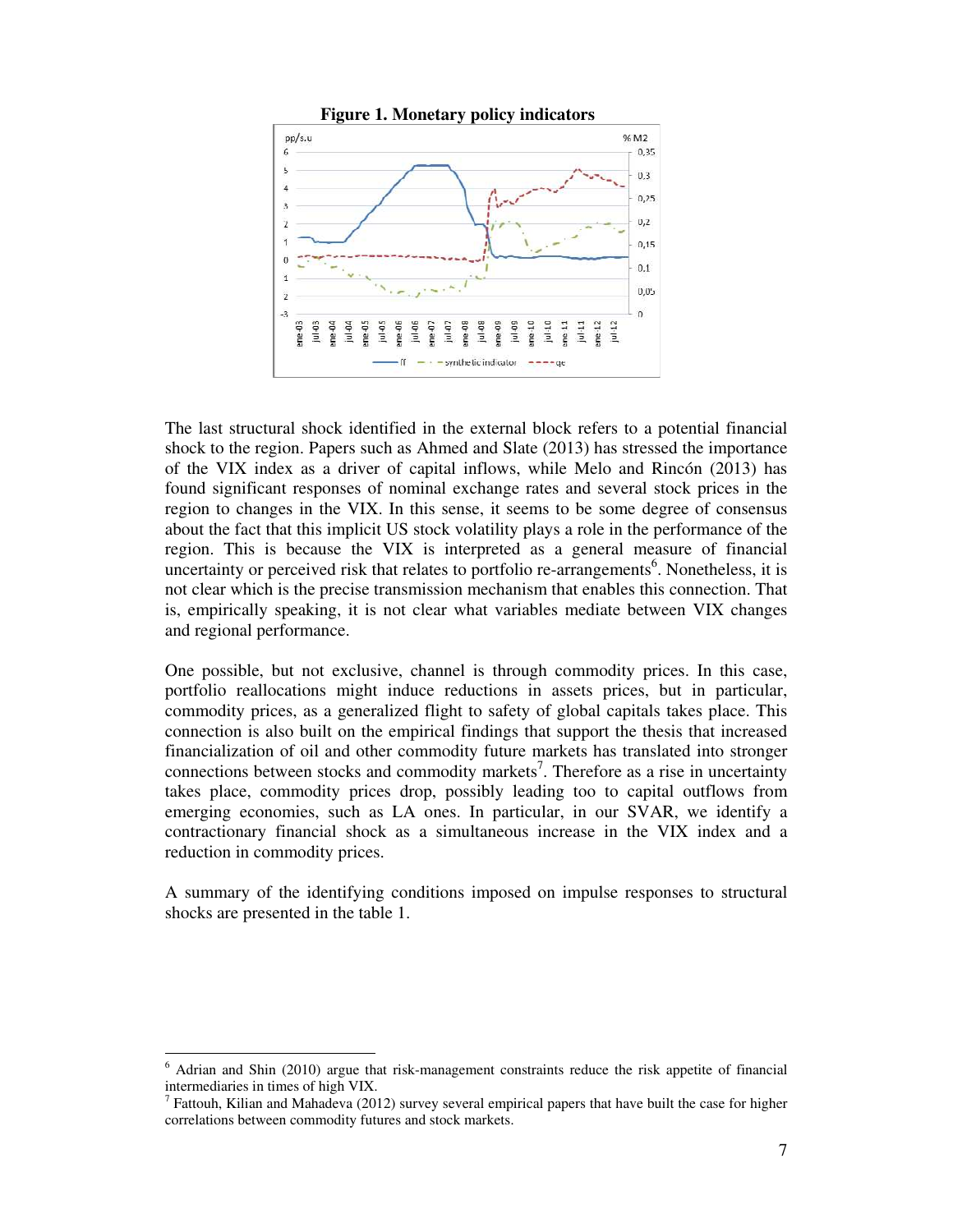| --- <b>--</b>                    |              |              |              |                |
|----------------------------------|--------------|--------------|--------------|----------------|
|                                  | Expansionary | Expansionary | Expansionary | Contractionary |
|                                  | supply shock | real demand  | monetary     | financial      |
|                                  |              | shock        | shock        | shock          |
| US activity growth               |              |              |              |                |
| US inflation                     |              |              |              |                |
| US monetary policy indicator     |              |              |              |                |
| US stock market volatility (VIX) |              |              |              |                |
| Commodity price growth           |              |              |              |                |

**Table 1. Identifying conditions of external (structural) shocks to LA region** 

## III. **Structure of the model**

As already mentioned, the econometric modeling assembles two apparently unrelated blocks: the US and the LA block.

The structure of the US block is described next. Define a column vector of endogenous variables for the US economy  $Z^{US} = |Y^{US}, P^{US}, MP^{US}, STK^{US}, VIX, PCM|$ , composed by US economic activity growth  $(Y^{US})$ , US inflation  $(P^{US})$ , US monetary policy indicator ( $MP^{US}$ ), S&P500 index growth ( $STK^{US}$ ), implicit stock market volatility index (*VIX* ), and commodity prices growth ( *PCM* ). Define also an indicator of the economic activity from the rest of the world  $(Y^{RW})$ , which is computed as the first principal component of the annual growth rate of industrial production indexes from 31 advanced and emerging countries (including India, China and Russia), but different than the US and LA countries<sup>8</sup>. The dynamic properties of the endogenous variables in this system can be generally be described by the following VAR(1):

$$
Z_t^{US} = A^{US} Z_{t-1}^{US} + B^{US} Y_{t-1}^{RW} + e_t^{US}
$$
 (1)

where  $A^{US}$  is the companion form of the system,  $Y^{RW}$  is considered a weakly exogenous variable, and  $e^{U S}$  refer to the reduced form residuals of the VAR.

The LA block is built on a factor model explained next. Define  $X<sup>LA</sup>$  as the set of LA country specific and regionally aggregated variables that describe the performance of the region. For our model  $X^{LA}$  has dimension  $N = 217$ . Consider also a set of latent static factors *F* that describe the co-movement of  $X<sup>LA</sup>$ , such as:

$$
X_t^{IA} = \Lambda F_t + \zeta_t \tag{2}
$$

where  $\Lambda$  is the loading matrix (*Nxg*) and  $\zeta$  are the idiosyncratic errors, which might be weakly correlated. Likewise, factors follow a dynamic process represented by:

$$
F_t = A^{LA} F_{t-1} + C W_{t-1}^{US} + B^{LA} Y_{t-1}^{RW} + e_t^{LA}
$$
 (3)

<sup>&</sup>lt;sup>8</sup> These monthly statistics are obtained from the IMF global statistics.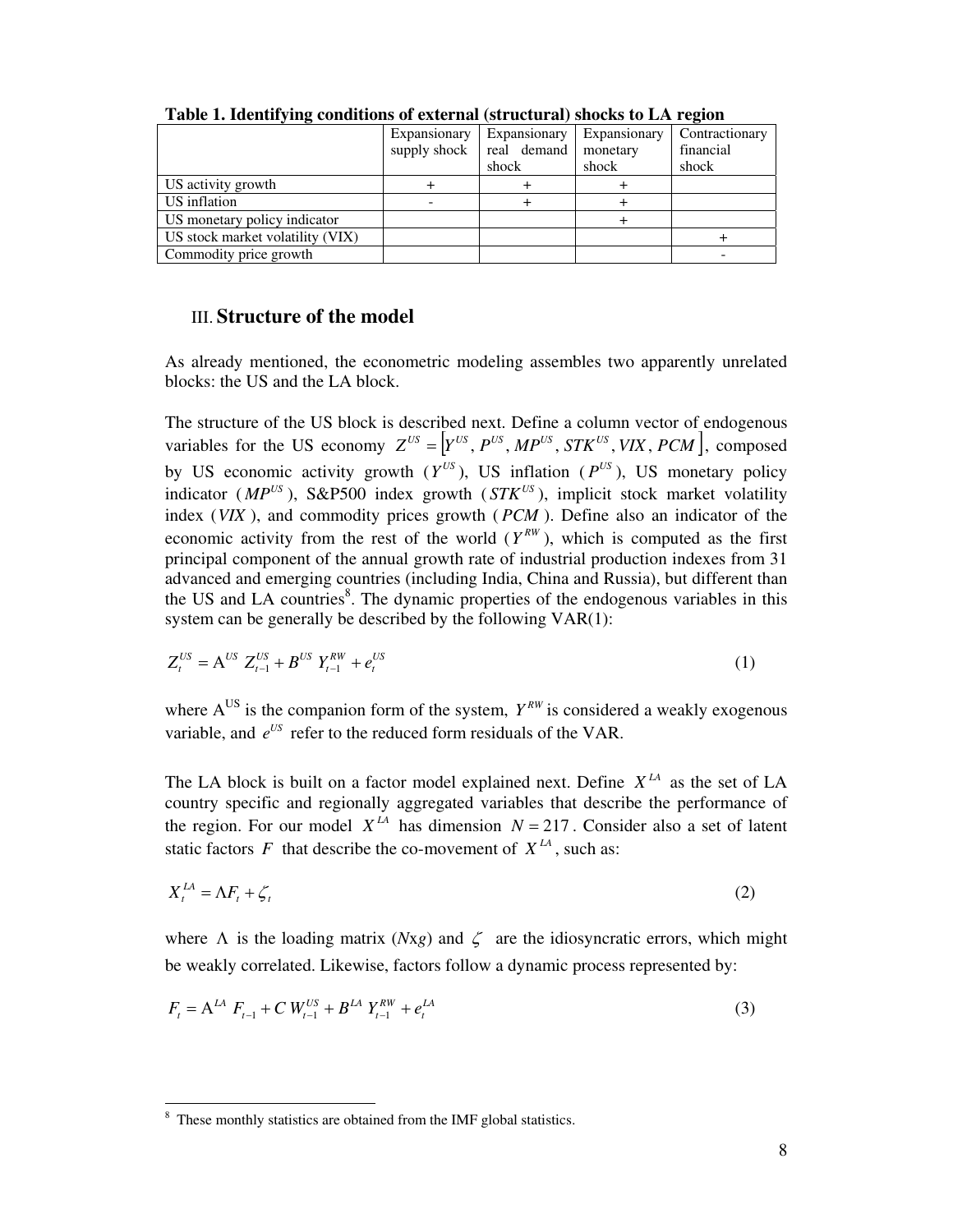where  $W^{US} = |Y^{US}, PCM|$  is a subset of  $Z^{US}$  that enters in this block as weakly exogenous variables, and  $e^{lA}$  refers to the reduced form residuals, as in any VAR. The structure of equations (2) and (3) relates to an approximate dynamic factor model, as in Forni *et. al* (2009) and Forni and Gambetti (2010), but it also includes weakly exogenous variables.

The complete dynamic system is assembled as a SUR model, in order to capture the potential relationships between reduced form residuals. Succinctly, this entails writing the system as:

$$
Z_t = A \t Z_{t-1} + B \t Y_{t-1}^{RW} + e_t \t (4)
$$

where  $Z = \left| Z^{US}, F \right|$ , A adequately combines information of the matrices  $A^{US}, A^{LA}, C$ and several zero-restrictions, B combines B<sup>US</sup> and B<sup>LA</sup>, and  $e = |e^{US}, e^{LA}|$  is distributed normal with variance-covariance matrix  $\Sigma$ . In this context, structural shocks  $u = |u^{US}, u^{LA}|$ , which have a diagonal variance-covariance matrix, come from the structural dynamic system:

$$
\Psi^{-1}Z_t = \Gamma Z_{t-1} + D Y_{t-1}^{RW} + u_t
$$
\n(5)

which relates with the reduced form system through the equalities:  $A = \Psi \Gamma$ ,  $B = \Psi D$ and  $e = \Psi u$ . A proper identification of structural shocks provides an estimation for  $\Psi$ , based on the informational content of reduced form parameters.

Estimation of (4) is carried out in a two-step procedure. First, we estimate model factors, and then, use them to estimate parameter coefficients in (4). Sample information runs from 2004 through 2012, which leaves the model with observations  $T = 108$ . Since  $N > T$ , we can approximate *F* as the *g* first principal components of  $X<sup>LA</sup>$ , as stated in Bai and Ng (2002). Factor uncertainty is considered negligible for estimating parameter coefficients in (4), as in the FAVAR model of Bernanke, Boivin and Eliasz (2005). The number of factors (*g*) included in (4) is determined qualitatively: including the minimum number of factors that produce stable impulse responses to structural shocks, but avoiding an excessive volatility of impulse responses as the number of factor increases. We finally chose the first 6 principal components of  $X^{LA}$  as the relevant factors, which explain around 73% of their joint variance<sup>9</sup>. This makes *Z* a vector of 12 endogenous variables. The estimation of parameters in (4) is carried out through GLS estimation in order to improve estimators' efficiency. The auto-regressive order of the system is determined looking at Schwarz and Hannan-Quinn criteria for each VAR block, systems (1) and (3). These criteria suggested the use of 1 lag in both cases.

Impulse-responses of the system are stated in terms of responses to structurally identified shocks ( $u^{US}$ ). Identification of shocks is carried out imposing sign restrictions on impulse-responses. Details on how to perform sign restriction identification are provided in appendix 2.

 $\overline{a}$ 

 $9$  With 5 or 7 factors, impulse responses are qualitatively similar and differences are negligible.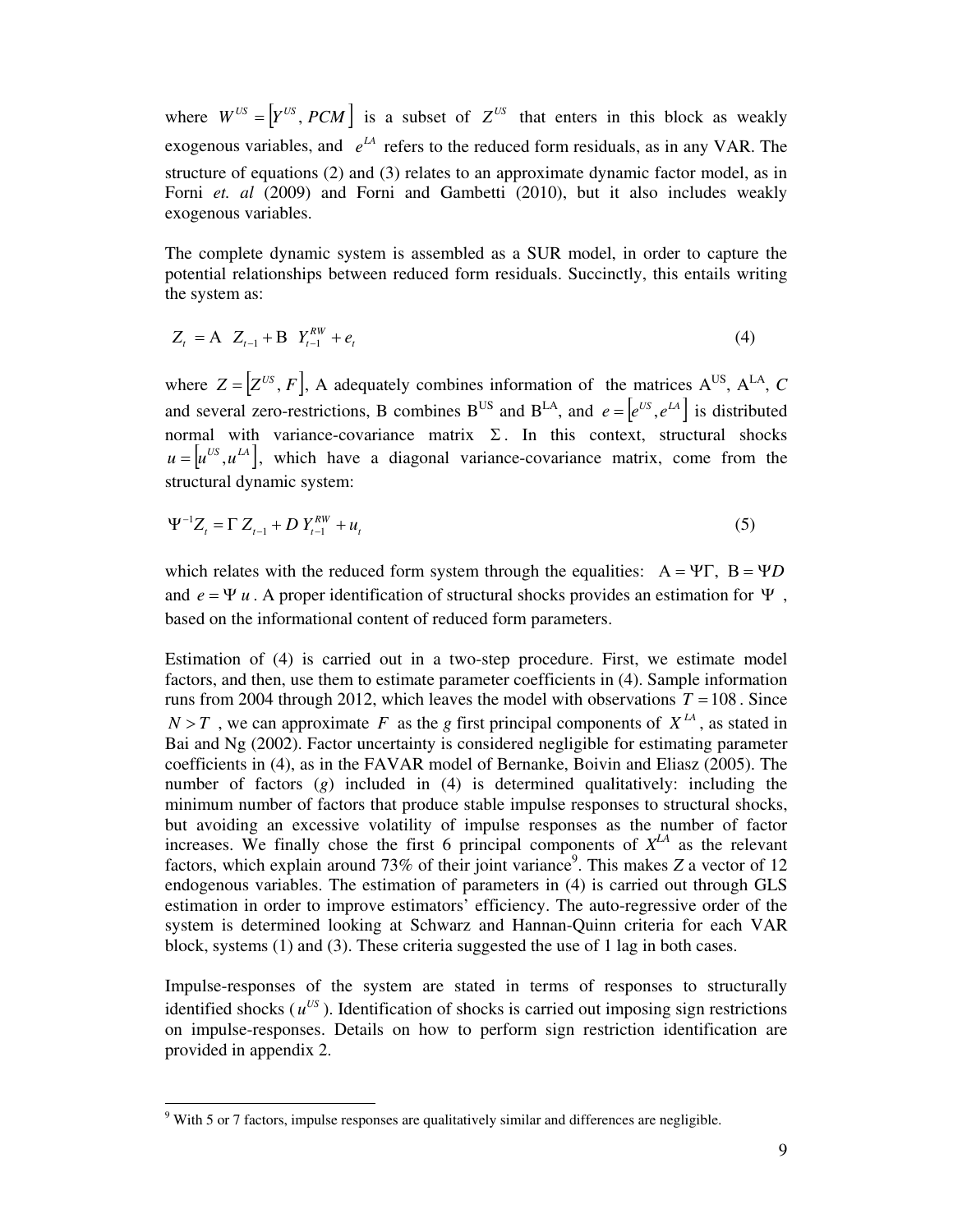# IV. **Impact of shocks on the US economy and commodity prices**

In this section, we analyze the impact of US shocks on the domestic economy, as a first step to characterize and evaluate structural shocks. Results are summarized in table 2. Accumulated impulse-responses are available in appendix 3.

|                                     | <b>Expansionary</b><br>supply shock        | <b>Expansionary real</b><br>demand shock             | <b>Expansionary</b><br>monetary policy<br>shock      | Contractionary<br>financial shock                    |
|-------------------------------------|--------------------------------------------|------------------------------------------------------|------------------------------------------------------|------------------------------------------------------|
| Real<br>activity<br>growth          | Strong increase for<br>almost two years    | Increase for one<br>year                             | Increase for one year                                | Small drop for about<br>six month                    |
| <b>Inflation</b>                    | Reduction for less<br>than a year          | Increase for almost<br>year and a half               | Increase for almost<br>one year                      | Reduction after six<br>months                        |
| <b>MP</b> stance                    | Contractionary<br>policy after one<br>year | Contractionary<br>policy                             | Expansionary policy                                  | Expansionary policy<br>after three months            |
| <b>Stock index</b><br>growth        | Substantial rise<br>after six months       | Negligible<br>(marginal) rise for<br>about half year | Negligible<br>(marginal) rise for<br>about half year | Negligible<br>(marginal) drop for<br>about half year |
| <b>Stock</b><br>volatility          | Important reduction<br>after six months    | Reduction for one<br>year                            | No significant<br>response                           | Substantial rise for<br>one year                     |
| <b>Commodity</b><br>price<br>growth | Initial reduction,<br>and later increase   | Marginal increase                                    | Marginal increase                                    | Important drop for<br>more than a year               |

**Table 2. Impacts of US shocks in the domestic economy** 

The first interesting finding is that all US domestic shocks affect commodity prices. This result is consistent with the one of Anzuini *et. al* (2012) that refers to the positive effect of an expansionary US conventional monetary policy on commodity prices. Likewise to their result, the effects of monetary policy shocks, although statistically significant, are not considerable. Nonetheless, our result is more general, since it is built on an indicator for the monetary policy stance that reflects decisions with both, conventional and unconventional instruments. So, also unconventional monetary policy decisions likely have a marginal effect on commodity prices. It is also a more general result, because there are three more US domestic shocks that relate to the behavior of commodity prices.

In terms of the effects of these other shocks, we also find some relevant patterns. On one side, contractionary financial shocks, which directly relate to the uncertainty in US stock markets, have an important long lasting effect on commodity prices. In this case, the transmission of the shock might seem to work directly through the re-balance of global portfolios, and then translate into a negative aggregate demand shock to the US economy. On the other hand, positive supply shocks to the US economy initially diminish commodity prices, as if part of the greater supply of US goods also translates into a larger supply of commodities in global markets. But this effect is transitory, and probably, as aggregate US demand expands, the pressure on global commodity, and domestic prices, becomes positive.

The general interpretation of these patterns is that all US fluctuations addressed end up having an impact on commodity markets. Nevertheless, one could additionally argue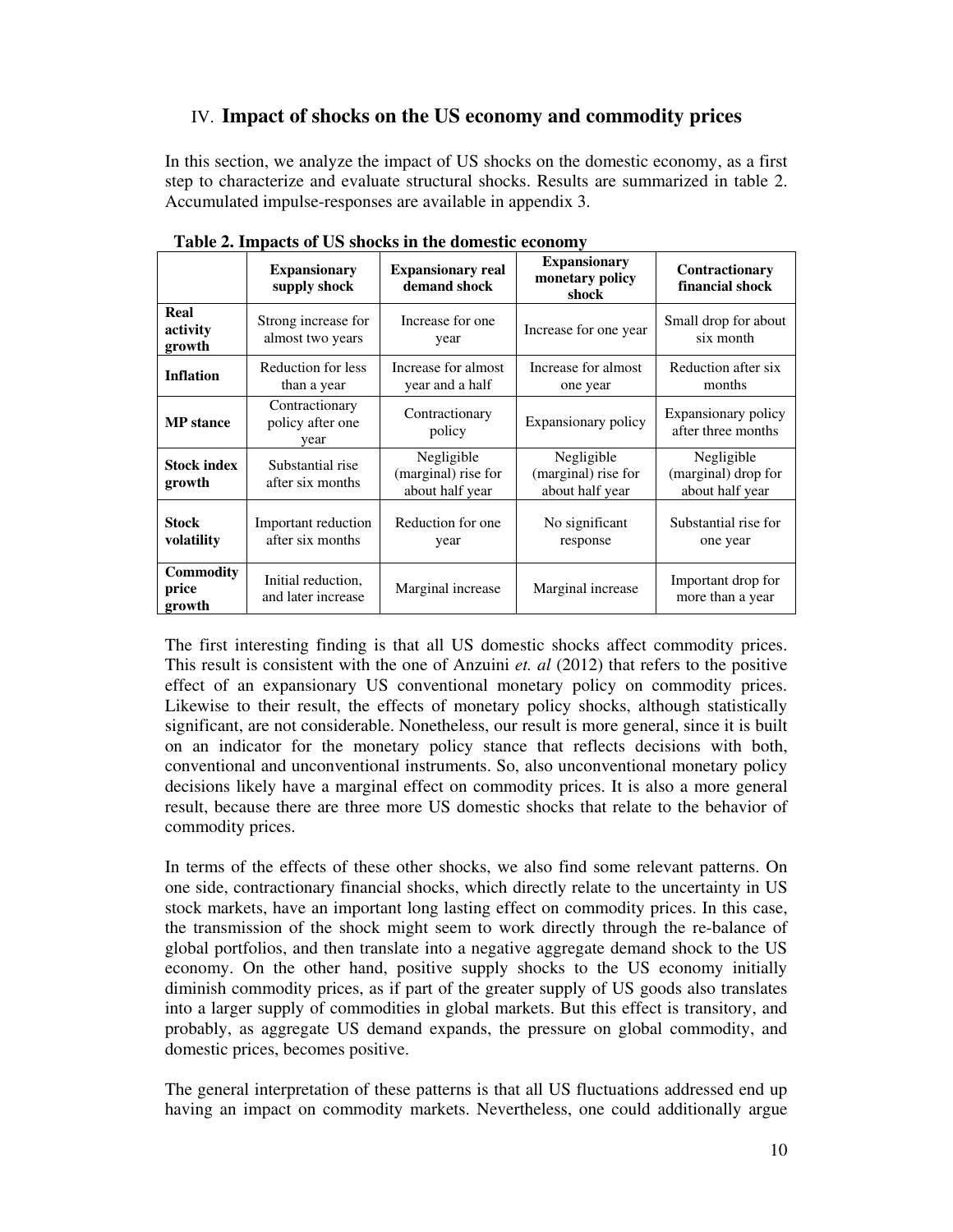that the channels of transmission from the US economy to commodity markets are multiple, and do not seem to involve the behavior of a unique variable. For instance, papers such as Frankel (2006) stressed the importance of declining US interest rates as a channel for observing higher commodity prices<sup>10</sup>. This does not seem to be the case for the last ten years, when increasing commodity prices can be observed either with expansionary or contractionary monetary policies<sup>11</sup>. It is not either the case, that rising commodity prices are exclusively observed with a vibrant US economy. In fact, as already suggested, a contractionary supply shock will drastically increase commodity prices, although temporarily. For instance, the strong increase of commodity prices prior august 2008 is mainly associated to the combined effects of contractionary supply shocks and expansionary real demand shocks, both of which had positive effects on commodity prices and inflation. Then after august 2008, the following drop of commodity prices is a combination of negative demand and financial shocks, summed up the impact of past contractionary supply shocks and some timid positive supply shocks that took place after the unraveling of the crisis $^{12}$ .

Another interesting finding is that endogenous responses of monetary policy seem to operate in the expected directions. For instance, contractionary financial or real demand shocks trigger expansionary monetary policy responses few months after shocks occurred. Also a contractionary supply shock will bring about an expansionary monetary policy, once the positive effect of the shock on inflation has vanished. Another interesting result is that stock markets are always associated with positive real performance of the economy, but it responds more strongly to expansionary supply shocks.

# V. **Impact of shocks on LA region: good luck or good policy?**

In this section, we analyze the impact of US shocks on the LA region as a whole. To interpret this empirical evidence, it is important to bear in mind two implications of the LA econometric modeling. First, because external shocks are supposed to affect all the countries in the region roughly at the same time, any response to those shocks should be captured by the co-movements of LA variables. This is the reason why factors are used as a mean to summarize all the LA information, country specific and regionally aggregated. The responses of the LA region "as a whole" refer to the responses of the regionally aggregated indicators through common factors. Therefore, any variation in variables not related to the selected static factors is attributable to idiosyncratic or country specific events that are not of interest for this research. The higher the share of factors' (common component) variance on total variance of variables, the less important the behavior of the idiosyncratic component is, and more meaningful our results become. The share of all the variables' variances explained by the selected factors (the common component) is available in appendix 4. Second, even when discussing country specific responses to shocks, those responses are also tamed by the time co-movement

 $\overline{a}$ 

<sup>&</sup>lt;sup>10</sup> The empirical evidence of Frankel (2006) refers to 1950-2005.

<sup>&</sup>lt;sup>11</sup> Rising commodity prices are observed for expansionary monetary policy shocks, but also for expansionary supply, real demand and financial shocks, where monetary conditions become endogenously contractionary and US federal fund rate rates could be rising.

<sup>&</sup>lt;sup>12</sup> Although not shown, this description is based on the historical decomposition of commodity prices for each identified structural shock.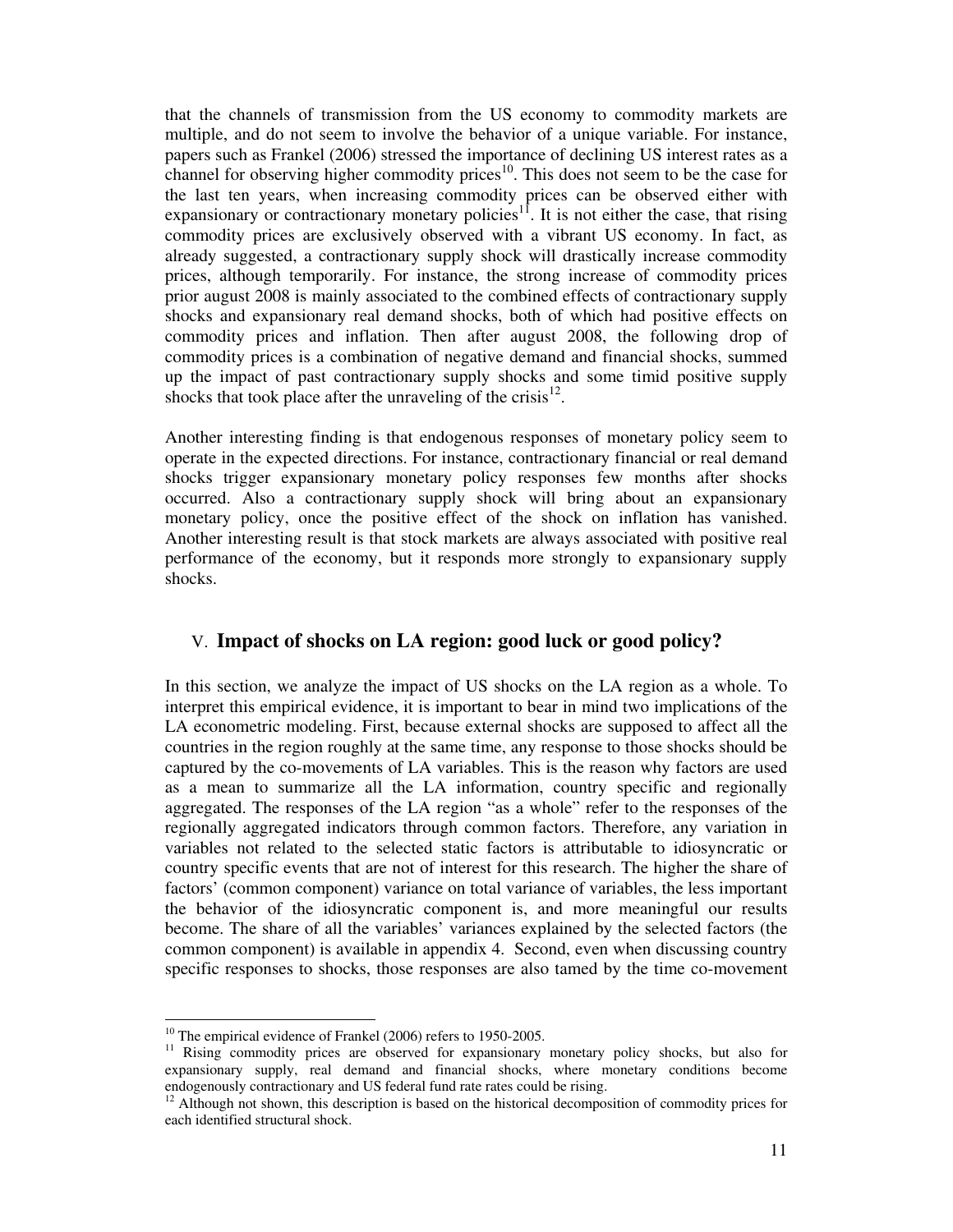of LA variables. Therefore, heterogeneity is interpreted as the differences that arise in countries' responses to common forces or shocks.

Table 3 summarizes the impulse responses of aggregated regional indicators to structural US shocks. The analysis is described addressing different sectors in the economy: the aggregate goods market, and the external, fiscal, monetary and banking sectors. Accumulated impulse-responses are also available in appendix 5.

|                                                        | <b>Expansionary</b><br>supply shock                              | <b>Expansionary</b><br>real demand<br>shock | <b>Expansionary</b><br>monetary policy<br>shock | Contractionary<br>financial shock                        |
|--------------------------------------------------------|------------------------------------------------------------------|---------------------------------------------|-------------------------------------------------|----------------------------------------------------------|
| <b>Real activity</b><br>growth                         | Initial reduction,<br>and later increase                         | Marginal increase                           | Marginal increase                               | Important drop                                           |
| <b>Inflation</b>                                       | Initial reduction,<br>and later increase                         | Marginal increase                           | Marginal increase                               | Important drop                                           |
| <b>Export growth</b>                                   | Initial reduction,<br>and later increase                         | Marginal increase                           | Marginal increase                               | Important drop                                           |
| <b>International</b><br>reserves growth                | Initial reduction,<br>and later increase                         | Marginal increase                           | Marginal increase                               | Important drop                                           |
| <b>Exchange rate</b><br>(Dom/\$) growth                | Initial increase,<br>and later<br>reduction                      | Marginal decrease                           | Marginal decrease                               | Important rise                                           |
| <b>Capital inflows</b><br>indicator                    | Initial reduction,<br>and later increase                         | Marginal increase                           | Marginal increase                               | Important drop                                           |
| Government<br>expenditures<br>growth                   | Late reduction<br>(but prior to<br>increase in real<br>activity) | Marginal decrease                           | No significant<br>response                      | Initial marginal<br>increase and later<br>important drop |
| <b>Fiscal balance</b><br>(as share of<br>expenditures) | Initial no<br>response, and later<br>important increase          | Marginal increase                           | Marginal increase                               | Late decrease                                            |
| <b>Monetary</b> rate<br>change                         | Initial (marginal)<br>reduction, and<br>later increase           | Marginal increase                           | Marginal increase                               | Important drop                                           |
| Loan rate<br>change                                    | Initial reduction,<br>and later increase                         | Marginal increase                           | Marginal increase                               | Important drop                                           |
| <b>Monetary</b><br>aggregates<br>growth                | Initial no response<br>and later increase                        | No significant<br>response                  | Marginal increase                               | Important drop                                           |
| <b>Stock market</b><br>growth                          | Initial no response<br>and later increase                        | No response                                 | No response                                     | Important late<br>increase                               |
| <b>Foreign assets</b><br>growth                        | Initial increase                                                 | Reduction                                   | Marginal reduction                              | Increase                                                 |
| <b>Public debt</b><br>growth                           | Initial marginal<br>increase and later<br>reduction              | Reduction                                   | Reduction                                       | Late Increase                                            |
| Loans growth                                           | Initial marginal<br>drop and later<br>increase                   | Marginal decrease                           | Reduction                                       | Initial marginal<br>increase                             |
| <b>Share of loans</b>                                  | Reduction                                                        | No significant<br>response                  | No significant<br>response                      | No significant<br>response                               |
| Leverage                                               | Initial reduction<br>and later increase<br>(with loans)          | No significant<br>response                  | No significant<br>response                      | Important reduction                                      |
| <b>Currency</b><br>mismatch (A/L)<br>growth            | Initial increase                                                 | Reduction                                   | Marginal reduction                              | Increase                                                 |

Table 3. Impacts of US shocks in the LA region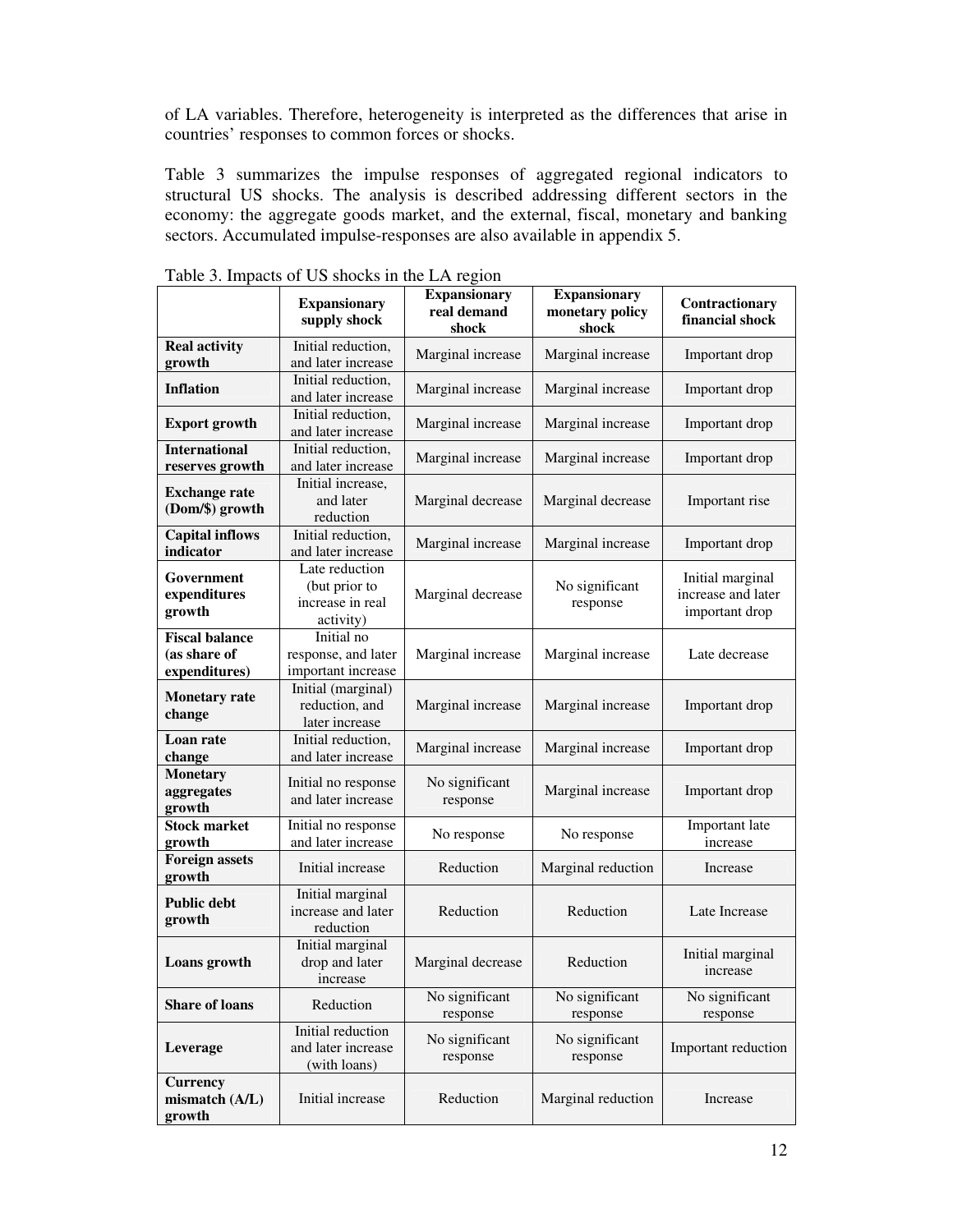Taking in consideration the patterns of commodity prices, it seems clear that the performance of the goods market and the external sector of the region (exports, international reserves, exchange rates and capital inflows) basically follow commodity prices adjustments. In other words, when domestic US shocks translate in rising commodity prices, both, real activity growth and inflation increase. The opposite takes place when commodity prices fall. That is, an increase in commodity prices enters the region as a positive aggregate demand shock that has the intensity and duration of the commodity price adjustment.

This description of results is clearly consistent with the spread view in the literature that external factors have played a major role in the real growth of the region in the last decade. Nonetheless, such performance seem to rely more heavily on commodity prices than in any other variable, as opposed, for instance, to the results of Izquierdo, Romero and Talvi (2008), where growth performance is associated to a pool of external factors. The additional insight provided is that any adjustment in commodity prices behaves as an aggregate demand shock.

What is the role played by capital inflows? Do they increase aggregate demand or are they the consequence of it? One way to interpret results is the following. Because shocks originate in the US, we are prone to believe that commodity price increases (drops) represent focal points for global capital movements that translate in regional capital inflows (outflows). Once they occurred, these capital inflows produce additional aggregate demand pressures, in the same direction of commodity prices. These additional pressures could take place through diverse channels: by directly increasing investment and consumption, by rising domestic banking credit or by simply increasing the quantity of money in the economy. In all these cases, the final impact of inflows is an increase in aggregate demand: a simultaneous increase in areal activity and inflation.

Empirically, because the boost of aggregate demand and capital inflows take place simultaneously, one could also argue that capital inflows are simply the result of the greater economic growth. We take the stand of the first interpretation, because there is no clear theoretical reason to expect that rising commodity prices by themselves bring about an increase in inflation. For example, in the absence of capital inflows, growing commodity prices could have a positive effect on real activity but a negative effect on inflation, considering that intermediate imported production goods may become cheaper $13$ . The fact that inflation is positively related with rising commodity prices indicates the existence of huge aggregate demand pressures that, theoretically, are clearly linked with capital inflows (see also the figure in appendix 6 for a qualitative association between capital inflows and inflation). Therefore, both, commodity prices and capital inflows, are the possible triggers for aggregate demand movements. This interpretation of the evidence is in line with Reinhart and Reinhart (2008) that points out that increasing commodity prices augment the likelihood of observing capital inflows.

In terms of the other external variables, empirically, growing commodity prices are observed with a systematic accumulation of international reserves and domestic currency appreciations. These two events reinforce the hypothesis that capital inflows

 $\overline{a}$ 

<sup>&</sup>lt;sup>13</sup> In several studies about Venezuela, I have found that a simultaneous increase in oil prices and imports behaves as an expansionary supply shock.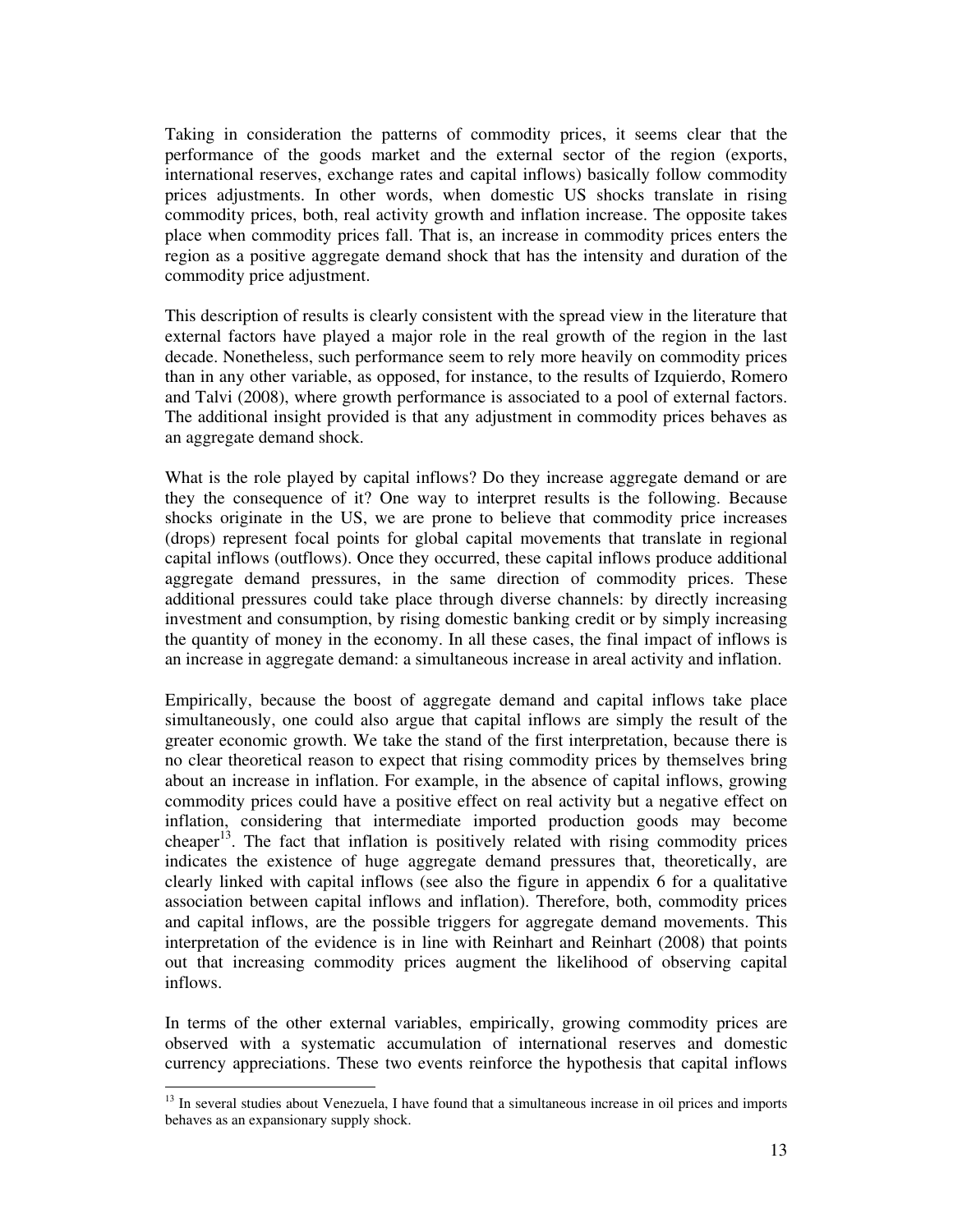play an important role in the interpretation of the results. Later in the document, this issue will be discussed in more depth.

In the fiscal sector, the behavior of the fiscal balance is greatly synchronized with the behavior of commodity prices and real activity. That is, when external and domestic conditions improve, fiscal balances do so too. In this sense, fiscal financial results seem to be mostly endogenous with respect to the economic cycle, and do not depend on expenditure decisions. When referring to government expenditures, under certain circumstances, expenditures react in the opposite direction of the cycle: for US real demand and financial shocks, fiscal expenditures increase (decrease) when regional real activity falls (rises). Nonetheless, these responses are marginal. In particular, for the case of contractionary US financial shocks, expenditures grow marginally few months after the shock, but as regional real contraction deepens, expenditures end up falling too. For the US expansionary supply shock, the response of expenditures seems endogenously driven by the initial decrease in real activity. For the US monetary policy shock there is no response of expenditures.

Our interpretation of results is that there is no clear evidence that regional fiscal policy has indeed been countercyclical. Since contractionary real demand and financial shocks are probably more observable in terms of US performance, then it is possible that LA fiscal authorities devote some effort to avoid their negative impact on regional growth. However, there presumably exist institutional rigidities that avoid a flexible management of fiscal expenditures in order to generate a proper countercyclical fiscal response. Later in the text, it will be shown that regional indicators are hiding a large degree of heterogeneity among country responses, and there are countries already implementing countercyclical fiscal policies. However, at this point, we want to argue that, as a region, LA has not engaged in a visible countercyclical fiscal policy.

This interpretation of fiscal responses could be considered at odds with part of the literature recently developed. For instance, Vegh and Vulettin (2013) argue that some countries in the region (Chile, Brasil and Mexico) have become more countercyclical in terms of their fiscal policy with respect to the nineties. Their claim is based on the sample correlations between government spending and GDP. On the other hand, Corbo and Schmidt-Hebbel (2013), based on a cross section empirical strategy, state that the performance of the fiscal policy helped to soften the recession of 2008-2009. In both studies, authors were more inclined to analyze average performances with respect to past crises. In our view, there is no contradiction in acknowledging that fiscal responses might have improved with respect to prior crises, but the question that remains unanswered is whether such responses are the result of more favorable external conditions. In this matter, De Gregorio (2013) in his qualitative analysis of the LA performance to the recent crisis, points out to less binding fiscal liquidity constraints as a reason for a better fiscal performance. Our empirical evidence is more consistent with this view, since the noticeable improvements in fiscal balances due to favorable external conditions might have played a role in allowing some efforts in the direction of implementing more countercyclical fiscal policy. Nonetheless, these efforts are far from being definite.

In terms of monetary policy, the short term money rate, which is used as a proxy of monetary policy actions, shows a clear positive association with the behavior of real activity and inflation. That is, monetary authorities seem to respond in the direction of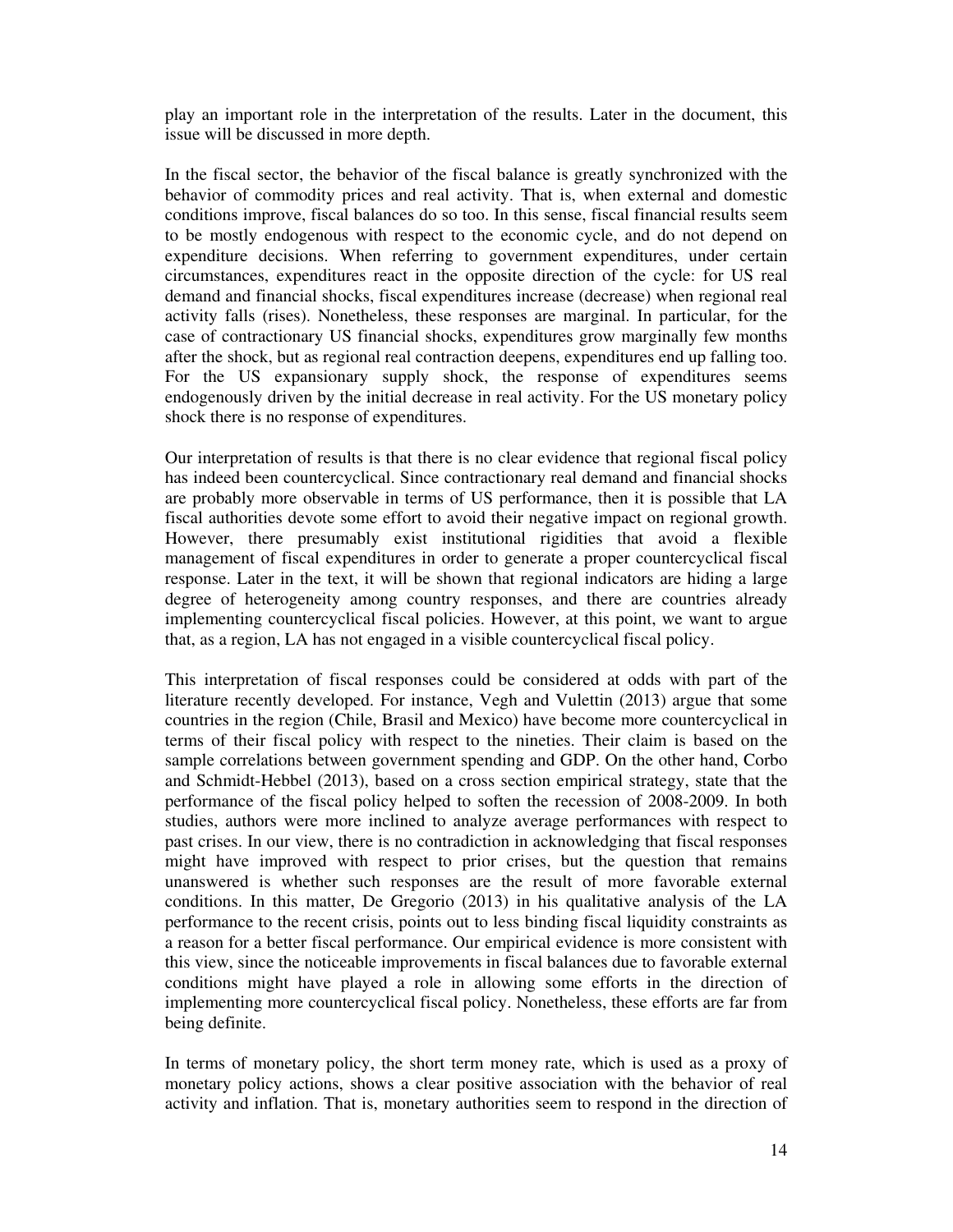controlling aggregate demand pressures as external shocks translate in aggregate demand changes<sup>14</sup>. Because all countries in the sample, with the exception of Argentina, Ecuador and Venezuela, have implemented inflation targeting strategies, the countercyclical responses of monetary policy rates seem to be the natural behavior in the context of monetary institutions.

Therefore, suggesting that monetary policy reactions have been clearly countercyclical seems to coincide with most of the papers in the literature, such as Corbo and Schmidt-Hebbel (2013), De Gregorio (2013), and Vegh and Vulettin (2013). Nonetheless, the interesting discussion arises regarding the relationship between monetary policy and the external sector (exchange rate, international reserves and capital flows). The particular question that arises is whether the implementation of contractionary monetary policy has been a simple exercise of controlling aggregate demand, or has been influenced by the events or decisions in the external sector.

Our interpretation of results is that positive commodity price shocks have caused huge increments in exports, but also have triggered important capital inflows, both of which led to observe significant reserve accumulations in the region. The rational for the accumulation of reserves is twofold: to acquire an insurance instrument for deterring speculative attacks, and to counterbalance the strong appreciation of domestic currencies, as De Gregorio (2013) points out. We cannot distinguish ex-ante which of the two reasons led to the accumulation of reserves, but can the empirical evidence contribute to the interpretation of events? Empirically, capital inflows, domestic currency appreciation and accumulation of reserves are observed simultaneously. This could suggest that reserve accumulation is importantly driven by foreign exchange interventions, which were meant to preclude an excessive domestic currency appreciation. Because reserve accumulation has a clear expansionary monetary effect, monetary authorities could either engage in sterilize interventions or increase monetary rates further<sup>15</sup>. This mix of policies, and other potential capital control measures, possibly endorsed the view that capital inflows were clearly related to external conditions, and that for instance, increasing domestic interest rates would not represent further incentives for capital inflows. The argument is symmetric for capital outflows.

On the other hand, the implementation of inflation targeting strategies has forced countries to engage in more flexible exchange rate management in order to gain degrees of freedom for the exercise of monetary policy. In fact, most countries, with the exception of Argentina and Venezuela, have declared to promote floating exchange rates with controlled interventions. But, have capital inflows affected the degree of exchange rate adjustments? In appendix 6, we present the regional indicator for capital inflows and several flotation indexes, in the spirit of Calvo and Reinhart (2002), computed by countries, for the whole sample and relevant sub-periods. As shown, in average, higher levels of floatation started after 2007, when stronger regional capital

 $\overline{a}$ <sup>14</sup> Another interesting result is that loans rates follow the same patterns as money rates. This could bring out the philosophical issue of whether the movements in monetary policy rates are the result of the greater demand of goods and credit in the economy or loan rates are influenced by the monetary policy rate. Although interesting, in this particular exercise, we cannot try to address this question because the timing of impulse responses seems identical.

<sup>&</sup>lt;sup>15</sup> In our view, pursuing contractionary monetary policy can be considered an equivalent strategy to sterilized interventions. Montiel (2014) explains in details the costs associated to sterilized foreign exchange interventions and suggests that fiscal contractionary policy constitutes an alternative policy to capital inflows.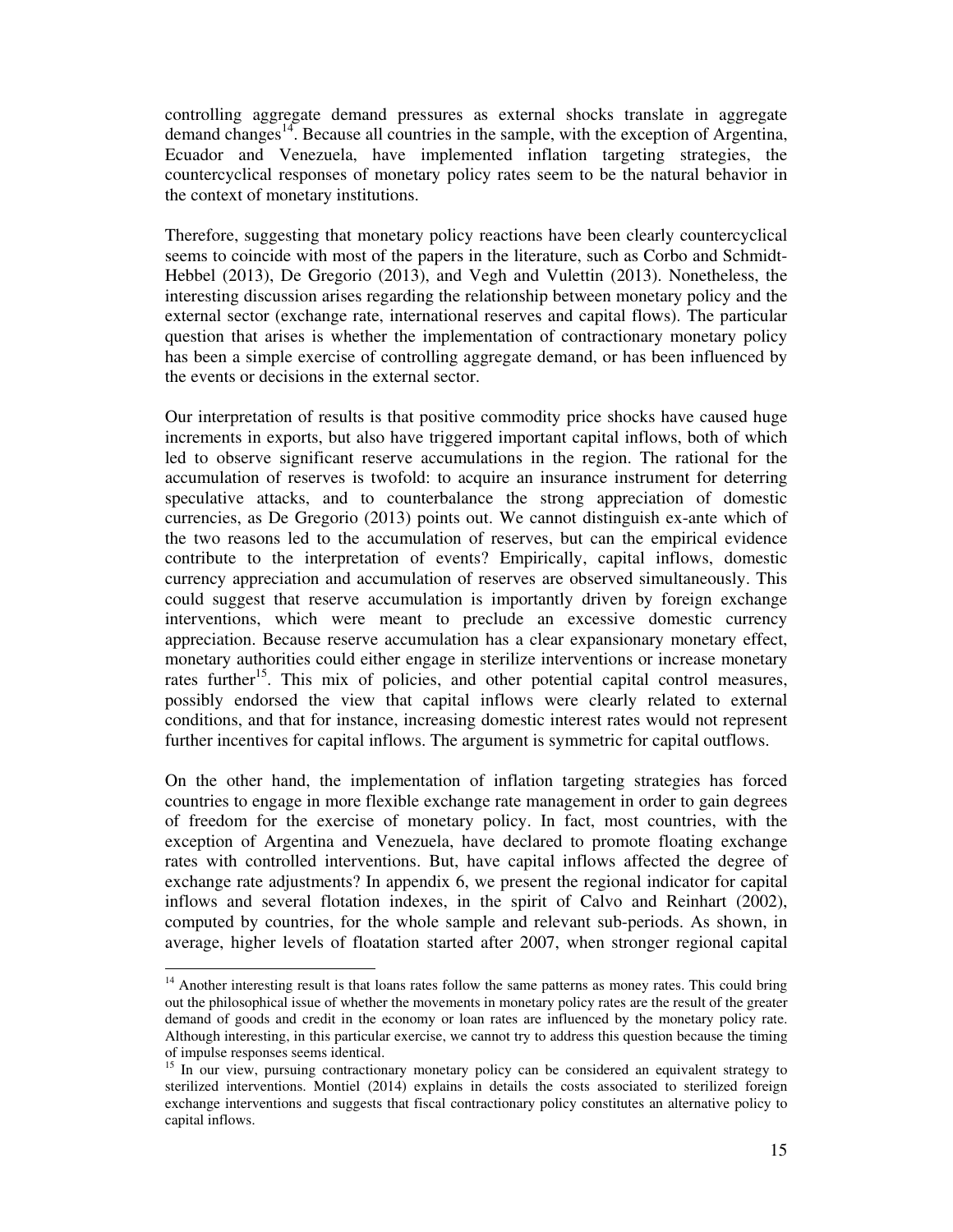inflows were observed. In 2009-2010, although capital outflows were not as strong, floatation increased, probably because the impact of the crisis was not still pondered, and domestic currency depreciations were, on one side, not harmful for export growth, and on the other hand, not a threat from the point of view of inflation targeting objectives<sup>16</sup>. Comparing floatation indexes with and without interest rates variability, suggests that the variability of interest rate was extremely high during this period: interest rates suffer an intensive decline in early 2009 and a sudden increase during 2010. After 2010, high levels of floatation have been maintained.

Therefore, although capital flows have had an important influence in the magnitude of international reserve variability, exchange rate variability has been relatively larger and has increased since 2007. The influence of capital flows also pervaded monetary policy reactions, especially during 2009-2010. Nonetheless, it is not clear whether the impact of capital flows on monetary reactions works through an exacerbation of aggregate demand pressures or through the monetary effect of foreign exchange interventions, which may lead to stronger monetary policy reactions. Independently of the transmission mechanism, it seems that with the convergence to more flexible exchange rate systems, monetary policy adjustments have also become less intense than during critical capital outflows episodes. So, the exercise of monetary policy has been a discretional choice, driven by the desire of accomplishing a countercyclical policy, but also influenced by the impact of capital flows.

Another element related to the above discussion, refers to the connection between capital inflows and the response of banking balance sheets. Results indicate that when external shocks bring about capital inflows and domestic currency appreciations, foreign asset positions of banks (denominated in domestic currency) shrink. This behavior could probably be related to the reduction of the nominal exchange rate, which makes assets denominated in domestic currency to decrease in value during capital inflows episodes. The question that arises is whether these adjustments in banking balance sheets are solely associated to modifications in valuation prices or are also related to real adjustments in foreign currency holdings. Do these adjustments come only from the asset side of the banking balance sheet or liabilities' changes are also relevant?

To answer this question, we look at the ratio between foreign assets and liabilities in the banking system, an indicator of currency mismatches, and evaluate its growth rate<sup>17</sup>. The response of this ratio to shocks is identical to that of foreign assets. This implies that during capital outflows, the ratio of asset to liabilities increases as large positions of banks in foreign assets grow, either because of an accumulation of assets or a reduction of foreign exchange liabilities. This leads to a reduction of currency mismatches, since the depreciation of the domestic currency has a smaller contractionary impact on banks' equity. This result is also consistent with the evidence presented in Tobal (2013) that

 $\ddot{\phantom{a}}$ 

<sup>&</sup>lt;sup>16</sup> Besides the fact that inflation in 2009-2010 reached very low levels, the rational for allowing greater exchange rate adjustments can also be related to the documentation of smaller pass-through coefficients since the implementation of inflation targeting strategies.

<sup>&</sup>lt;sup>17</sup> For this ratio, the valuation effect of the exchange rate should be muted, and changes should reflect the relative holdings of assets (in terms of liabilities) in foreign currency.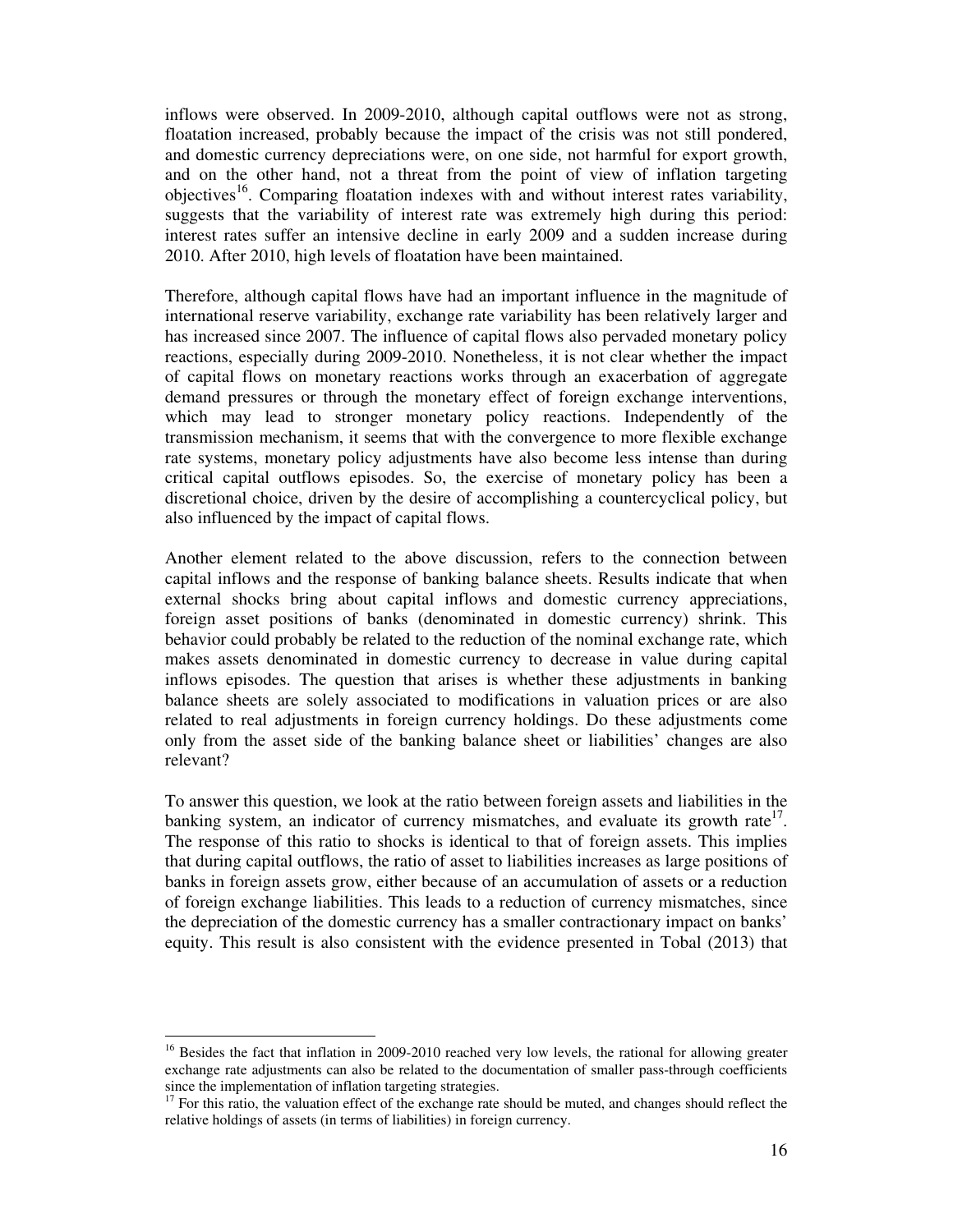reports positive correlations between the growth rate of the ratio assets to liabilities and domestic currency depreciations for most countries in the region $18$ .

According to our empirical evidence, mismatches' reductions and domestic currency depreciations seem to be simultaneous responses associated to capital outflows. There are two possible (non-mutually exclusive) interpretations in terms of the role played by capital inflows. First, during outflows, foreign exchange liabilities of banks automatically reduce, improving relative asset holdings without an active portfolio management by banks. Second, domestic currency depreciations associated to capital outflows signal further depreciation expectations that induce an explicit accumulation of foreign assets by banks. In any of these two interpretations, causality clearly runs from capital outflows to domestic currency depreciation and currency mismatch reduction. This view, nonetheless, is clearly at odds with the notion that the reduction of currency mismatches has encouraged exchange rate floatation, as Ceballos *et. al* (2012) suggests. In their interpretation, emerging economies were willing to depreciate their domestic currencies because of larger positions in foreign assets during the 2000s. This hypothesis could have been valid only up to 2007, before capital inflows in the region started profusely and significant short foreign exchange positions started to build.

In terms of the other components of banking balance sheets, it is interesting that an increase (decrease) in public debt assets is related to a reduction (improvement) in fiscal balances. Therefore, any increase in commodity prices that improve fiscal balances has its counterpart in the reduction of public debt holdings by banks. This evidence seems to comply with the notion that during times of fiscal stress, the government turns to the financial system as a source of funding. Regarding loans, only a significant increase in aggregate demand is related to a sustained boost in loans, i.e. with an important increase in commodity prices. Banking leverage seems to be positively, but weakly related to the behavior of loans, but results are not totally clear in this respect.

Finally, the behavior of the stock market in the region varies, depending on the types of shocks. For instance, a positive US supply shock translates in an increase of regional stock prices, as long as US stock prices boost. In this case, although there are temporary capital outflows from the region, local stock markets seem to be more connected to US equity prices. On the contrary, when there are adverse financial shocks in the US that deprive US stock prices and commodity prices, regional stock prices do not respond immediately, but increase significantly after volatility has returned to its original preshocks levels. This occurs in spite of absence of explicit recovery for US stock prices. Therefore, one could relate regional stocks markets with booming US stock prices (positive US supply shocks), but also with deprived US stock market, once financial shocks have passed away. Therefore, a simple characterization of regional stock market is ruled out and additional research on this topic might be necessary. Nevertheless, it seems clear that regional stock prices do not necessarily relate to capital inflows, as someone could intuitively think.

 $\overline{a}$ <sup>18</sup> In Tobal (2013) calculations of currency mismatch in LA countries are based on banking information directly compiled by regional Central Banks.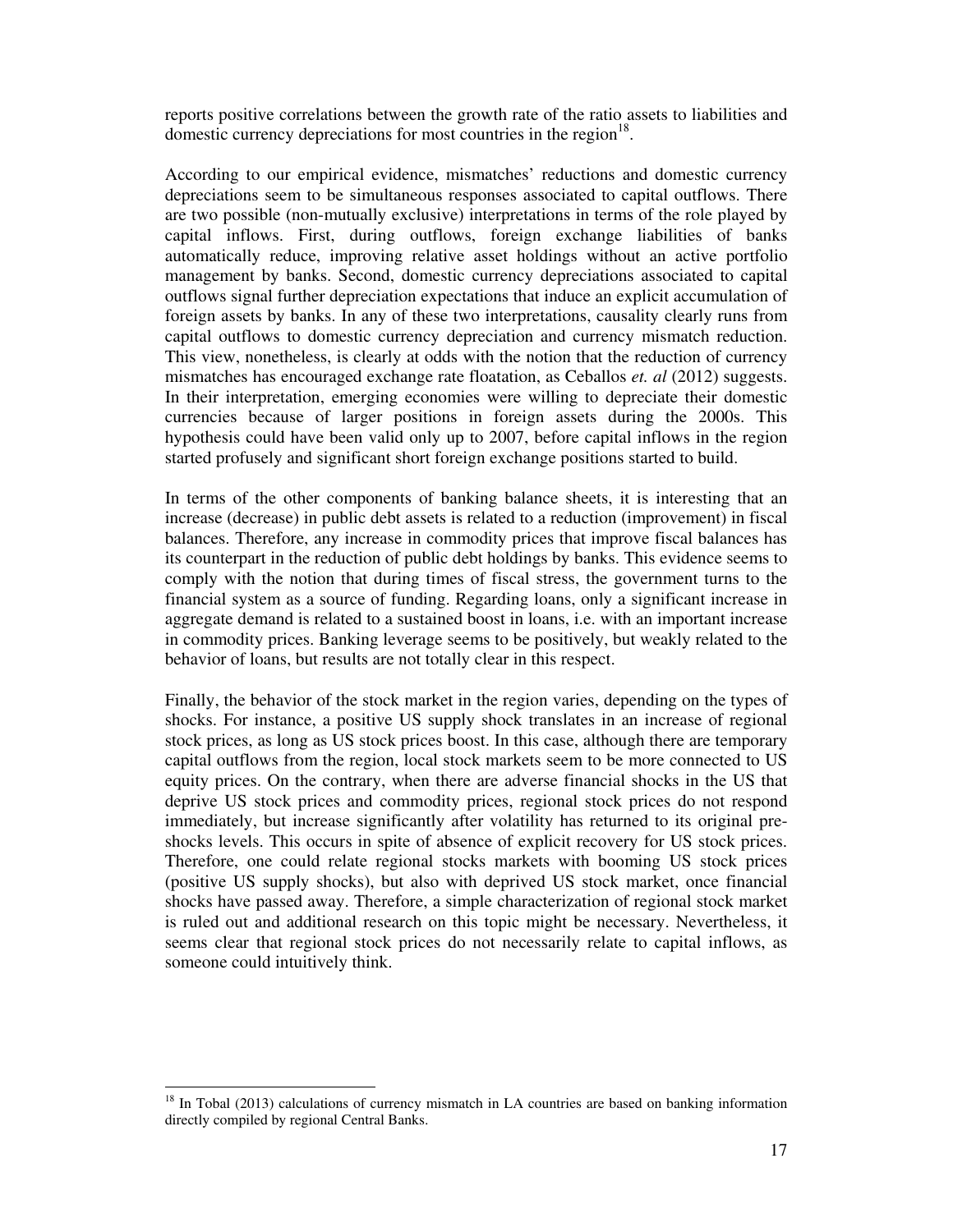### VI.**Country heterogeneity: what conditions policy responses?**

In this section, we attempt to determine how particular country characteristics have affected the magnitude of responses of monetary rates and government expenditures, for all identified shocks. Country differences are established in terms of the features that, according to the previous discussion, have affected monetary policy and fiscal decisions: the existence of an explicit inflation targeting regime, the degree of exchange rate flexibility, the degree of foreign currency exposure (measured as the average ratio of foreign assets to liabilities in the banking system), the average size of capital inflows, and the relative lack of restrictions in fiscal policy (measured as the average size of the fiscal balance in terms of fiscal expenditures). Since these variables intent to capture relatively structural characteristics of countries, we use them to discriminate the magnitude of response in decision variables. Operationally, we use impulse responses at one year horizon, for all countries and all sets of structural parameters<sup>19</sup>. These impulse responses are then regressed against average country specific variables. In order to get a clean interpretation of results, we run separate regressions for positive and negative responses for each shock, and all shocks considered altogether. Results of OLS regressions are shown in appendix 7. Complete accumulated impulse responses of monetary interest rates and government expenditures are shown for all countries in appendix 8.

#### *Monetary rates*

 $\overline{a}$ 

Regarding the responses of monetary rates, the first observation is that the largest proportion of responses is associated to countercyclical monetary authority actions. That is, there are substantially more positive responses for US expansionary real demand and monetary shocks, but more negative responses for the contractionary financial shock<sup>20</sup>. This confirms the remarks made at regional level, indicating that monetary authorities tend to increase interest rates during expansions of the domestic aggregate demand, but reduce them during contractions. In terms of countries, Bolivia, Brazil, Chile, Colombia, Mexico and Perú tend to show countercyclical interest rate responses, while Argentina, Uruguay and Venezuela do not. Because the absolute coefficient values associated to the inflation targeting dummies are clearly bigger than the rest of individual coefficients, for countercyclical responses, countries with inflation targeting regimes modify interest rates much more intensely than Argentina and Venezuela<sup>21</sup>. In this sense, results are consistent with the statement that the implementation of inflation targeting strategies significantly conditions the exercise of monetary policy.

In terms of the degree of floatation of the exchange rate, more flexible arrangements tend to moderate the magnitude of interest rate variations, but only in the margin. This finding could be consistent with the idea that part of the adjustments to shocks can be

<sup>&</sup>lt;sup>19</sup> Since impulse response analysis are based on 156 accepted draws of  $Q$ 's, out of 2 million of potential candidates, implicitly, there are 156 sets of structural parameters that satisfy sign restrictions. Responses of all countries per shock add up to a total of 1,404.

 $20$  For US expansionary supply shocks, interest rate responses are equally divided among positive and negative values. This is because commodity prices and aggregate demand fluctuate from negative to positive values along the impulse response horizon. So, it is difficult to interpret responses associated to this shock.

<sup>&</sup>lt;sup>21</sup> A country characteristic intensifies a type of response if its coefficient (or its net effect: the coefficient times the sign of the characteristic) has the same sign as the regression constant.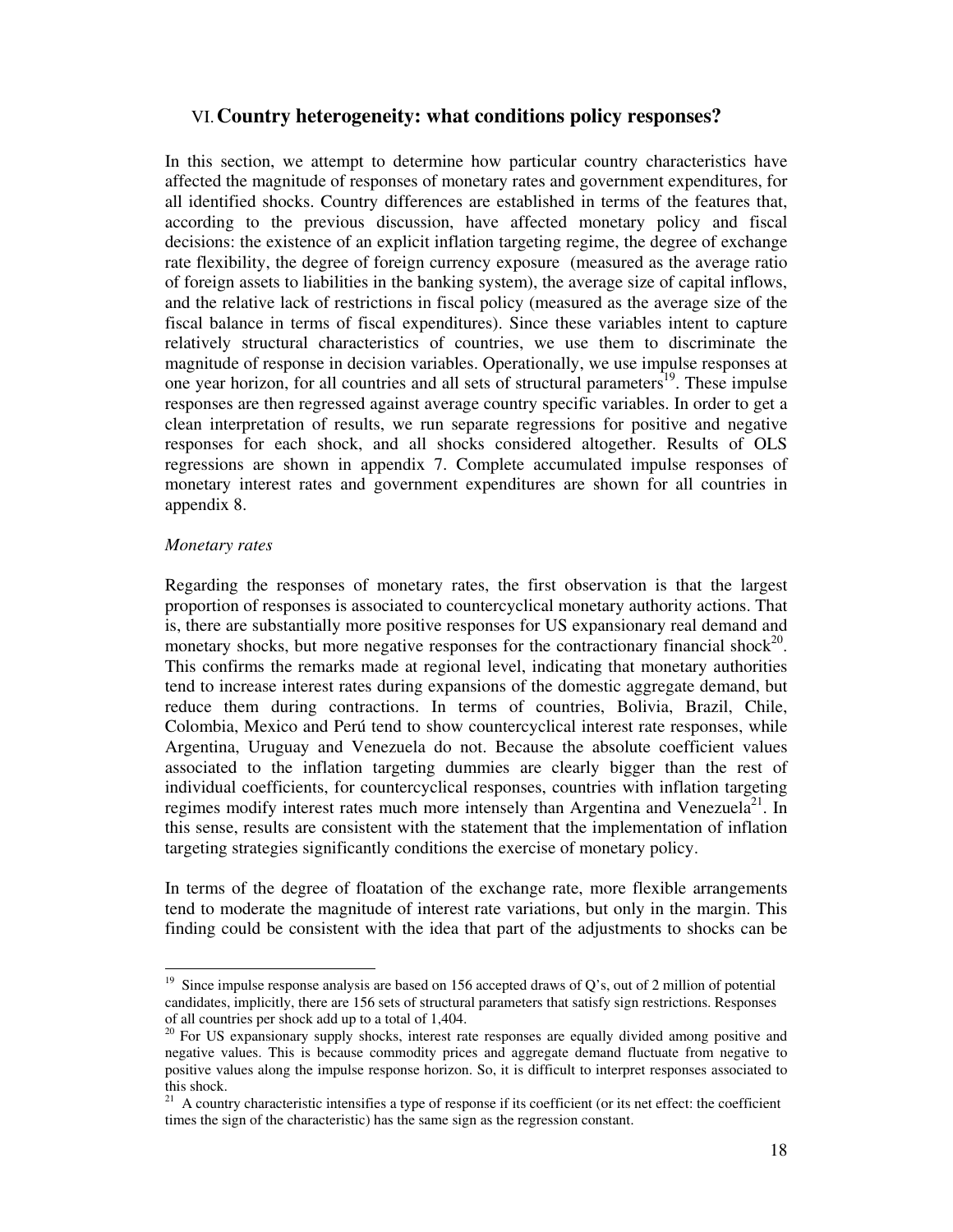absorbed by the exchange rate. When this is the case, the role played by monetary policy reactions diminishes.

The second larger (absolute) coefficient values are those corresponding to the average size of capital inflows during the period. Since this variable can take positive and negative values, countries with greater capital inflows will moderate the magnitude of countercyclical interest rate responses, while countries with average capital outflows, will respond with stronger countercyclical interest rate movements. It is important to recall that the average capital inflow indicator reflects if the country is typically a net lender (has outflows) or borrower (has inflows) of capital. One possible interpretation is that countries with structurally positive flows could employ other policy instruments (such as reserve requirements, capital taxation or sterilization instruments) to deal with the expansionary monetary effects of inflows or foreign exchange interventions. Therefore, movements of interest rates can be moderated with respect to countries that face average capital outflows. According to these coefficients, Bolivia, Colombia and Mexico seem to respond less countercyclically than Brazil, Chile and Peru in terms of interest rates. Because compiling information regarding the particular policy strategies of countries to capital inflows is beyond the scope of this paper, interpretations to this respect are merely a working hypothesis that need further test.

The coefficients values associated with the average foreign currency exposure in the banking system, although statistically significant, are very close to zero. Likewise the degree of exchange rate flexibility, coefficient signs indicate that having longer foreign asset positions will moderate the countercyclical responses of monetary policy rates. There is no a priori interpretation for this result.

#### *Government expenditures*

Different from the former case, the positive/negative allocation of responses (draws) for government expenditures does not follow a countercyclical pattern. In fact, a slightly greater proportion of positive responses are registered for US expansionary real demand and monetary policy shocks (55% and 53% respectively), while 63% of negative responses are observed for the contractionary financial shock. Interpretation of this aspect of results would point out that fiscal policies tend to be more procyclical than countercyclical. For the expansionary US supply shock, most responses (73%) are negative, indicating that expenditures are falling after a year of the shock, probably due to the initial drop observed in commodity prices. This response is clearly procyclical.

Another difference with respect to monetary policy responses is that, except for some cases, coefficients values associated to inflation targeting dummies and floatation indexes tend to be not statistically significant, precluding a clear interpretation of results. In the margin, countries with more flexible exchange rate regimes are slightly less procyclical in their fiscal response.

Interpretations of coefficient values for average capital inflows or fiscal balance variables are relatively more complicated in this case than in the former, not only because variables can have positive and negative values, but also because procyclical and countercyclical responses are more evenly distributed in the sample. So, we cannot focus only on one type of responses. Recall that a country characteristic reinforces the magnitude of a given type of response if its effect (variable x coefficient value) has the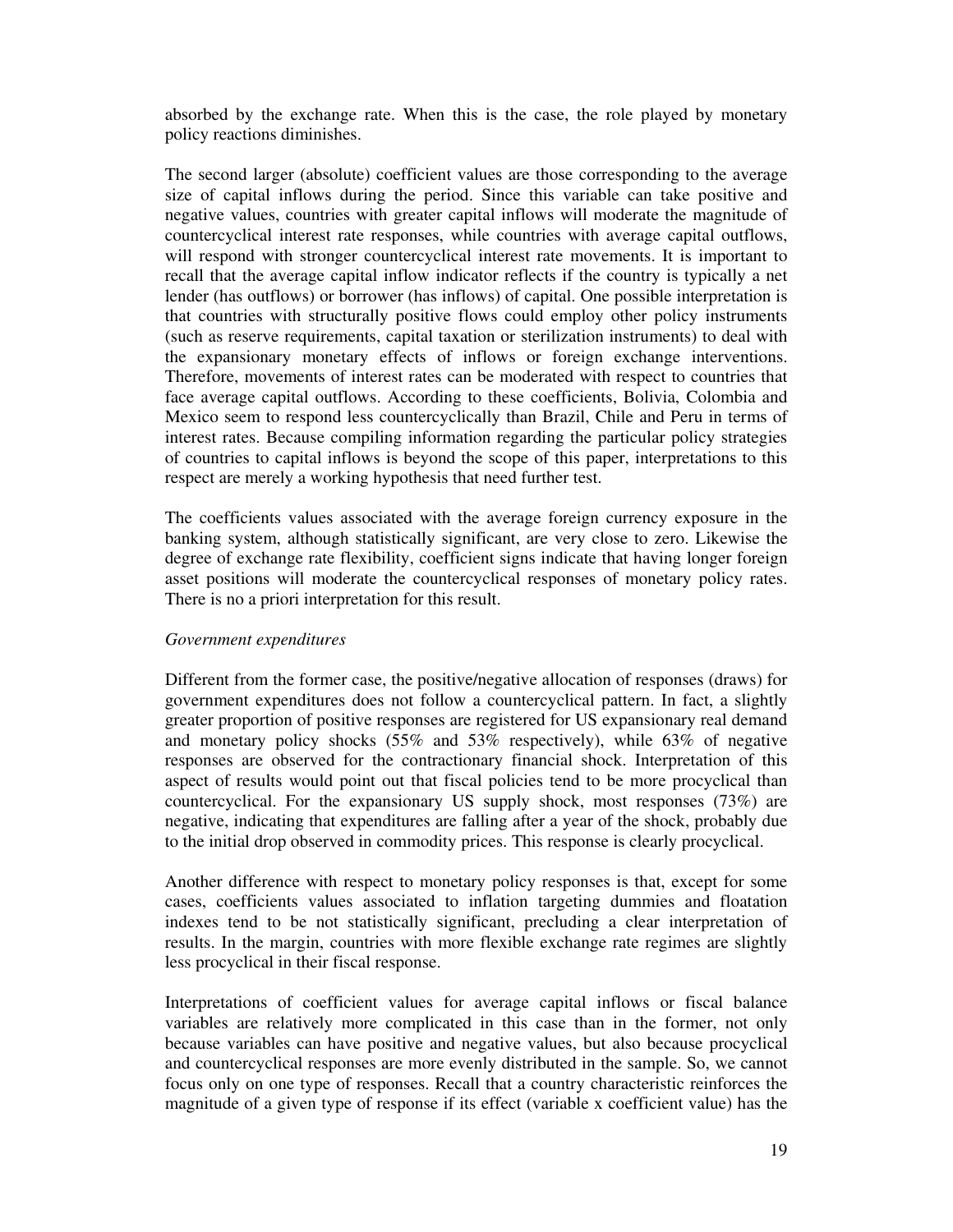same sign as the regression constant. For instance, countries with average capital inflows will respond with stronger government expenditures movements, independently of the direction of the response. That is, in countries with structurally positive flows, expenditure variations will be more countercyclical or more procyclical than in countries with average capital outflows. This is suggesting that the presence of inflows tend to magnify the responses of fiscal policy, independently of its intention. So, while the direction or intention of fiscal responses could depend on the existing fiscal institutions in each country, the presence of capital inflows seem to reinforce such responses.

Finally, when countries engage in procyclical fiscal policy responses, the existence of average fiscal surpluses intensifies the magnitude responses. On the contrary, when countries implement countercyclical fiscal policy responses, the presence of structural deficits is associated with larger magnitude responses.

Since responses of fiscal expenditures are difficult to rationalize in terms of econometric results, we turn to check which countries tend to react procyclically or countercyclically. We do this by checking the list of countries that enter in each regression and examining complete impulse-responses for individual countries. We find that Bolivia, Colombia, Mexico and Uruguay are the countries that tend to engage in countercyclical fiscal policies, while Argentina, Brazil, Ecuador, Peru and Venezuela implement mostly procyclical fiscal policies. Coincidently, Bolivia, Colombia, Mexico and Uruguay are the countries with average positive capital flows in the sample. In this sense, one could conjecture that having capital inflows make countries more willing to use fiscal policy countercyclically.

The role of average fiscal balances seems to relate more to the intensity of responses. While major countercyclical responses are exhibited by Bolivia and Colombia, which have average deficits for the estimation sample, Argentina, Brasil and Perú show average fiscal surpluses and stronger procyclical responses.

#### *What conditions policy responses?*

Country analysis suggests fiscal policy responses are by far more heterogeneous than monetary policy responses. As already pointed out, the implementation of inflation targeting strategies has greatly conditioned the exercise of monetary policy, making interest rate decisions homogeneously more countercyclical.

A second element that arises is that persistent capital inflows in certain countries have conditioned the application of both, monetary and fiscal policy decisions. In the case of monetary policy, the countercyclical use of interest rates becomes more moderate, presumably because there are other set of policy instruments that deal with the undesirable effects of inflows. In terms of fiscal policy these countries seem also more willing to undertake countercyclical fiscal policies.

Finally, although in the margin, countries with more flexible exchange rates seem to use monetary and fiscal policy instruments less intensively.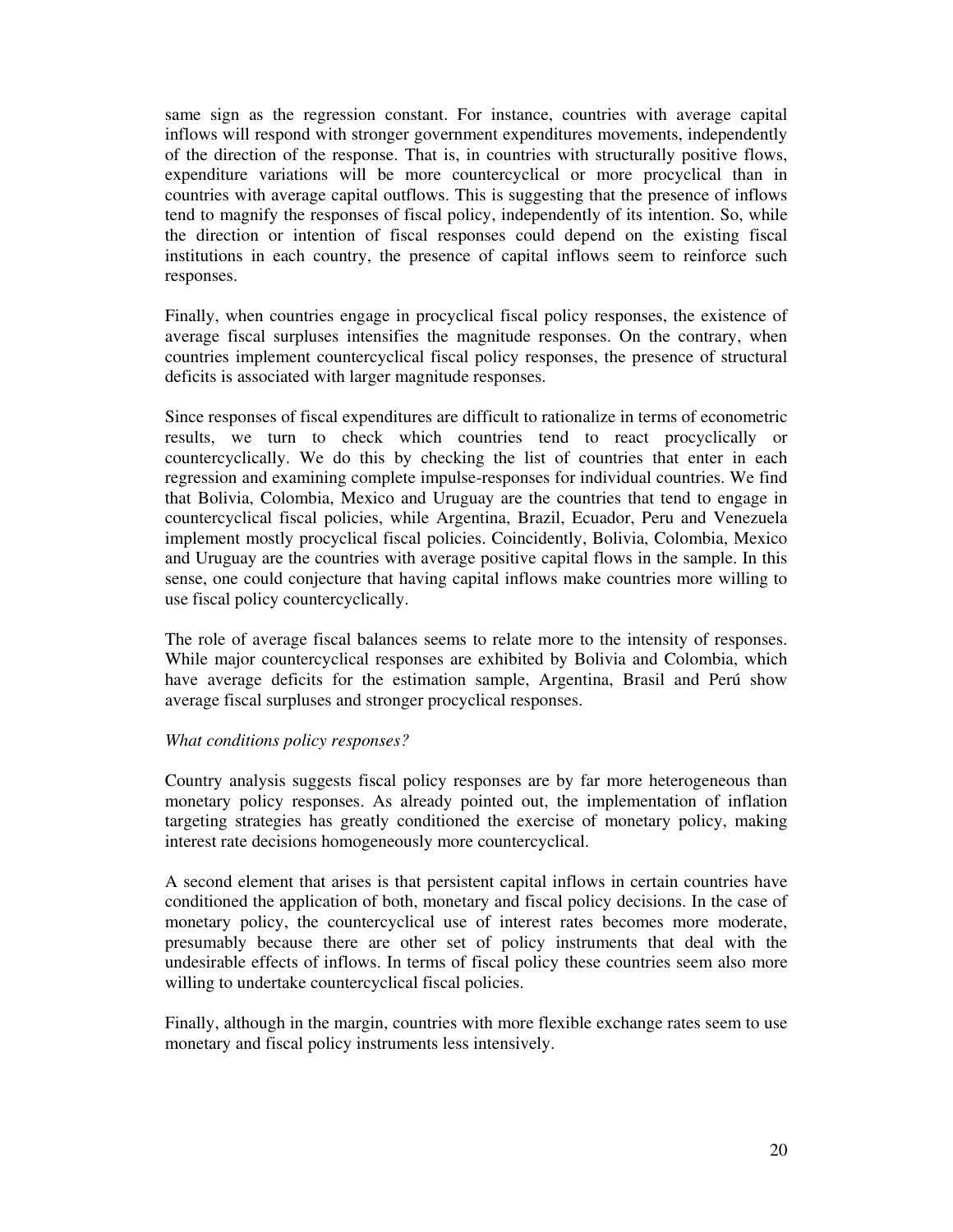# VII. **Conclusions**

Currently, there is a large body of the literature developing to answer related questions to the ones posed by this research. In this sense, consensuses are still building using different methodological approaches. In this paper, we take the stand of empirical modeling in order to try to answer such questions. The modeling combines elements of the SVAR, dynamic factors model and FAVAR literature, in order to adequately address the dynamic problems of endogeneity and identification of shocks. The answers provided by the paper spread in two directions.

The first important result is that the references to external shocks to the LA region can perfectly be addressed in terms of US domestic shocks. This is the case, because US shocks are indeed intertwined with the behavior of commodity prices. Extending the results of Anzuini *et.al* (2012), we find that not only US monetary policy shocks have played a role in the behavior of commodity prices, but also supply, real demand and financial shocks have done so. Channels of transmission from the US economy to commodity markets are multiple, and do not seem to involve the behavior of a unique variable. As a corollary for policy evaluation in the region, this result suggests that monitoring US performance could provide forward information on the external conditions for the region.

The second set of results reinforce the view that external conditions play a substantial role in the performance of the region, as several authors have suggested (Canova 2005, Izquierdo, Romero and Talvi 2008, Addler and Magud 2013, among others). Nonetheless, the performance in real activity growth, inflation and external variables seem to rely heavily on commodity prices more than in any other variable. In this story, commodity prices adjustments are also likely to provide a focal point for global capitals, and consequently induce significant capital inflows (outflows) for increasing (dropping) commodity prices. Both, movements in commodity prices and capital flows, regionally behave as huge aggregate demand shocks that trigger policy responses in the region. Independently of their origin, the presence of capital flows in the last decade has posed important challenges for the conduct of policies. On one hand, capital flows have represented an additional burden for monetary policy to dampen cyclical aggregate demand fluctuations. Also, capital flows have been accompanied with more intense foreign exchange interventions that not necessarily had the expected results. This tension has likely been resolved with a general progressive implementation of more flexible exchange rate systems, while some countries, facing persistent capital inflows, have also resort to using other policy instruments.

In terms of fiscal policy, the evidence is mixed for determining its overall motivation at regional level. Nonetheless, individually, there are some countries already implementing countercyclical fiscal policies. Since the empirical evidence suggests that the behavior of commodity prices has largely conditioned fiscal balances, fiscal authorities have probably had some degrees of freedom to improve fiscal performance with respect to past crises. Nevertheless, there presumably exist other institutional rigidities that avoid a flexible management of fiscal expenditures in order to generate a proper countercyclical fiscal response to external shocks.

Finally, the behavior of commodity prices has also linked with the response of banking balance sheets, especially in terms of foreign assets and public debt holdings. Also in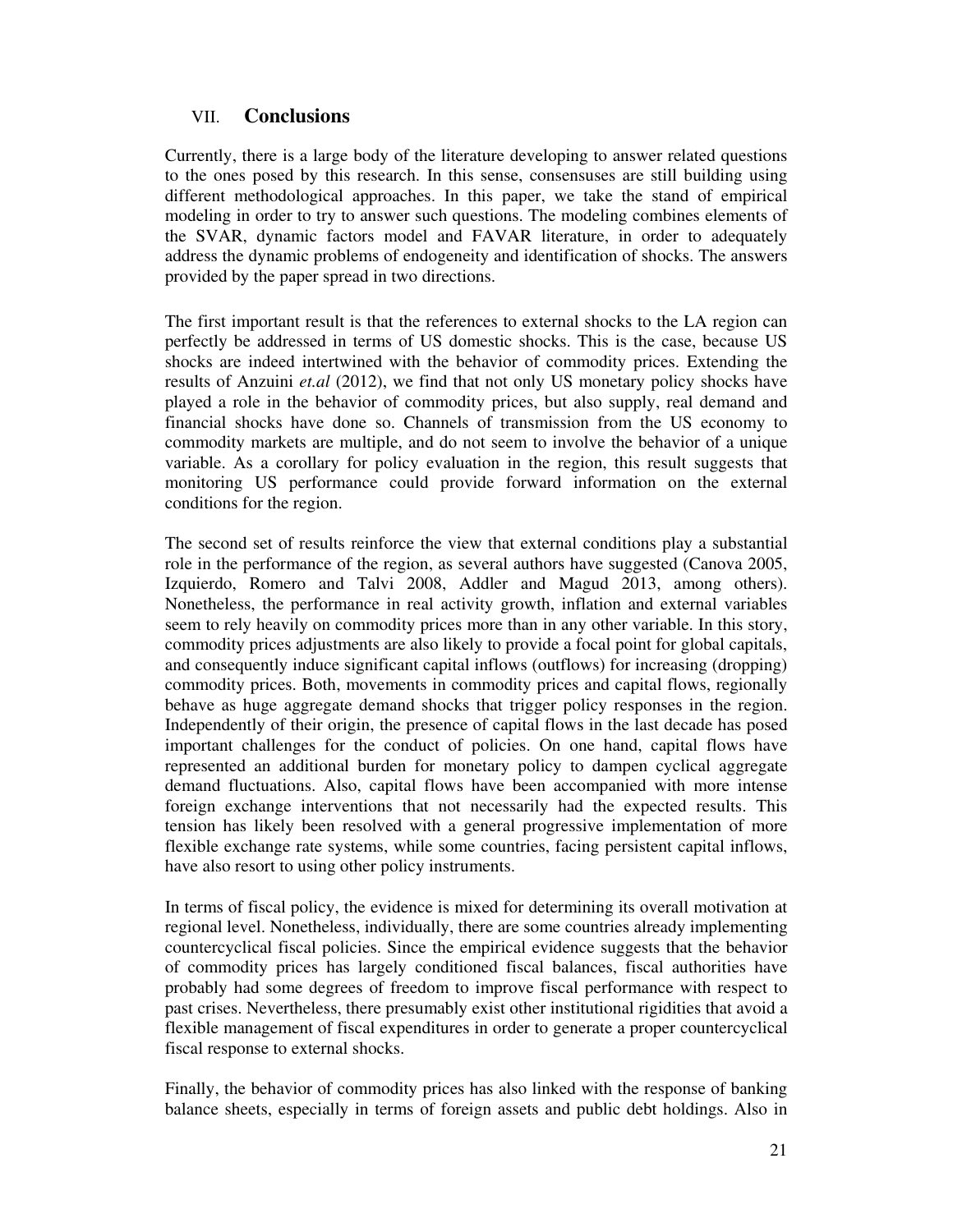this case, capital outflows seemed to have played a role in reducing currency mismatches in the context of domestic currency depreciations.

Summarizing all these interpretations, we could state that the LA experience in the last decade has probably related to a new combination of circumstances. These circumstances are adequately summarized by the behavior of commodity prices, and the resulting capital flows that emerge in a more connected global economy. In our view, these connections come in part from the augmented links between the US economy and commodity markets. In terms of the regional policies, although more sophisticated responses have been implemented, results in final variables seem mainly driven by the magnitude and duration of commodity booms and capital inflows. Under this perception, the resilience to the subprime crisis is mainly the combination of a prolonged prior commodity boom and a relatively short posterior bust.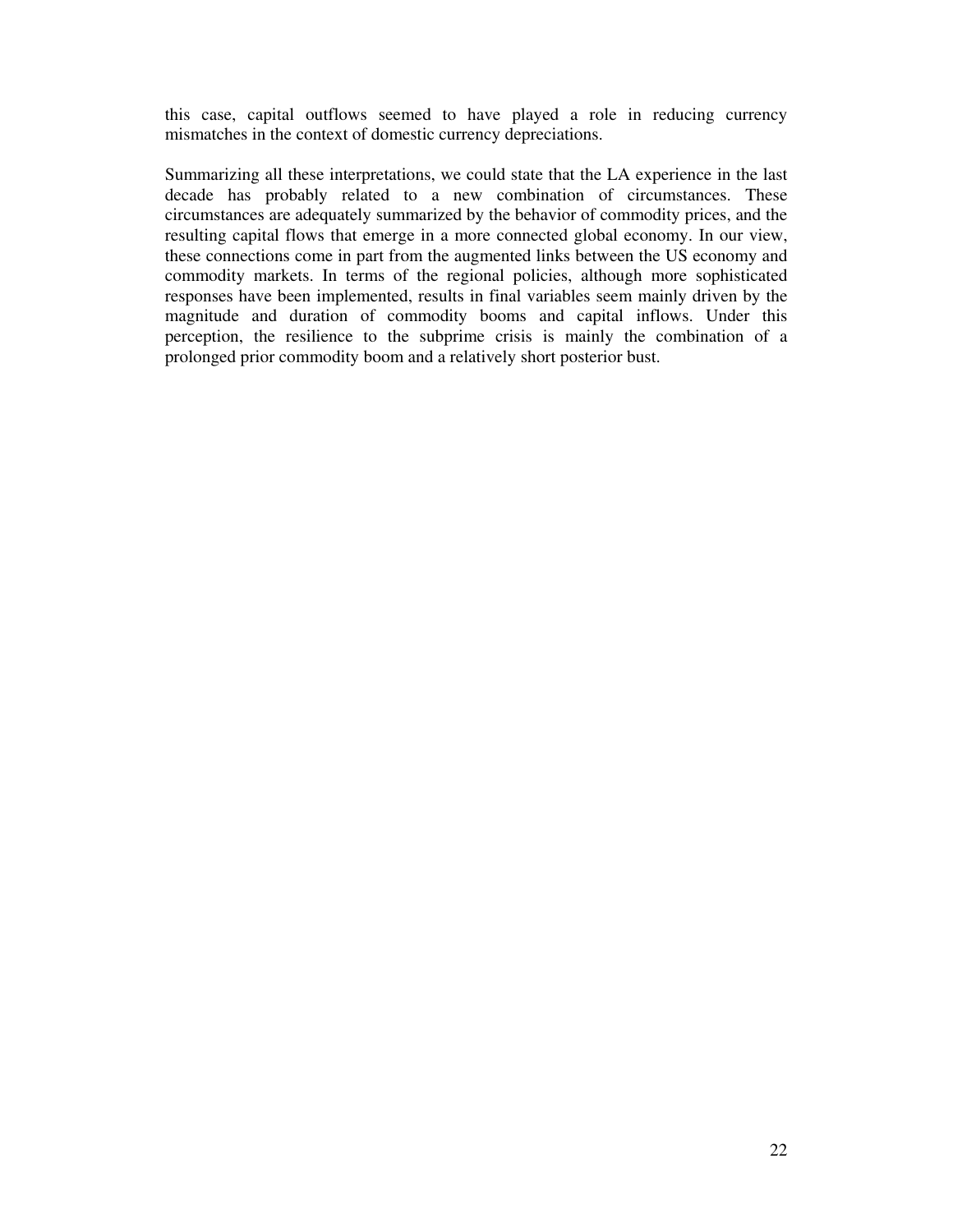# **References**

Addler, G. and Magud, N. (2013). Four decades of terms of trade booms: savinginvestment patterns and a new metric of income windfall. IMF Working Paper WP/13/103.

Adrian, T., and Shin, H. S. (2010). Liquidity and leverage. *Journal of Financial Intermediation*, 19(3), pp. 418-437.

Ahmed, S. and Zlate, A. (2013). Capital Flows to Emerging Economies: a Brave New World? International Finance Working Discussion Papers, N. 1081, June 2013.

Akyuz, Y. (2011). Capital flows to developing countries in historical perspective: will the current boom end with a bust? South Centre Research Paper, N. 37, March 2011.

Anzuini, A., Lombardi, M. and Pagano, P. (2012). The impact of monetary policy shocks on commodity prices. Temi di Discussione della Banca d'Italia, N. 851, Febreary 2012.

Bai, J. and Ng, S. (2002). Determining the number of factors in approximate factor models. *Econometrica*, 70, pp. 191-221.

Bagliano, F. and Morana, C. (2012). The great recession: US dynamics and spillovers to the world economy. *Journal of Banking and Finance*, 36, pp. 1-13

Baumeister, C. and Benati, L. (2012). Unconventional monetary policy and the Great Recession: Estimating the macroeconomic effects of a spread compression at the zero lower bound. Bank of Canada Working Paper 2012-21.

Bernanke, B. Boivin, J. and Eliaz, P. (2005). Measuring the effects of monetary policy: a factor-augmented vector autoregressive (FAVAR) approach. *Quarterly Journal of Economics*, February 2005, pp. 387-422.

Buch, C. Eickmeier, S. and Prieto, E. (2014). In search for yield? Survey-based evidence on bank risk taking. *Journal of Economic Dynamics & Control*, June 2014, pp. 12-30.

Calvo, G. and Reinhart, C. (2002). Fear of floating. *Quarterly Journal of Economics*, 2, pp. 379-408.

Canova, F. (2005). The transmission of US shocks to Latin America. *Journal of Applied Econometrics*, N. 20, pp. 229-251.

Cardarelli, R. Elekdag, S. and Kose, A. (2009). Capital inflows: macroeconomic implications and policy responses. IMF Working Paper, March 2009, WP/09/40.

Ceballos, F., Didier, T., Hevia, C. and Schmukler, S. (2012). Policy responses to the global financial crisis: what did emerging economies do differently? World Bank manuscript.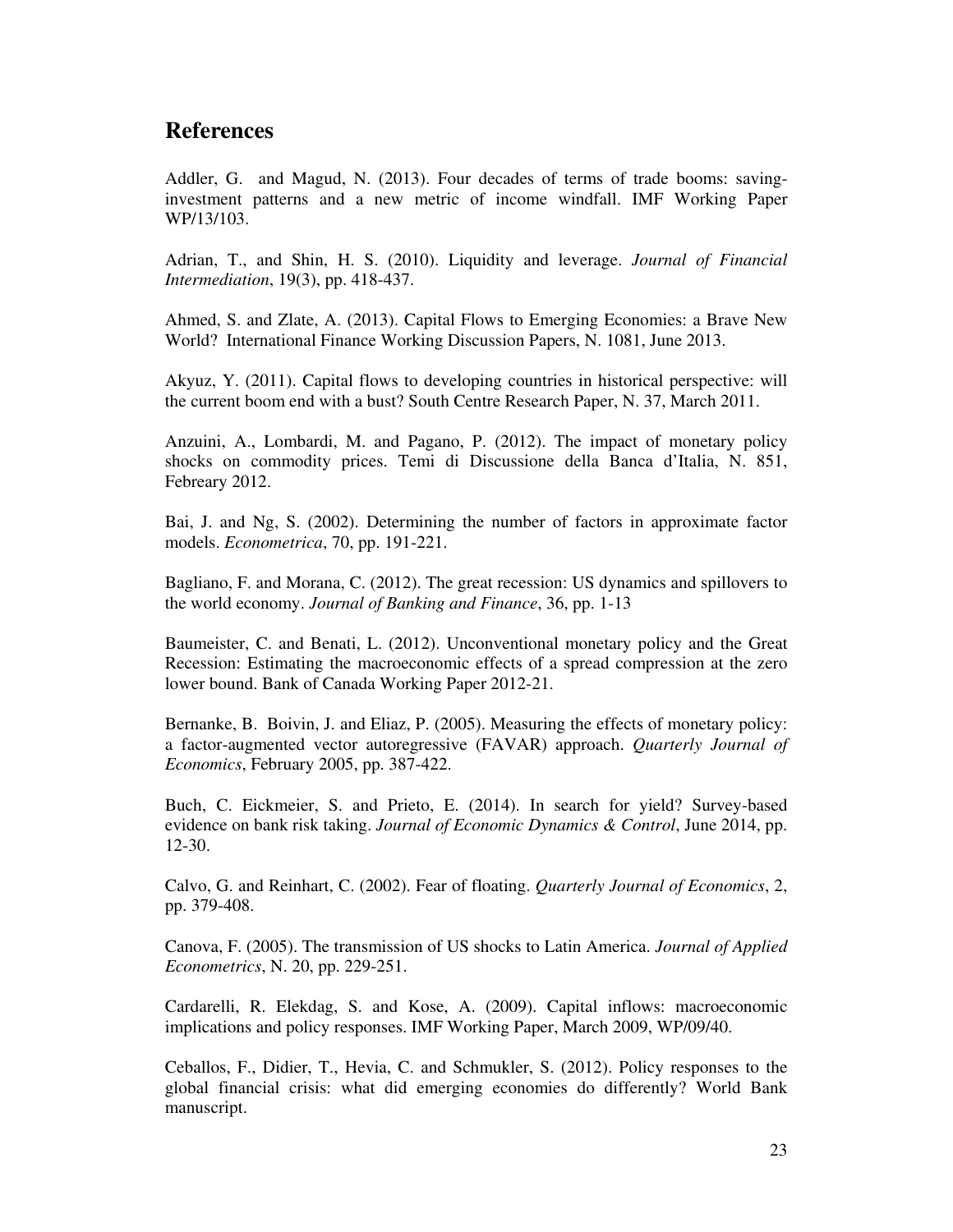Corbo, V. and Schmidt-Hebbel, K. (2013). La Crisis Internacional y América Latina. *Monetaria*, 35(1), pp.43-68.

De Gregorio, J. (2013). Resilience in Latin America: Lessons from Macroeconomic Management and Financial Policies. IMF Working Paper, December 2013.

Eickmeier, S. and Hoffman, B. (2013). Monetary policy, housing booms, and financial (im)balances. *Macroeconomic Dynamics*, 17(4), pp. 830-860.

Eickmeier, S. and Ng, T. (2011). How do credit supply shocks propagate internationally? Deutsche Budesbank Discussion Paper Series 1: Economic Studies 27/2011.

Fattouh , B., Kilian, L. and Mahadeva, L. (2012). The role of speculation in oil markets: what have we learned so far? CEPR Discussion Paper No. DP8916.

Forni, M., Giannoni, D., Lippi, M. y Reichlin, L. (2009). Opening the black box: structural factor models with large cross-sections. *Econometric Theory*, 25, pp. 1319- 1347.

Forni, M. y Gambetti, L. (2010). The dynamic effects of monetary policy: a structural factor model approach. *Journal of Monetary Economics*, 57, pp. 203-216.

Frankel, F. (2006). The effect of monetary policy on real commodity prices. NBER Working Paper 12713.

Izquierdo, A., Romero, R. and Talvi, E. (2008). Booms and busts in Latin America: the role of external factors. Inter-American Development Bank Working Paper, N. 631, February 2008.

Melo, L. and Rincón H. (2013). Choque externos y precios de los activos en Lationoamérica antes y después de la quiebra de Lehman Brothers. *Flujos de capitales, Choques Externos y Respuestas de Políticas en Países Emergentes*. Editors: Rincón, H. and Velasco, A. Banco de la República, Septiembre 2013.

Montiel, P. (2014). Capital flows: issues and policies. *Open Economy Review*, 25, pp. 595-633.

Mumtaz, H. and Surico, P. (2009). The transmission of international shocks: A factor augmented VAR approach. *Journal of Money, Credit and Banking*, 41, pp. 72-100.

Loayza, N. and Radatz, C. (2007). The Structural Determinants of External Vulnerability. *The World Bank Economic Review*, N. 3, Vol. 21, pp. 359-387.

Reinhart, C., and Reinhart, V. (2008). Capital Flow Bonanzas: An Encompassing View of the Past and Present, NBER Working Paper 14321.

Rubio, J., Waggoner, D., and Zha, T. (2010). Structural vector autoregressions: theory of identification and algorithms for inference. *Review of Economic Studies*, 77, 665-696.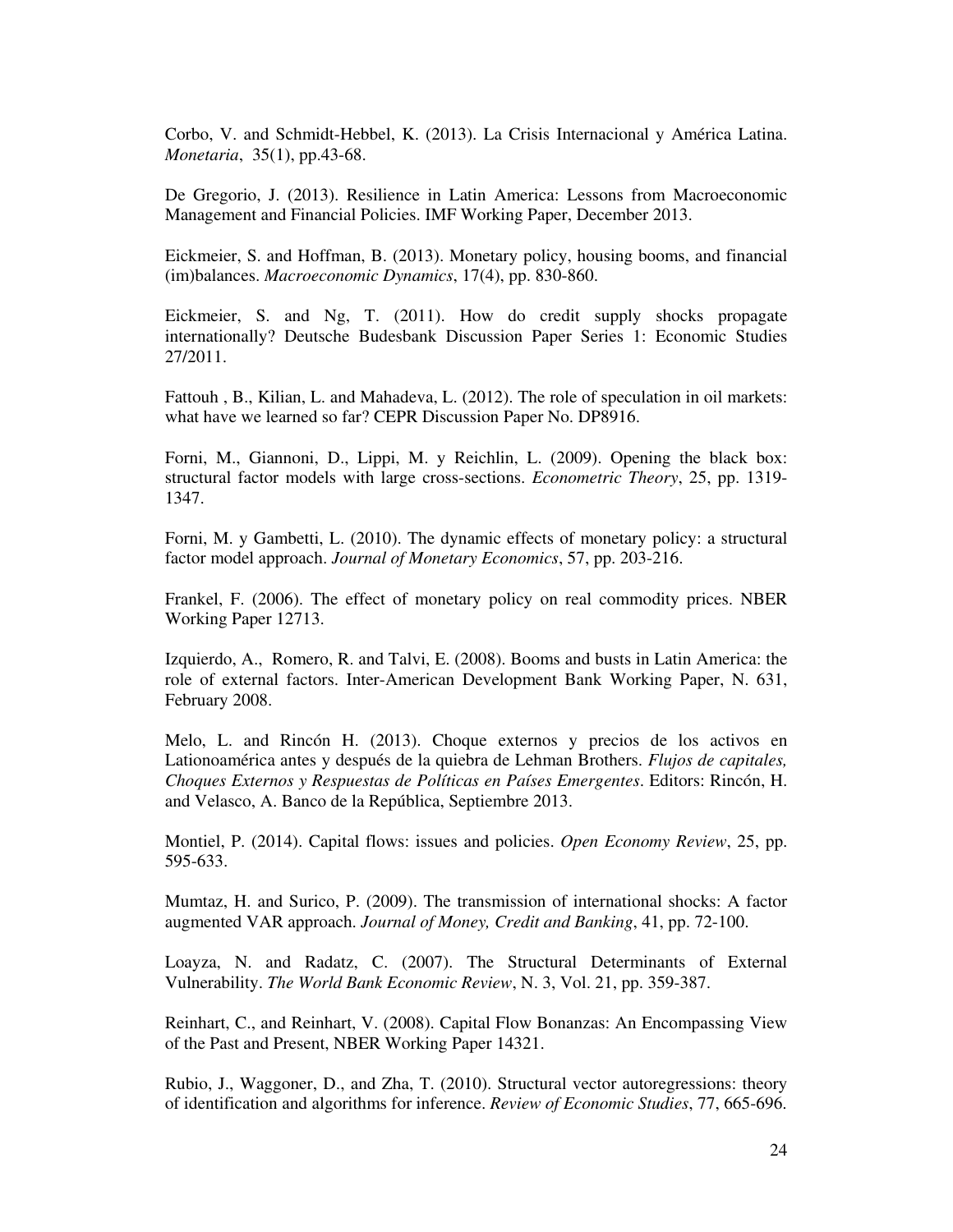Talvy, E. and Munyo (2013). Latin America macroeconomic outlook. A global perspective. CERES Working Paper, June 2013.

Tobal, M. (2013) Currency Mismatch: new database and indicators for Latin America and the Caribbean. Cemla Research Papers 12.

Vegh, C. and Vulletin, G. (2013) The road to redemption: policy response to crises in Latin America. Paper presented at the 14<sup>th</sup> Jacques Polak Annual Research Conference, November 7-8 2013.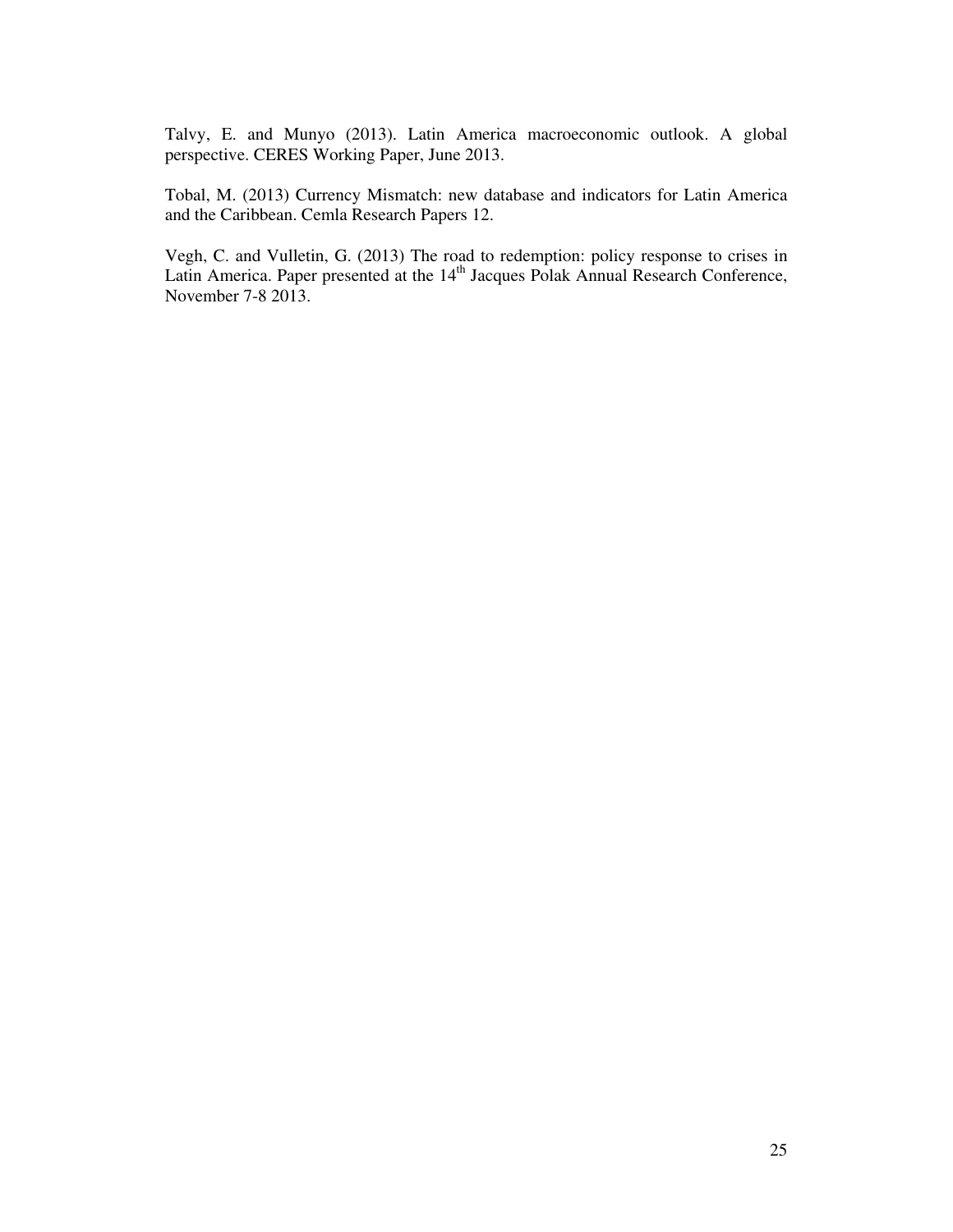# **Appendix 1. Regional Indicators**

The analysis of the LA region as a whole, it requires the creation of regional indicators for the variables of interest. These indicators can be constructed ex-post, if estimations are carried out in a country by country basis, or ex-ante, if regional estimation is undertaken. In this paper, the estimation we implement treats the region as a whole, and it uses individual countries' information and aggregate measures simultaneously. Therefore, the selection of an aggregation criterion must be addressed.

Among the possible candidates, we can consider basically two forms of aggregation: medians and weighted means. Medians usually tend to be adequate and simple, unless all series considered tend to be very noisy or erratic, as in the case of capital inflows or fiscal expenditure series. Weighted averages can solve this problem, if weights are more statistical, and less historical or structural. We chose an aggregation that resembles the notion of stochastic pooling, that is, we use the inverse of the volatility of the series as our benchmark weight $^{22}$ .

One important element in the discussion of the regional resilience to shocks is the behavior of capital inflows. However this statistic is not available in monthly basis (except for Chile). We address this problem by constructing a proxy of yearly accumulated net capital inflows using the account identity:

> *Initial IR Stock*  $\frac{Trace \times Net \cap Int \cap Int}{P} = \frac{IR \cap A \cap Int}{P}$ *Initial IR Stock*

In this case, net accumulated capital inflows (for a year span) are the result of evaluating the difference between the relative accumulation of reserves and the relative size of the net export flows (all in terms of international reserves at the beginning of the period).

The stance of regional fiscal policy is the weighted average of the annual growth of government expenditures. In this case, the annual variation is computed based on the yearly accumulated expenditures.

The stance of regional monetary policy refers to the weighted average of the (absolute) change in the short term money market rate in the last year.

Data on real activity indicators, consumer price index, exports, imports, exchange rates, international reserves, interest rates, monetary aggregates and fiscal variables come from publications of Central Banks of the region. Data on countries' financial systems corresponds to IMF statistics referred as "other depositary corporation surveys". Data on commodity prices (fuel and non-fuel) are also provided by the IMF.

l

 $22$  In most cases, this weighted average scheme delivers results closer to the median of the pool of countries, and it differentiates strongly from simple mean indicators.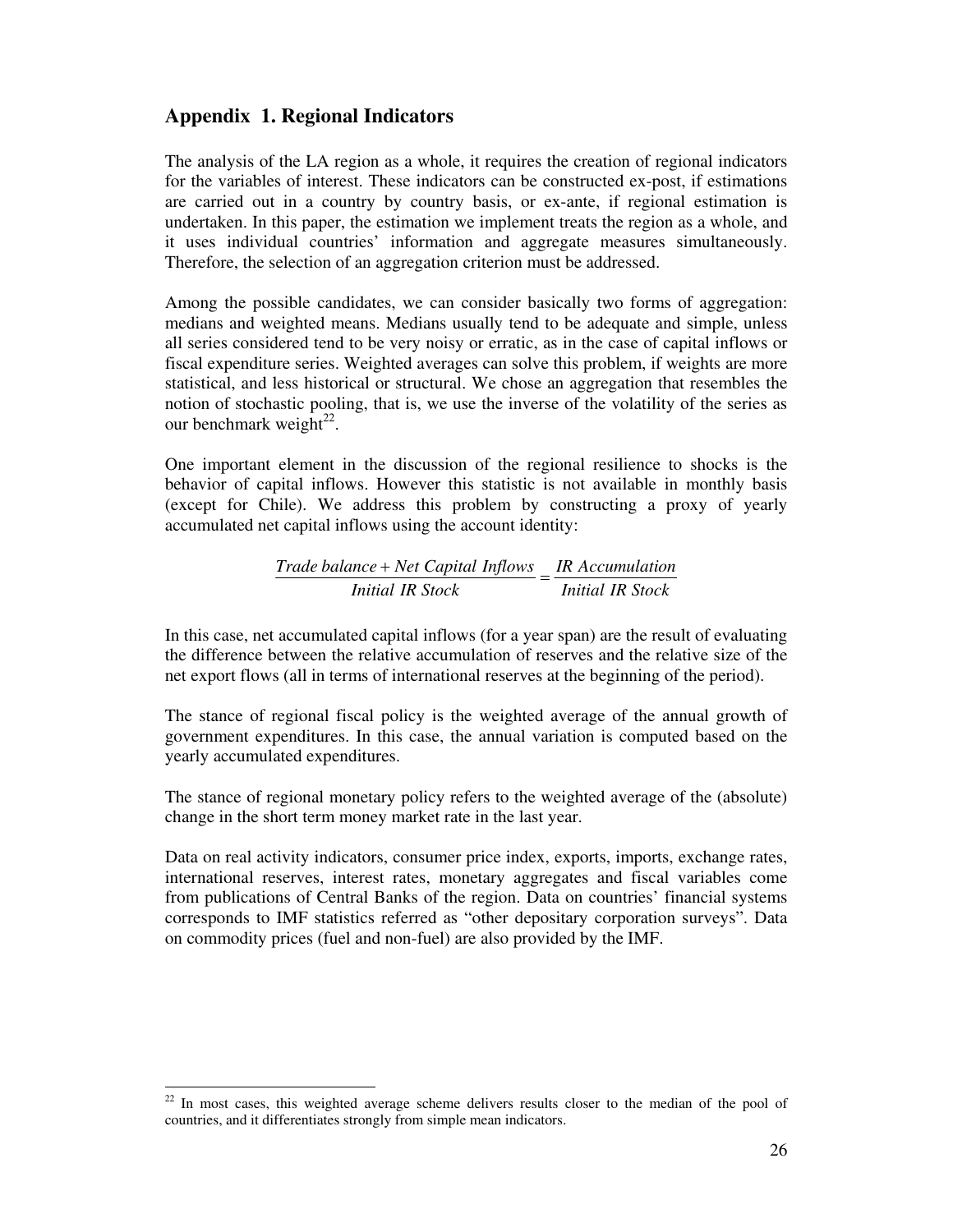

yLA: regional annual real growth indicator, PLA: regional annual inflation, EXLA: annual export growth, CIFLA: regional proxy for capital inflows (as a share of international reserves), MRLA: regional annual variation of short term rates (in percentage points), GXLA: annual government expenditure growth.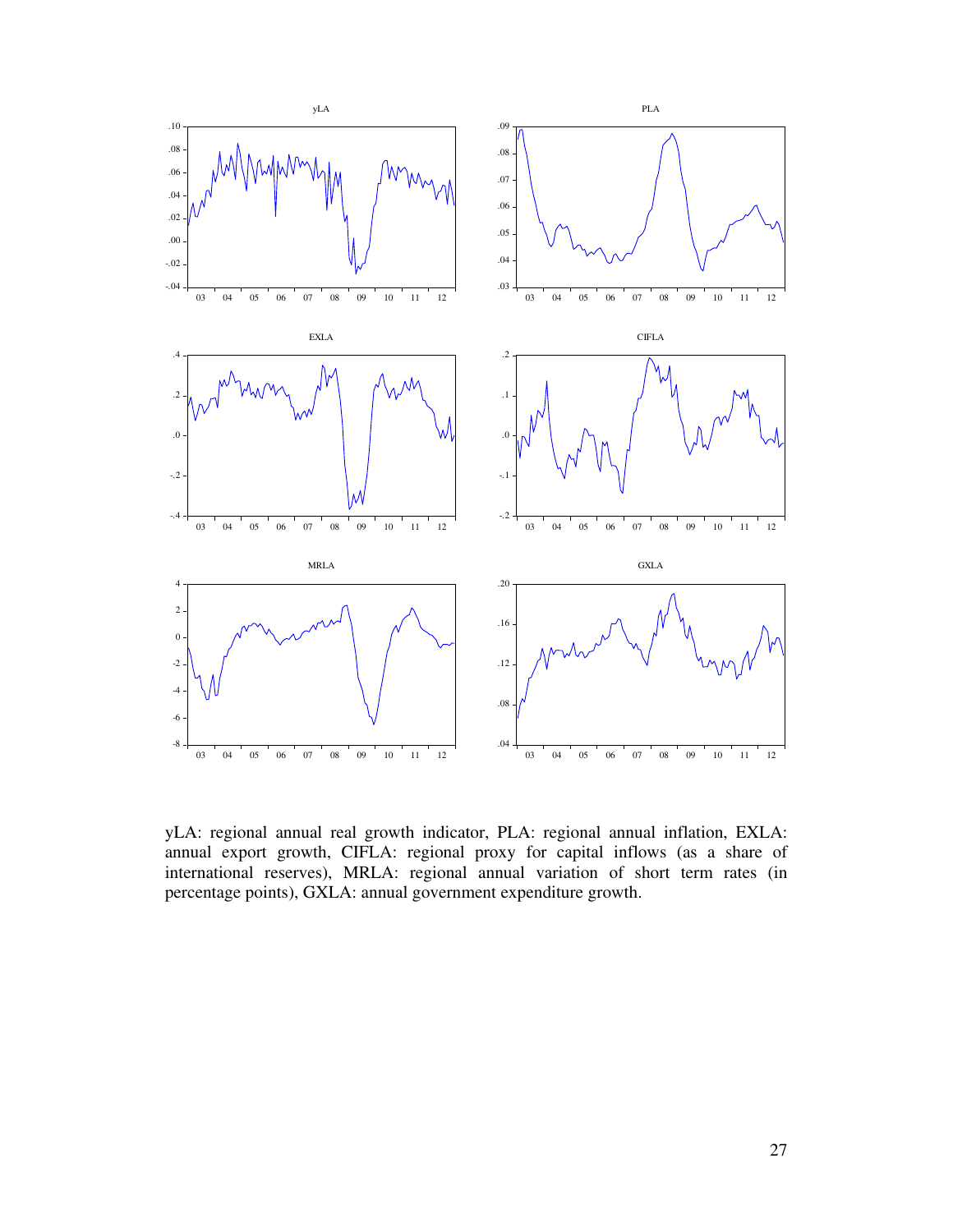## **Appendix 2. Sign restriction identification**

Sign restriction identification starts by finding a set of orthogonal errors  $\varepsilon$  in the estimated model (4):  $Z_t = A \, Z_{t-1} + B \, Y_{t-1}^{RW} + e_t$ . Orthogonalization is carried out by finding any matrix decomposition that satisfies  $\hat{\Sigma} = \hat{V} \hat{V}$ . In this way, orthogonal errors can be retrieved from reduced form residuals through  $\hat{\varepsilon}_t = \hat{V}^{-1} \hat{e}_t$ . We use the Cholesky decomposition of  $\hat{\Sigma}$  to obtain  $\hat{V}$ . Because structural shocks are strictly identified by their expected effect on economic variables, orthogonal shocks may not necessarily qualify as such. Therefore, the way sign restriction identification works is by combining orthogonal shocks in such a way that the resulting structural (also orthogonal) shocks have the properties imposed by the researcher. Operationally, if we assume that structural shocks are related to orthogonal shocks through a matrix *Q* , such that  $\varepsilon_t = Q u_t$ , then, we can write structural impulse responses of *Z* as  $I\hat{R}Z(h) = \hat{A}^{h-1}\hat{V}Q$  for the  $h^{th}$  horizon. However, Q must be a rotation matrix, which by definition satisfies  $Q'Q = I$ . In this way, we can always write  $\hat{\Sigma} = \hat{V} Q Q' \hat{V} = \hat{V} \hat{V}$  and the properties of the estimated covariance matrix are preserved. According to Rubio, Waggoner and Zha (2010), *Q* can be obtained from applying the QR decomposition to a uniform random matrix.

Since Z contains factors for the LA block, and factors cannot be directly interpreted, impulse responses on final variables are given by  $[IRZ<sup>US</sup>(h), IRX<sup>LA</sup>(h)]$ , where *IRX*<sup>LA</sup>(h) =  $\Lambda$  *IRF*(h). Therefore, sign restriction identification consists on finding several (enough) rotation matrices *Q*s that satisfy the restrictions imposed on impulse responses of final variables<sup>23</sup>. Notice that this procedure avoids imposing null restrictions on contemporaneous correlations of variables, as it is the case when using Cholesky decomposition as a structural identification procedure. In other words,  $\hat{\Psi} = \hat{V} Q$  does not exhibits zero restrictions, as it does  $\hat{V}$ .

Because we want to identify structural US shocks, we strictly identify these shocks using information coming from US variables. On this account, we impose a block

diagonal form to matrix Q, such that  $\begin{bmatrix} z_1 \\ 0 \\ 0 \end{bmatrix}$ J  $\overline{\phantom{a}}$ L L L 2 1 0 0 *Q Q* . Notice that the non-zero blocks of *Q*,

say  $Q_1$  and  $Q_2$ , also satisfy  $Q_1'Q_1 = I$  and  $Q_2'Q_2 = I$ . Since the US economy is characterized by six variables, in our model  $Q_1$  and  $Q_2$  are 6x6 matrices. The use of this block diagonal structure for *Q* is a generalization of the procedure used in Mumtaz and  $\overline{\phantom{a}}$  $\mathbf{r}$ *Q*

Surico (2009), which define *Q* as  $\begin{bmatrix} 2 & 0 \\ 0 & I \end{bmatrix}$  $\overline{\mathsf{L}}$ *I* 0  $\begin{bmatrix} 1 & 0 \\ 0 & 1 \end{bmatrix}$ , in order to distinguish international from

domestic shocks, in a FAVAR for the UK economy augmented with international factors. In this model, we only identify four structural external shocks, out of six potential external shocks. We do not attempt to identify any LA regional shock.

Restrictions on impulse responses are applied for six consecutive months to identify sufficiently long lasting structural shocks.

l

<sup>&</sup>lt;sup>23</sup> For each potential draw of  $Q$  that generates impulse responses, identification entails to keeps only those draws that satisfy restrictions imposed, but for *all identified* shocks simultaneously. This is so in order to preserve orthogonality among structural shocks.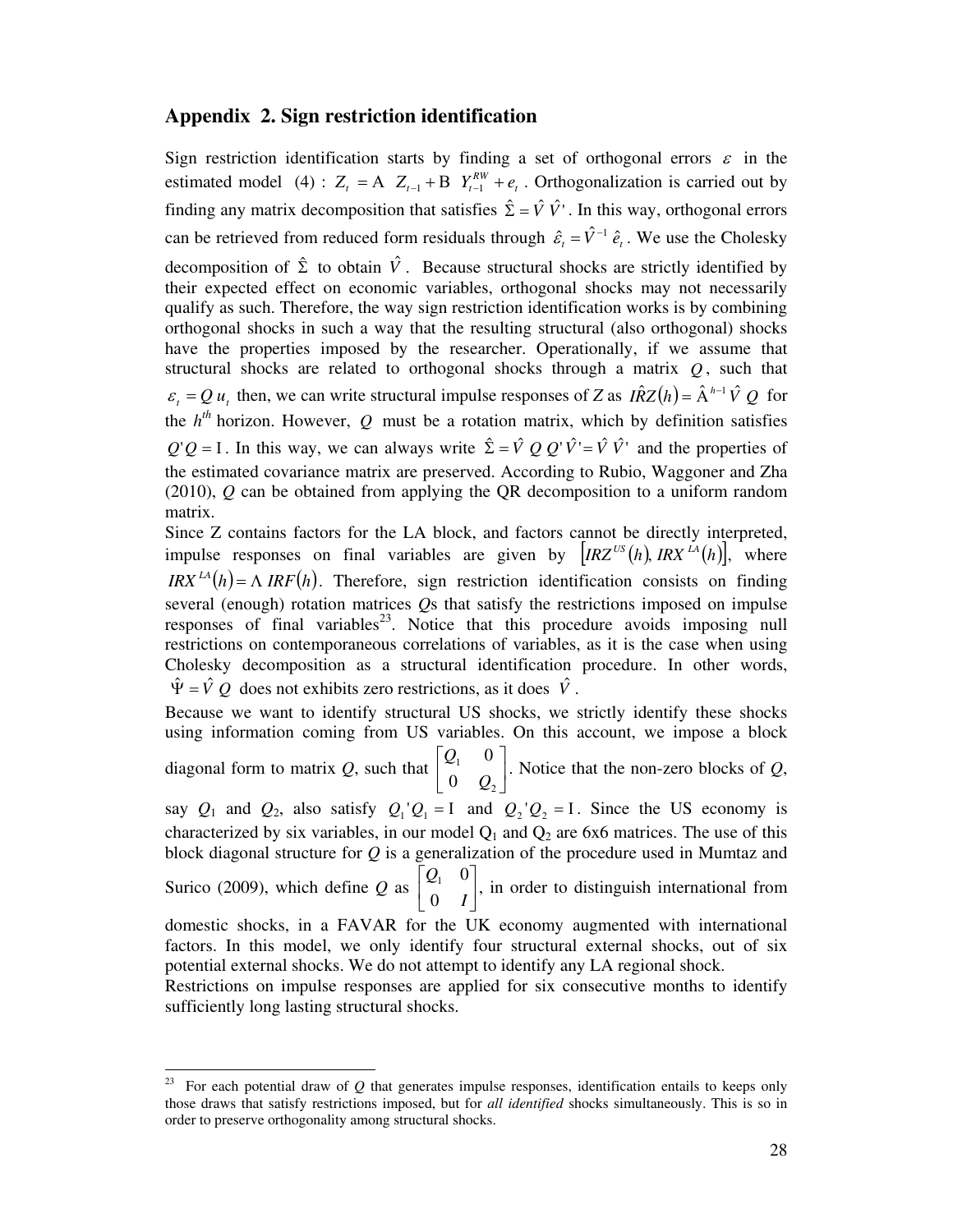# **Appendix 3. Accumulated impulse responses of the US economy and commodity prices to US domestic shocks**



# **US expansionary supply shock**

# **US expansionary (real) demand shock**



yUS: growth of industrial activity; PUS: inflation; MONPOL: monetary policy indicator; STKUS: S&P500 index growth; VIX: volatility index; PCOM: Commodity price growth. Lines represent the 84<sup>th</sup>, 50<sup>th</sup> and 16<sup>th</sup> percentiles of all impulse responses that satisfied sign restrictions.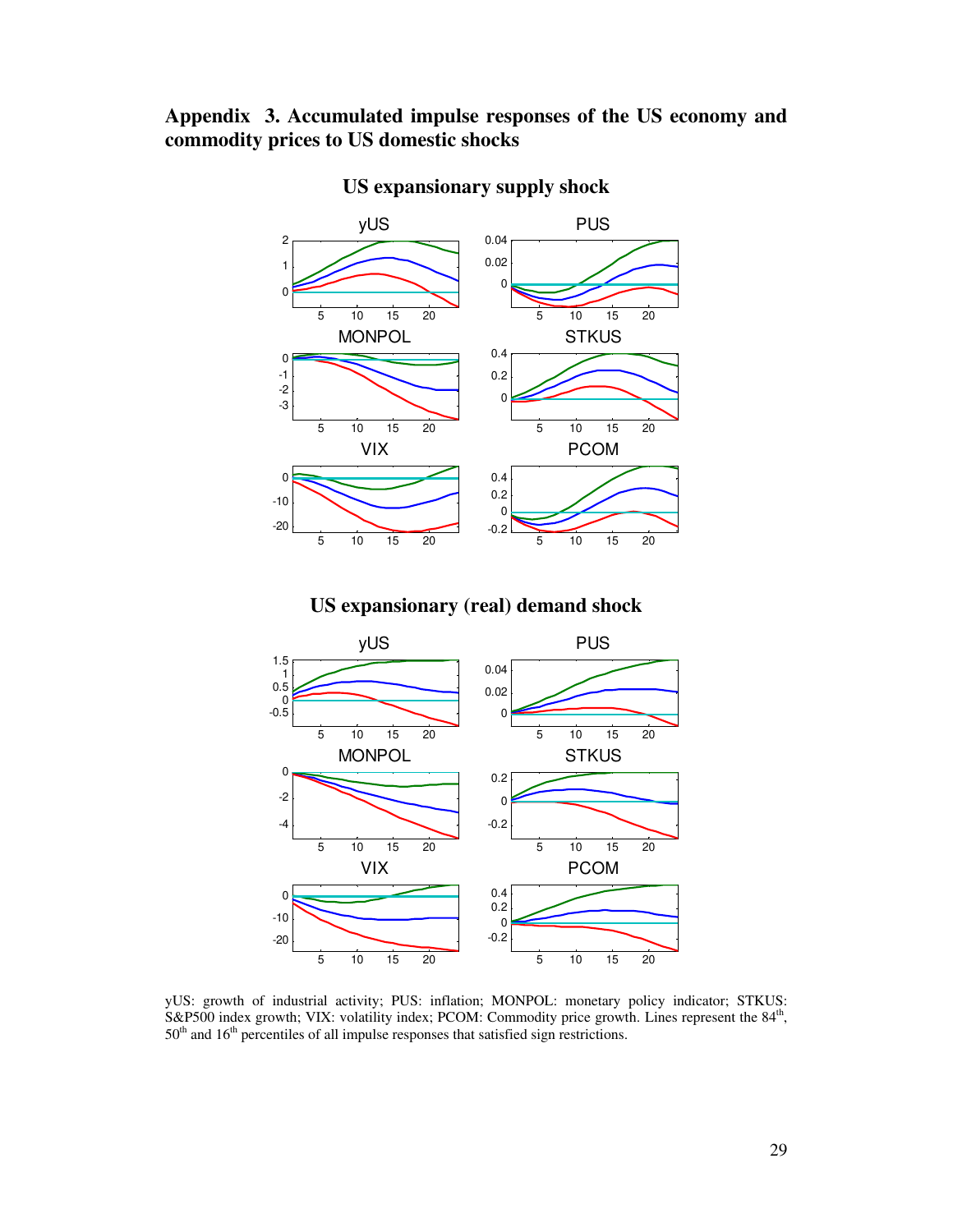

# **US expansionary monetary policy shock**

**US contractionary financial shock** 

![](_page_30_Figure_3.jpeg)

yUS: growth of industrial activity; PUS: inflation; MONPOL: monetary policy indicator; STKUS: S&P500 index growth; VIX: volatility index; PCOM: Commodity price growth. Lines represent the 84<sup>th</sup>,  $50<sup>th</sup>$  and  $16<sup>th</sup>$  percentiles of all impulse responses that satisfied sign restrictions.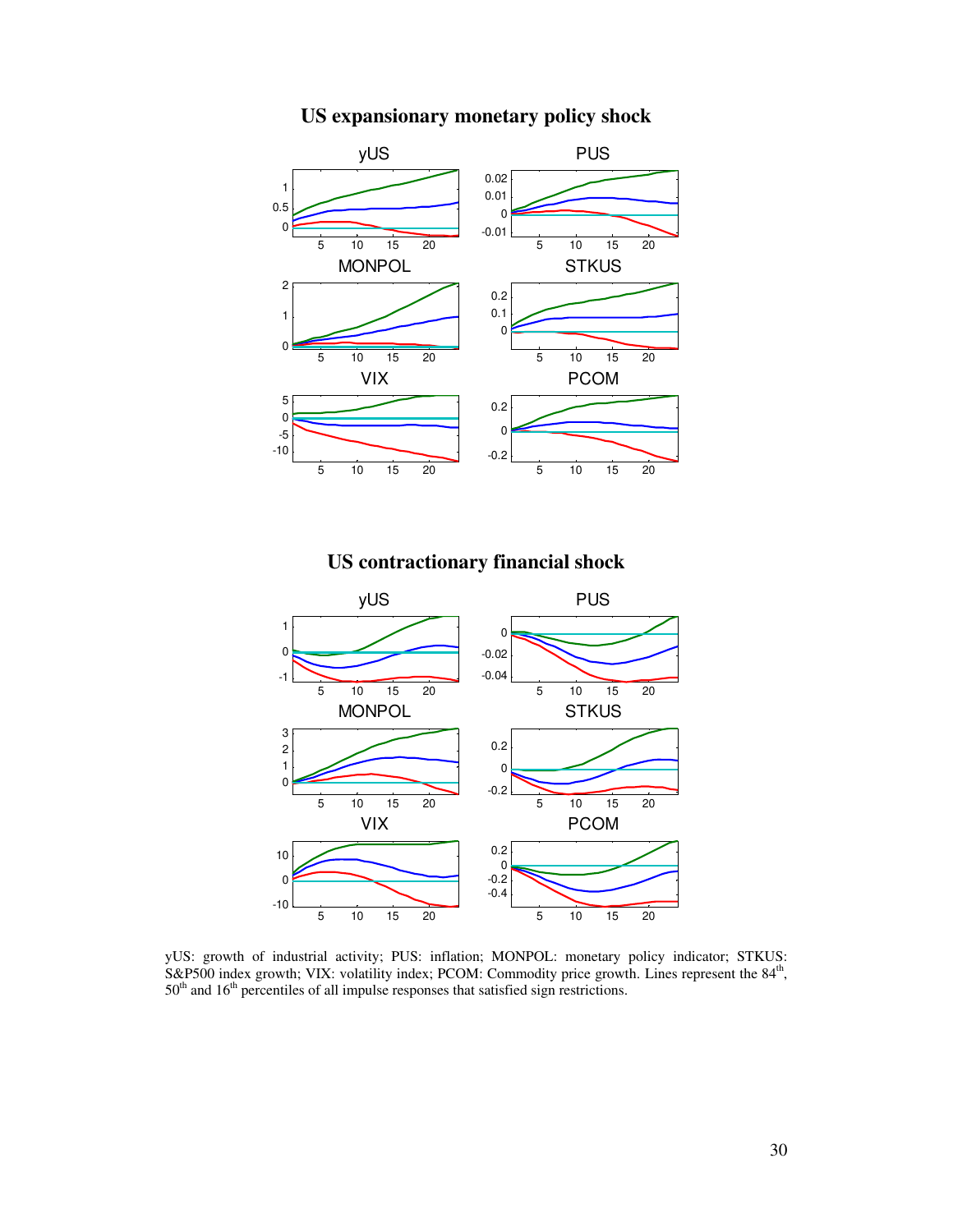|                           | Variable                                 | Variance<br>Variance   |                               | Average of the<br>common    |  |
|---------------------------|------------------------------------------|------------------------|-------------------------------|-----------------------------|--|
|                           | Name                                     | share of the<br>common | share of the<br>idiosyncratic | component<br>variance share |  |
|                           | yarg                                     | component<br>78.1%     | component<br>21.9%            |                             |  |
|                           | ybra                                     | 78,0%                  | 22.0%                         |                             |  |
|                           | ychl<br>ycol                             | 60.9%<br>91,1%         | 39,1%<br>8.9%                 |                             |  |
| Real activity<br>growth   | yecu                                     | 35,3%                  | 64,7%                         | 73,9%                       |  |
|                           | ymex<br>yper                             | 82,0%<br>75,4%         | 18.0%<br>24.6%                |                             |  |
|                           | yurg                                     | 72,1%                  | 27,9%                         |                             |  |
|                           | yven<br>parg                             | 92.3%<br>93.3%         | 7,7%<br>6,7%                  |                             |  |
|                           | pbol<br>pbra                             | 85.5%<br>73.9%         | 14,5%<br>26,1%                |                             |  |
|                           | pchl                                     | 94,6%                  | 5,4%                          |                             |  |
| Inflation                 | pcol                                     | 88,2%                  | 11,8%                         | 81,6%                       |  |
|                           | pecu<br>pmex                             | 86.9%<br>62,2%         | 13,1%<br>37,8%                |                             |  |
|                           | pper                                     | 89,1%<br>59.8%         | 10,9%                         |                             |  |
|                           | purg<br>pven                             | 82,7%                  | 40,2%<br>17,3%                |                             |  |
|                           | exarg                                    | 77,6%                  | 22,4%                         |                             |  |
|                           | exbol<br>exbra                           | 64,9%<br>79,6%         | 35,1%<br>20,4%                |                             |  |
|                           | exchl                                    | 81.3%                  | 18,7%                         |                             |  |
| Export growth             | excol<br>execu                           | 69,0%<br>71,2%         | 31,0%<br>28,8%                | 72,9%                       |  |
|                           | exmex                                    | 87,3%                  | 12,7%                         |                             |  |
|                           | exper<br>exurg                           | 77,7%<br>59,4%         | 22,3%<br>40,6%                |                             |  |
|                           | exven                                    | 60,8%<br>90.9%         | 39.2%                         |                             |  |
|                           | imarg<br>imbol                           | 72.9%                  | 9,1%<br>27.1%                 |                             |  |
|                           | imbra                                    | 84.9%                  | 15.1%                         |                             |  |
| Import                    | imchl<br>imcol                           | 91,1%<br>83,5%         | 8,9%<br>16,5%                 |                             |  |
| growth                    | imecu                                    | 73,8%                  | 26,2%                         | 80,9%                       |  |
|                           | imme x<br>imper                          | 88,2%<br>87,7%         | 11,8%<br>12,3%                |                             |  |
|                           | imurg                                    | 61,4%                  | 38,6%                         |                             |  |
|                           | inwen<br>irarg                           | 74,6%<br>71,9%         | 25,4%<br>28,1%                |                             |  |
|                           | irbol                                    | 73.5%                  | 26,5%                         |                             |  |
|                           | irbra<br>irchl                           | 80,2%<br>60,0%         | 19,8%<br>40,0%                |                             |  |
| International<br>reserves | ircol                                    | 47,4%                  | 52,6%                         | 70,2%                       |  |
| growth                    | irecu<br>irmex                           | $66{,}6\%$<br>67,9%    | 33,4%<br>32.1%                |                             |  |
|                           | irper                                    | 79.9%                  | 20,1%                         |                             |  |
|                           | irurg<br>irven                           | 83,7%<br>71,2%         | 16,3%<br>28,8%                |                             |  |
|                           | erarg                                    | 78,3%                  | 21,7%                         |                             |  |
|                           | erbol<br>erbra                           | 96,0%<br>79,3%         | 4,0%<br>20,7%                 |                             |  |
| Exchange rate             | erchl                                    | 51,7%                  | 48,3%                         |                             |  |
| (Dom/\$)<br>growth        | ercol<br>ermex                           | 74,4%<br>79,1%         | 25,6%<br>20,9%                | 71,7%                       |  |
|                           | erper                                    | 63,3%                  | 36,7%                         |                             |  |
|                           | erurg<br>erven                           | 77,4%<br>45,8%         | 22,6%<br>54,2%                |                             |  |
|                           | cifarg<br>cifbol                         | 88,0%                  | 12,0%<br>48.4%                |                             |  |
|                           | cifbra                                   | 51,6%<br>83.9%         | 16,1%                         |                             |  |
| Capital                   | cifchl                                   | 94,3%                  | 5,7%                          |                             |  |
| inflows<br>indicator      | cifcol<br>cifecu                         | 60,8%<br>50,5%         | 39,2%<br>49,5%                | 72,0%                       |  |
|                           | cifmex                                   | 60,7%                  | 39,3%                         |                             |  |
|                           | cifper<br>cifurg                         | 64,6%<br>80,2%         | 35,4%<br>19,8%                |                             |  |
|                           | cifven                                   | 85,8%                  | 14,2%                         |                             |  |
|                           | gxarg<br>gxbol                           | 82,8%<br>91,0%         | 17.2%<br>9,0%                 |                             |  |
|                           | gxbra                                    | 51,9%<br>26.1%         | 48,1%                         |                             |  |
| Government<br>expenditure | gxcol<br>gxecu                           | 92,2%                  | 73,9%<br>7,8%                 | 67,7%                       |  |
| growth                    | gxmex                                    | 73,0%                  | 27,0%<br>55,1%                |                             |  |
|                           | gxper<br>gxurga                          | 44.9%<br>63,9%         | 36,1%                         |                             |  |
|                           | gxven                                    | 83,2%                  | 16,8%                         |                             |  |
|                           | fbarg<br>fbbol                           | 92,1%<br>78,9%         | 7,9%<br>21,1%                 |                             |  |
| Fiscal balance            | fbbra                                    | 88,1%                  | 11,9%                         |                             |  |
| as a share of             | fbcol<br>fbecu                           | 84,2%<br>$70,\!6\%$    | 15,8%<br>29,4%                | 85,9%                       |  |
| government<br>expenditure | fbmex                                    | 91,7%                  | 8,3%                          |                             |  |
|                           | fbper<br>fburg                           | 94,4%<br>90,1%         | 5,6%<br>9,9%                  |                             |  |
|                           | fbyen                                    | 83,0%                  | 17,0%                         |                             |  |
|                           | m <sub>2</sub> arg<br>m <sub>2</sub> bol | 84,1%<br>92.6%         | 15,9%<br>7.4%                 |                             |  |
|                           | m2bra                                    | 90,3%                  | 9,7%                          |                             |  |
|                           | m2ch1<br>m <sub>2col</sub>               | 82,8%<br>75,0%         | 17,2%<br>25.0%                |                             |  |
| M <sub>2</sub> growth     | m2ecu                                    | 76,3%                  | 23,7%                         | 77,8%                       |  |
|                           | m2mex<br>m <sub>2per</sub>               | 65,3%<br>85,8%         | 34,7%<br>14,2%                |                             |  |
|                           | m2urg                                    | 44,6%                  | 55,4%                         |                             |  |
|                           | m2ven                                    | 81,5%                  | 18,5%                         |                             |  |

|                                 |                      | Variance               | Variance                       | Average of the      |
|---------------------------------|----------------------|------------------------|--------------------------------|---------------------|
|                                 | Variable<br>Name     | share of the<br>common | share of the<br>idios yncratic | common<br>component |
|                                 |                      | component              | component                      | variance share      |
|                                 | Irarg                | 85.4%                  | 14,6%                          |                     |
|                                 | Irbol<br>Irbra       | 21,9%<br>83,7%         | 78,1%<br>16,3%                 |                     |
|                                 | Irchl                | 89,7%                  | 10,3%                          |                     |
| Loan interest<br>rate variation | Ircol                | 80,5%                  | 19,5%                          | 73,9%               |
|                                 | lrecu<br>lmex        | 65,4%<br>58.3%         | 34,6%<br>41,7%                 |                     |
|                                 | Irper                | 78,1%                  | 21,9%                          |                     |
|                                 | lrurg                | 86,7%<br>89,7%         | 13,3%<br>10,3%                 |                     |
|                                 | lrven<br>mrarg       | 75.1%                  | 24.9%                          |                     |
|                                 | mrbol                | 70,1%                  | 29.9%                          |                     |
| Monetary                        | mrhra<br>mrchl       | 88.0%<br>89.3%         | 12,0%<br>10,7%                 |                     |
| policy rate                     | mrcol                | 92.8%                  | 7.2%                           | 73,9%               |
| variation                       | mmex                 | 55,9%                  | 44,1%                          |                     |
|                                 | mrper<br>mrurg       | 82,8%<br>69,3%         | 17,2%<br>30,7%                 |                     |
|                                 | mrven                | 42,0%                  | 58,0%                          |                     |
|                                 | stkarg<br>stkbra     | 82,9%<br>88,8%         | 17,1%                          |                     |
| Stock market                    | stkchl               | 78,5%                  | 11,2%<br>21,5%                 |                     |
| index growth                    | stkcol               | 80,8%                  | 19,2%                          | 86,0%               |
|                                 | stkmex               | 93.2%<br>91,9%         | 6,8%<br>8.1%                   |                     |
|                                 | stkper<br>nfaarg     | 82.9%                  | 17,1%                          |                     |
|                                 | nfabol               | 77,2%                  | 22,8%                          |                     |
| Foreign asset                   | nfabra<br>nfachl     | 57,6%<br>53.1%         | 42,4%<br>46,9%                 |                     |
| growth in the                   | nfacol               | 46,4%                  | 53,6%                          | 54,3%               |
| financial                       | nfaecu               | 76,9%                  | 23,1%                          |                     |
| system                          | nfamex<br>nfaper     | 24.8%<br>21.9%         | 75,2%<br>78.1%                 |                     |
|                                 | nfaurg               | 44.7%                  | 55,3%                          |                     |
|                                 | nfaven               | 57,3%                  | 42,7%                          |                     |
|                                 | pudarg<br>pudbol     | 78,0%<br>45,7%         | 22.0%<br>54,3%                 |                     |
| Public Debt                     | pudbra               | 80.5%                  | 19.5%                          |                     |
| growth in the                   | pudchl               | 78,9%                  | 21,1%                          |                     |
| financial                       | pudcol<br>pudecu     | 62,9%<br>80,5%         | 37,1%<br>19,5%                 | 71,6%               |
| system                          | pudmex               | 83,0%                  | 17,0%                          |                     |
|                                 | pudurg               | 70,3%                  | 29,7%                          |                     |
|                                 | pudven<br>loansarg   | 65,0%<br>90,4%         | 35,0%<br>9,6%                  |                     |
|                                 | loansbol             | 81,8%                  | 18,2%                          |                     |
|                                 | loansbra<br>loanschl | 85,4%<br>84,0%         | 14,6%<br>16,0%                 |                     |
| Loans growth                    | loanscol             | 87,9%                  | 12,1%                          |                     |
| in the financial<br>system      | loansecu             | 87,8%                  | 12.2%                          | 85,2%               |
|                                 | loansmex<br>loansper | 88.6%<br>90,0%         | 11,4%<br>10,0%                 |                     |
|                                 | loansurg             | 79,6%                  | 20,4%                          |                     |
|                                 | loansven<br>shlarg   | 75,9%<br>97,5%         | 24,1%<br>2,5%                  |                     |
|                                 | shlbol               | 88.0%                  | 12,0%                          |                     |
|                                 | shlbra               | 98,8%                  | 1.2%                           |                     |
| Share of loans                  | shlchl<br>shlcol     | 75,8%<br>92,4%         | 24,2%<br>7,6%                  |                     |
| in the financial                | shlecu               | 75,9%                  | 24,1%                          | 84,0%               |
| system                          | shlmex               | 62,1%                  | 37,9%                          |                     |
|                                 | shlper<br>shlurg     | 87,1%<br>73.1%         | 12.9%<br>26,9%                 |                     |
|                                 | shlven               | 89,7%                  | 10,3%                          |                     |
|                                 | levarg               | 91.8%                  | 8,2%                           |                     |
|                                 | levbol<br>levbra     | 94.4%<br>80,3%         | 5,6%<br>19,7%                  |                     |
| Leverage in the                 | levchl               | 66,5%                  | 33,5%                          |                     |
| financial<br>system             | levcol<br>levecu     | 90,1%<br>75,3%         | 9.9%<br>24,7%                  | 84,6%               |
|                                 | levmex               | 81,0%                  | 19,0%                          |                     |
|                                 | levurg               | 87,6%                  | 12,4%                          |                     |
|                                 | levven<br>cmarg      | 94,6%<br>32.4%         | 5.4%<br>67,6%                  |                     |
|                                 | cmbol                | 59.5%                  | 40.5%                          |                     |
| Currency<br>mismatch            | cmbra                | 74.3%                  | 25,7%                          |                     |
| indicator                       | cmchi<br>cmcol       | 77,3%<br>46,3%         | 22,7%<br>53,7%                 | 62,3%               |
| growth in the<br>financial      | cmmex                | 78.1%                  | 21,9%                          |                     |
| system                          | cmper                | 69,3%                  | 30,7%                          |                     |
|                                 | cmuru<br>cmven       | 79,2%<br>44,1%         | 20,8%<br>55,9%                 |                     |
|                                 | y                    | 90,1%                  | 9.9%                           |                     |
|                                 | $\mathbf{p}$         | 96,4%                  | 3,6%                           |                     |
|                                 | ex<br>im             | 91,6%<br>95,4%         | 8,4%<br>4,6%                   |                     |
|                                 | ir                   | 90,5%                  | 9.5%                           |                     |
|                                 | er<br>cif            | 83.0%<br>67.1%         | 17.0%<br>32,9%                 |                     |
|                                 | gx                   | 66,1%                  | 33,9%                          |                     |
|                                 | fb                   | 96,5%                  | 3,5%                           |                     |
| Regional                        | m2                   | 93,4%                  | 6,6%<br>10.8%                  | 83.9%               |
| Indicators                      | $\mathbf{r}$<br>mr   | 89,2%<br>92,1%         | 7.9%                           |                     |
|                                 | stk                  | 95,1%                  | 4,9%                           |                     |
|                                 | $_{\rm fa}$          | 45,7%                  | 54,3%                          |                     |
|                                 | pud<br>loans         | 80,2%<br>97,4%         | 19,8%<br>2,6%                  |                     |
|                                 | $_{\rm sh}$          | 58,5%                  | 41,5%                          |                     |
|                                 | shl                  | 94.1%                  | 5.9%                           |                     |
|                                 | lev<br>cm            | 75,3%<br>80,7%         | 24,7%<br>19,3%                 |                     |

# **Appendix 4. Weight of selected factors in LA variables' variance**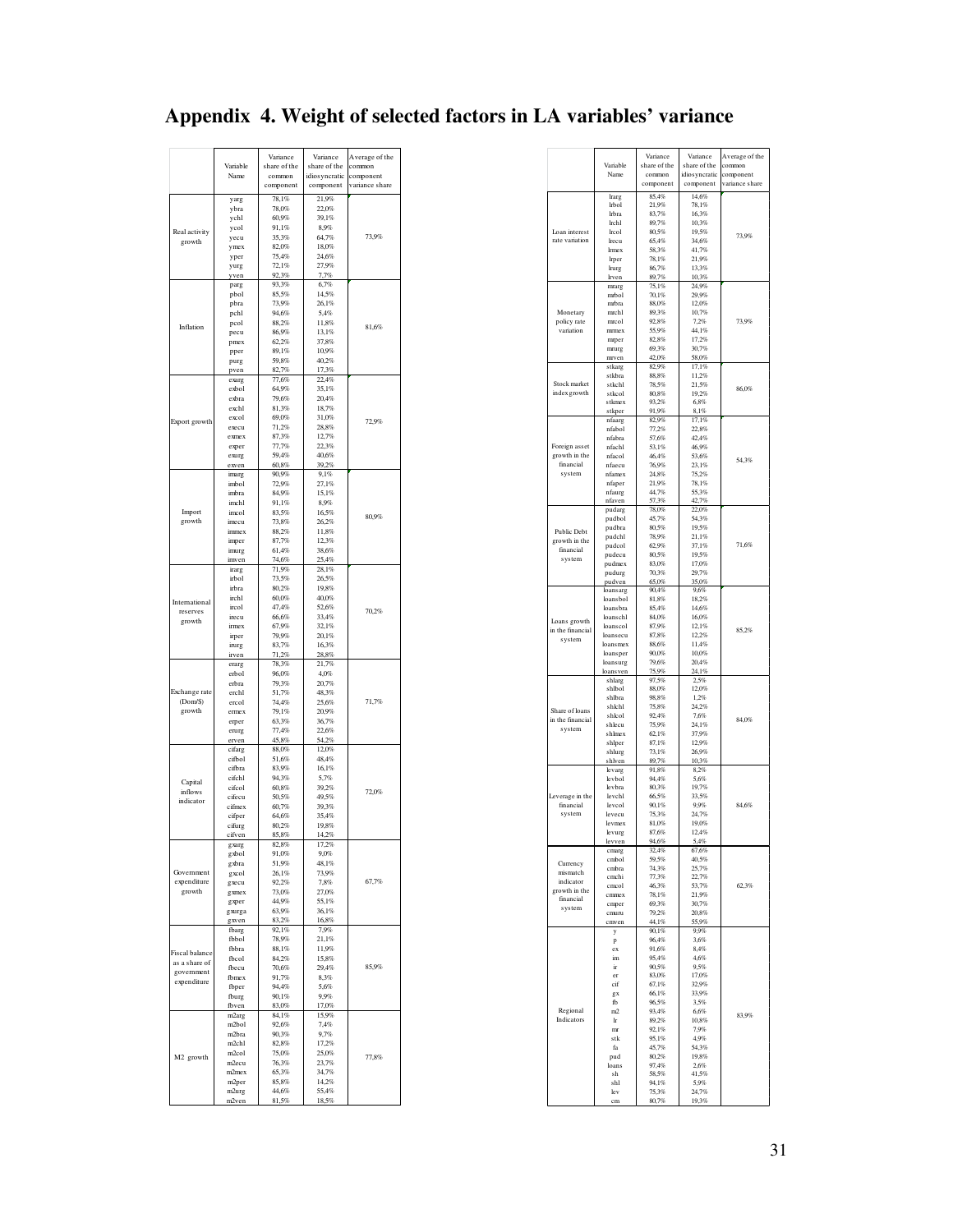![](_page_32_Figure_1.jpeg)

#### **US expansionary supply shock US expansionary demand shock**

YLA: real activity growth, PLA: inflation, EXLA: export growth, IR: international reserves growth; ERLA: exchange rate growth (Domestic/US\$); CIFLA: capital inflows indicator; GXLA: government expenditure growth; FBLA: fiscal balance as a share of expenditures; M2LA: M2 growth; LRLA: loan interest rate change; MRLA: monetary rate change; STKLA: stock index growth; FALA: foreign asset growth; PUDLA: public debt growth; LOANSLA: loan growth; SHLLA: share of loans with respect to assets(FA+PUD+LOANS); LEVLA: leverage (assets/equity); CMLA: currency mismatch indicator (FX assets/liabilities) growth. All variables are expressed in standardized units. Lines represent the 84<sup>th</sup>, 50<sup>th</sup> and 16<sup>th</sup> percentiles of all impulse responses that satisfied sign restrictions.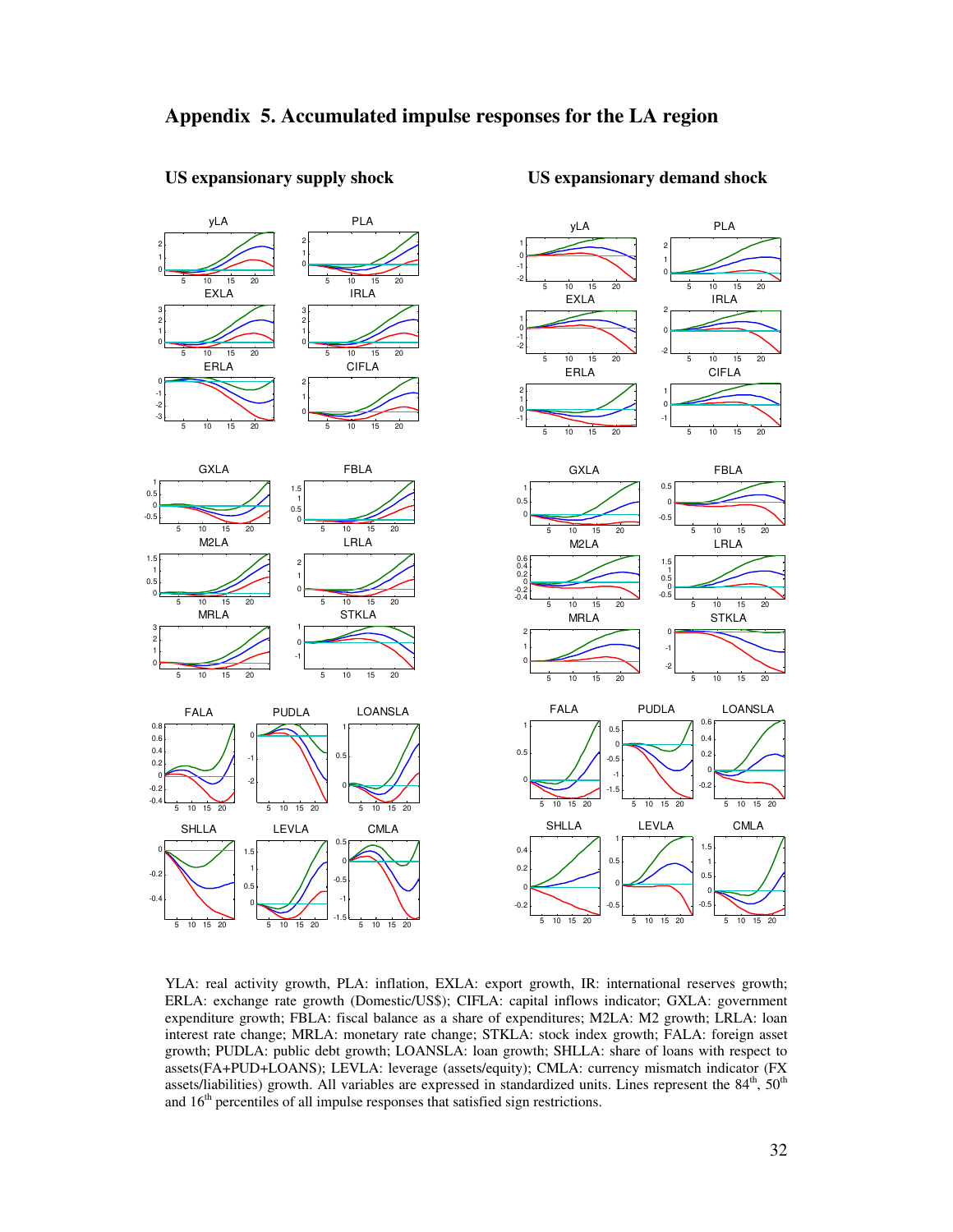#### **US expansionary monetary shock US contractionary financial shock**

![](_page_33_Figure_2.jpeg)

YLA: real activity growth, PLA: inflation, EXLA: export growth, IR: international reserves growth; ERLA: exchange rate growth (Domestic/US\$); CIFLA: capital inflows indicator; GXLA: government expenditure growth; FBLA: fiscal balance as a share of expenditures; M2LA: M2 growth; LRLA: loan interest rate change; MRLA: monetary rate change; STKLA: stock index growth; FALA: foreign asset growth; PUDLA: public debt growth; LOANSLA: loan growth; SHLLA: share of loans with respect to assets(FA+PUD+LOANS); LEVLA: leverage (assets/equity); CMLA: currency mismatch indicator (FX assets/liabilities) growth. All variables are expressed in standardized units. Lines represent the  $84<sup>th</sup>$ ,  $50<sup>th</sup>$ and 16<sup>th</sup> percentiles of all impulse responses that satisfied sign restrictions.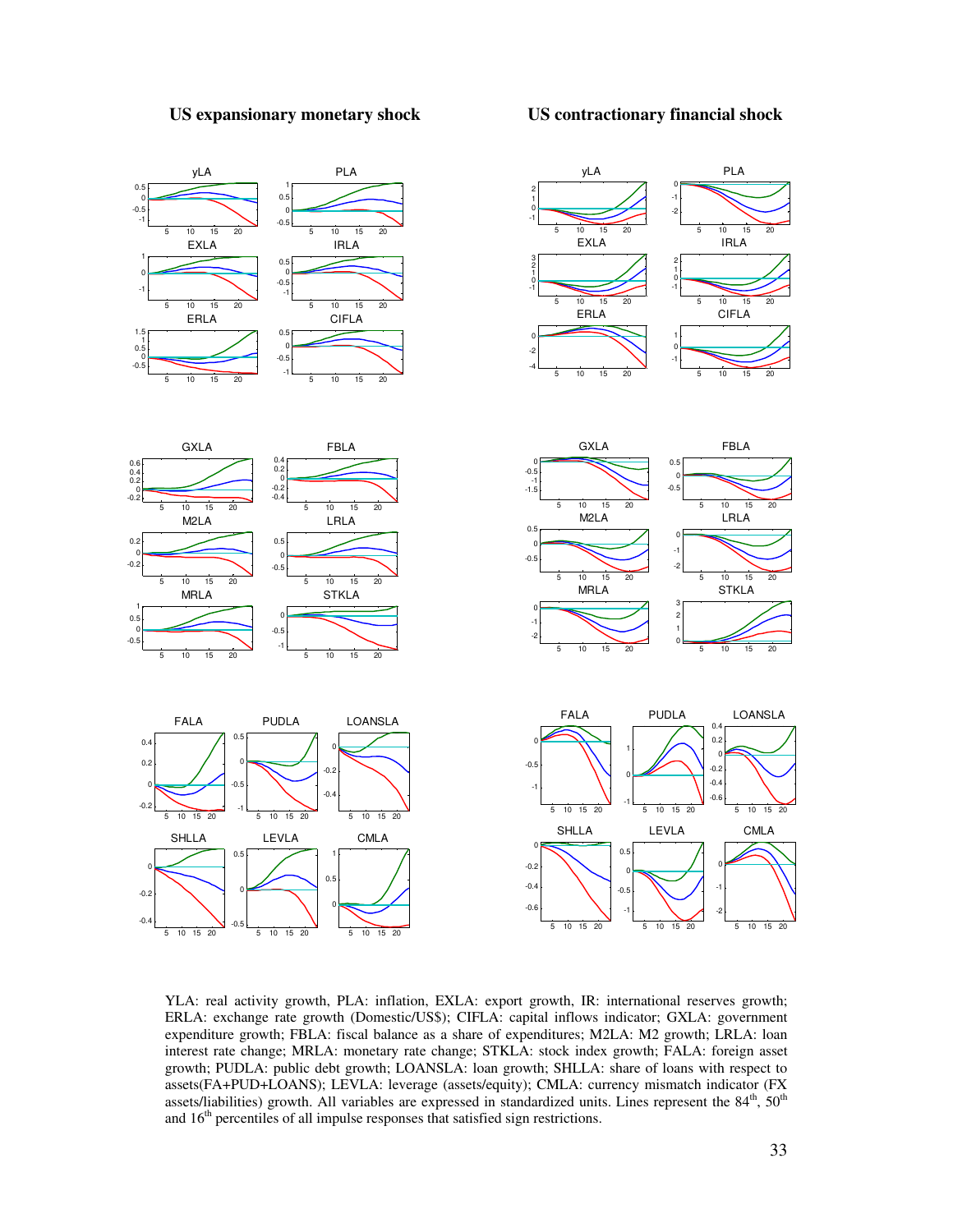![](_page_34_Figure_0.jpeg)

![](_page_34_Figure_1.jpeg)

| Floatation index (including interest rate variability) |                              |           |           |           |           |  |
|--------------------------------------------------------|------------------------------|-----------|-----------|-----------|-----------|--|
|                                                        | Complete sample<br>2004-2012 | 2004-2006 | 2007-2008 | 2009-2010 | 2011-2012 |  |
| Chile                                                  | 0.01                         | 0.02      | 0,05      | 0,00      | 0,01      |  |
| <b>Bolivia</b>                                         | 0.03                         | 0.02      | 0.09      | 0,02      | 0,00      |  |
| Perú                                                   | 0,06                         | 0.04      | 0,21      | 0,06      | 0,02      |  |
| Uruguay                                                | 0.07                         | 0.04      | 0.13      | 0,30      | 0,36      |  |
| Argentina                                              | 0.11                         | 0,05      | 0,07      | 0,23      | 0,18      |  |
| Venezuela                                              | 0.13                         | 0,12      | 0,40      | 0,19      | 0,07      |  |
| Mexico                                                 | 0,27                         | 0,12      | 0,49      | 0,40      | 1,77      |  |
| Colombia                                               | 0.28                         | 0.36      | 0.57      | 0.49      | 0.17      |  |
| <b>Brasil</b>                                          | 0.35                         | 0,25      | 0.33      | 0,54      | 0,34      |  |
| Average                                                | 0.15                         | 0,11      | 0,26      | 0,25      | 0,33      |  |

|                | Floatation index (including only exchange rate and reserve variability) |           |           |           |           |  |
|----------------|-------------------------------------------------------------------------|-----------|-----------|-----------|-----------|--|
|                | Complete sample<br>2004-2012                                            | 2004-2006 | 2007-2008 | 2009-2010 | 2011-2012 |  |
| Chile          | 0.14                                                                    | 0.31      | 0.08      | 0,17      | 0,13      |  |
| <b>Bolivia</b> | 0,15                                                                    | 0.06      | 0,52      | 0,36      | 0,11      |  |
| Uruguay        | 0,28                                                                    | 0.19      | 0.49      | 1,16      | 0.58      |  |
| Perú           | 0,28                                                                    | 0.17      | 0.35      | 0,50      | 0,20      |  |
| Argentina      | 0,61                                                                    | 0,32      | 0,13      | 1,34      | 0.36      |  |
| <b>Brasil</b>  | 0,78                                                                    | 0.73      | 0.55      | 1,86      | 1,51      |  |
| Mexico         | 0.95                                                                    | 0.73      | 0,77      | 1,02      | 2,22      |  |
| Venezuela      | 1,06                                                                    | 1,13      | 1,58      | 3,14      | 2,30      |  |
| Colombia       | 1,53                                                                    | 1,08      | 1,26      | 7,52      | 1,12      |  |
| Average        | 0.64                                                                    | 0.52      | 0.64      | 1.90      | 0.95      |  |

Floatation indexes are computed as ratios of standard deviations of series, all of which are expressed as annual growth rates. These indexes measure the relative variability of the exchange rate in terms of the variability of international reserves and interest rates:  $FI = \frac{s.d.(ERgrowth)}{s.d.(IRgrowth) + s.d.(MRgrowth)}$  $\mathcal{A}$ .  $=\frac{s.a.(ER)}{s.d.(Bgrowth)+}$ . For

Venezuela, we use the non-official exchange rate growth.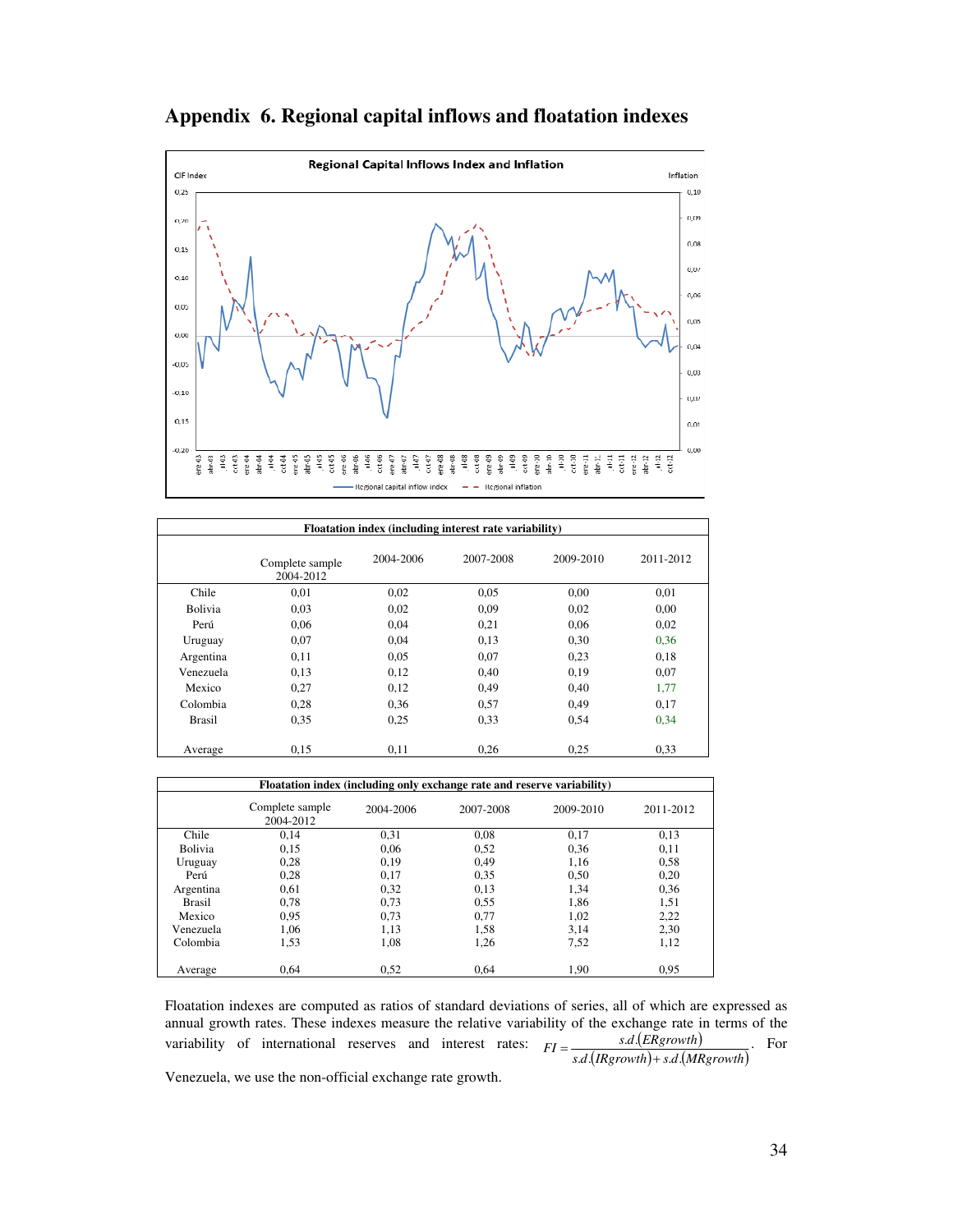# **Appendix 7. Results of OLS regressions for determining country heterogeneity.**

|                              | <b>Expansionary</b><br>supply shock | <b>Expansionary</b><br>demand shock | <b>Expansionary</b><br>monetary policy<br>shock | Contractionary<br>financial shock | <b>All shocks</b>      |  |  |  |
|------------------------------|-------------------------------------|-------------------------------------|-------------------------------------------------|-----------------------------------|------------------------|--|--|--|
|                              |                                     | <b>Positive responses</b>           |                                                 |                                   |                        |  |  |  |
| $\mathbf c$                  | $0.074***$<br>(0,004)               | $0,015**$<br>(0,006)                | $0.020***$<br>(0,004)                           | $0.012***$<br>(0,001)             | $0.017***$<br>(0,004)  |  |  |  |
| Inflation targeting<br>dummy |                                     | $0,101***$<br>(0,006)               | $0.036***$<br>(0,003)                           |                                   | $0.065***$<br>(0,004)  |  |  |  |
| <b>Floatation</b> index      | $-0,004$<br>(0,004)                 | $-0.012***$<br>(0,004)              | $-0.008***$<br>(0,002)                          |                                   | $-0.008***$<br>(0,002) |  |  |  |
| FX Assets/Liabilities        | $-0.005***$<br>(0,001)              | $-0.006***$<br>(0,001)              | $-0.003***$<br>(0,000)                          |                                   | $-0,004***$<br>(0.000) |  |  |  |
| <b>CIF</b> Indicator         | $-0.025***$<br>(0,007)              | $-0.081***$<br>(0,006)              | $-0.0286***$<br>(0,003)                         |                                   | $-0,049***$<br>(0,003) |  |  |  |
| $R^2$                        | 0.050                               | 0,290                               | 0,172                                           |                                   | 0,184                  |  |  |  |
| $N^{\circ}$ Obs.             | 696                                 | 1198                                | 1125                                            | 101                               | 3120                   |  |  |  |
| Proportion of draws          | 0.496                               | 0.853                               | 0.80.1                                          | 0.072                             | 0.555                  |  |  |  |
|                              |                                     |                                     | <b>Negative responses</b>                       |                                   |                        |  |  |  |
| $\mathbf{c}$                 | $-0.092***$<br>(0.003)              | $-0.011***$<br>(0,002)              | $-0.010***$<br>(0,002)                          | $-0.034***$<br>(0,006)            | $-0.392***$<br>(0,004) |  |  |  |
| Inflation targeting<br>dummy | $0.045***$<br>(0,003)               | $-0,001$<br>(0,003)                 | $-0,002$<br>(0,002)                             | $-0.123***$<br>(0,006)            | $-0.084***$<br>(0,004) |  |  |  |
| <b>Floatation</b> index      | $0,018***$<br>(0,003)               | $-0.005**$<br>(0,002)               | $-0,001$<br>(0,001)                             | $0,020***$<br>(0,004)             | $0.018***$<br>(0,003)  |  |  |  |
| FX Assets/Liabilities        | $0.003***$<br>(0,000)               | $0,001***$<br>(0,000)               | $0,001***$<br>(0,000)                           | $0.008***$<br>(0,001)             | $0.008***$<br>(0,001)  |  |  |  |
| <b>CIF</b> Indicator         | $-0.004$<br>(0,003)                 | $0.007**$<br>(0,003)                | $0.007***$<br>(0,002)                           | $0,105***$<br>(0,006)             | $0.093***$<br>(0,004)  |  |  |  |
| $R^2$                        | 0,431                               | 0,095                               | 0,093                                           | 0,355                             | 0,278                  |  |  |  |
| $N^{\circ}$ Obs.             | 708                                 | 206                                 | 279                                             | 1303                              | 2496                   |  |  |  |
| Proportion of draws          | 0.504                               | 0.147                               | 0.199                                           | 0.928                             | 0.445                  |  |  |  |

**Dependent variable: monetary rate responses of all countries at 12 months** 

\*, \*\* and \*\*\* denote coefficient significance at 10%, 5% y 1%, respectively. Standard deviations of parameter estimators are in parentheses. The variable "Inflation targeting dummy" was dropped from the regression when all countries in the sample satisfied the criterion. All the positive responses in the contractionary financial shock correspond to a single country (Venezuela).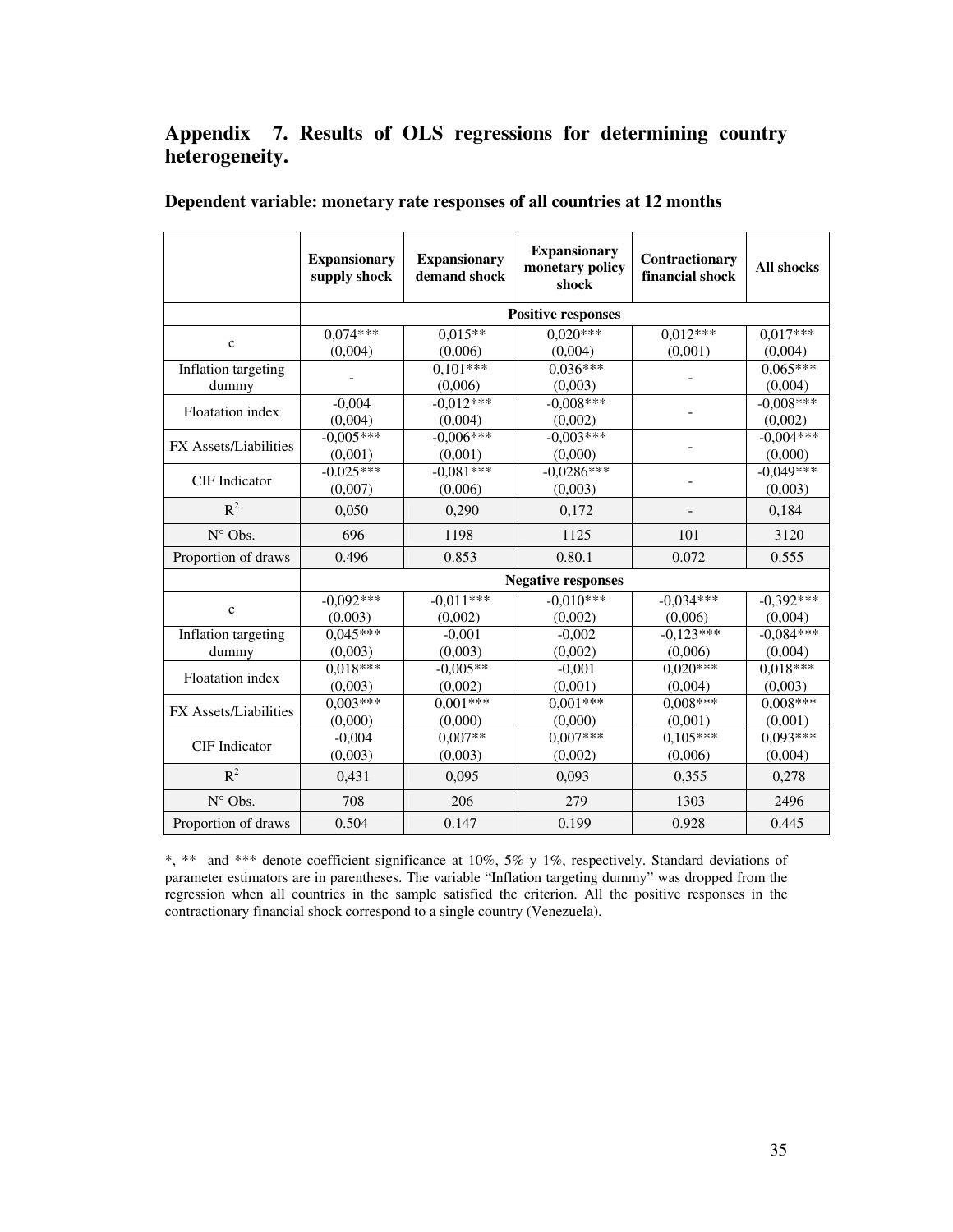|                         | <b>Expansionary</b><br>supply shock | <b>Expansionary</b><br>demand shock | <b>Expansionary</b><br>monetary<br>policy shock | Contractionary<br>financial shock | <b>All shocks</b> |  |  |
|-------------------------|-------------------------------------|-------------------------------------|-------------------------------------------------|-----------------------------------|-------------------|--|--|
|                         |                                     | <b>Positive responses</b>           |                                                 |                                   |                   |  |  |
| $\mathsf{C}$            | $0,025***$                          | $0,035***$                          | $0.028***$                                      | 0,006                             | $0.040***$        |  |  |
|                         | (0,007)                             | (0,003)                             | (0,002)                                         | (0,014)                           | (0,002)           |  |  |
| Inflation targeting     | $0,062***$                          | $-0,007**$                          | $-0.003$                                        |                                   | $-0,000$          |  |  |
| dummy                   | (0,007)                             | (0,003)                             | (0,002)                                         |                                   | (0,002)           |  |  |
| Floatation index        | $-0,058***$                         | $-0.010**$                          | $-0.007**$                                      | 0,014                             | $-0,002$          |  |  |
|                         | (0,005)                             | (0,004)                             | (0,003)                                         | (0,024)                           | (0,002)           |  |  |
| FX Assets/Liabilities   | $-0.006***$                         | $0.010***$                          | $0,002***$                                      | $0.010**$                         | $0.002***$        |  |  |
|                         | 0.001                               | (0,001)                             | (0,001)                                         | (0,005)                           | (0,000)           |  |  |
| <b>CIF</b> Indicator    | $-0.107***$                         | $0.051***$                          | $0.011**$                                       | $0.078***$                        | $0.020***$        |  |  |
|                         | (0,012)                             | (0,010)                             | (0,005)                                         | (0,021)                           | (0,003)           |  |  |
| Fiscal balance          | $-0.166***$                         | $0.189***$                          | 0,019                                           | $-0.110$                          | $-0.035***$       |  |  |
|                         | (0,027)                             | (0.034)                             | (0,018)                                         | (0,119)                           | (0.009)           |  |  |
| $R^2$                   | 0.597                               | 0.190                               | 0,093                                           | 0,262                             | 0,061             |  |  |
| N° Obs.                 | 381                                 | 766                                 | 739                                             | 525                               | 2411              |  |  |
| Proportion of draws     | 0.271                               | 0.545                               | 0.526                                           | 0.374                             | 0.429             |  |  |
|                         |                                     |                                     | <b>Negative responses</b>                       |                                   |                   |  |  |
| $\mathsf{C}$            | $-0.049***$                         | $-0.015***$                         | $-0.013***$                                     | $-0.052***$                       | $-0.053***$       |  |  |
|                         | (0,002)                             | (0,005)                             | (0,003)                                         | (0,003)                           | (0,002)           |  |  |
| Inflation targeting     | $0.028***$                          | $-0.008*$                           | $-0.001$                                        | $0.029***$                        | $0.031***$        |  |  |
| dummy                   | (0,004)                             | (0,005)                             | (0,002)                                         | (0,003)                           | (0,002)           |  |  |
| <b>Floatation</b> index | $-0,032***$                         | $-0,005$                            | $-0,000$                                        | $0.007*$                          | $-0.013***$       |  |  |
|                         | (0,003)                             | (0,003)                             | (0,002)                                         | (0,004)                           | (0,002)           |  |  |
| FX Assets/Liabilities   | $-0,001$                            | $-0.004***$                         | $-0.001***$                                     | $-0.017***$                       | $-0.003***$       |  |  |
|                         | (0,001)                             | (0,001)                             | (0,000)                                         | (0,001)                           | (0,000)           |  |  |
| <b>CIF</b> Indicator    | $-0.053***$                         | $-0.050***$                         | $-0.018***$                                     | $-0.114***$                       | $-0.037***$       |  |  |
|                         | (0,006)                             | (0.005)                             | (0,002)                                         | (0,010)                           | (0.003)           |  |  |
| Fiscal balance          | $-0.029**$                          | $0.067***$                          | $0,028***$                                      | $-0,282***$                       | $0.019**$         |  |  |
|                         | (0,012)                             | (0,018)                             | (0,009)                                         | (0,037)                           | (0,008)           |  |  |
| $R^2$                   | 0,219                               | 0,278                               | 0,176                                           | 0,400                             | 0,093             |  |  |
| N° Obs.                 | 1023                                | 638                                 | 665                                             | 879                               | 3205              |  |  |
| Proportion of draws     | 0.729                               | 0.455                               | 0.474                                           | 0.626                             | 0.571             |  |  |

# **Dependent variable: government expenditure responses of all countries at 12 months**

\*, \*\* and \*\*\* denote coefficient significance at 10%, 5% y 1%, respectively. Standard deviations of parameter estimators are in parentheses. The variable "Inflation targeting dummy" was dropped from the regression when all countries in the sample satisfied the criterion.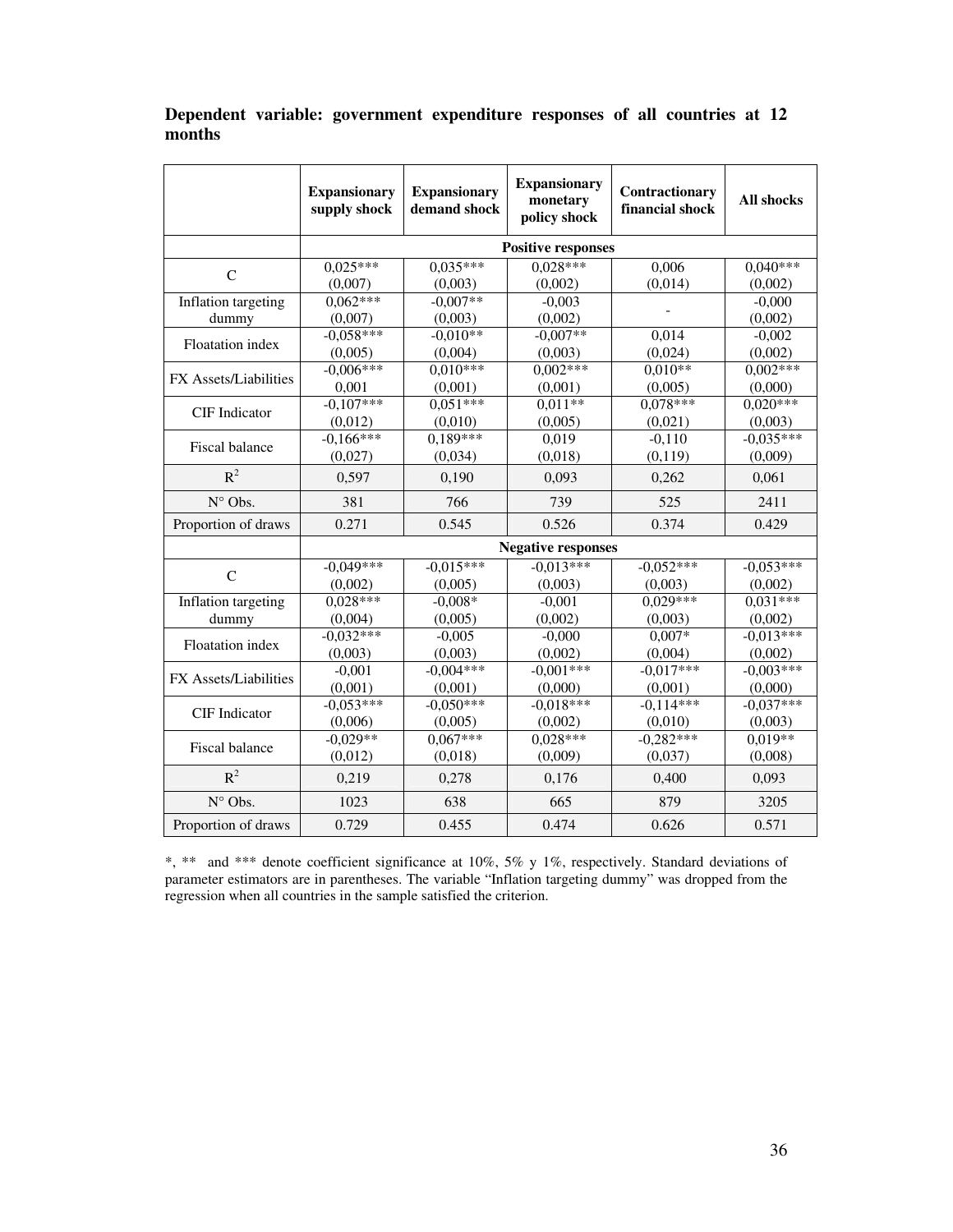![](_page_37_Figure_0.jpeg)

# **Appendix 8. Countries accumulated impulse responses**

**Monetary interest rate responses to US expansionary supply shock** 

**Monetary interest rate responses to US expansionary real demand shock** 

![](_page_37_Figure_4.jpeg)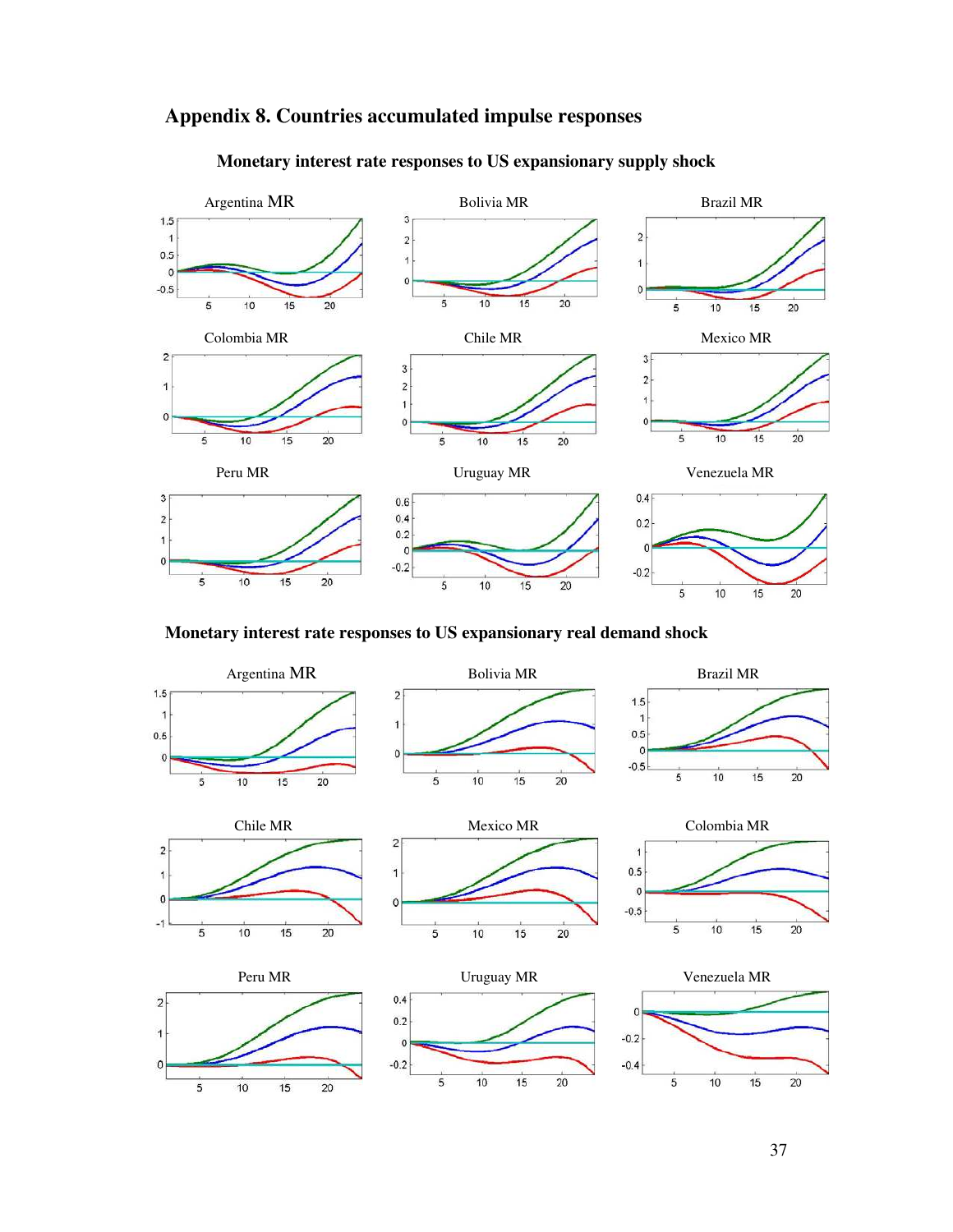![](_page_38_Figure_0.jpeg)

# **Monetary interest rate responses to US expansionary monetary shock**

**Monetary interest rate responses to US contractionary financial shock** 

![](_page_38_Figure_3.jpeg)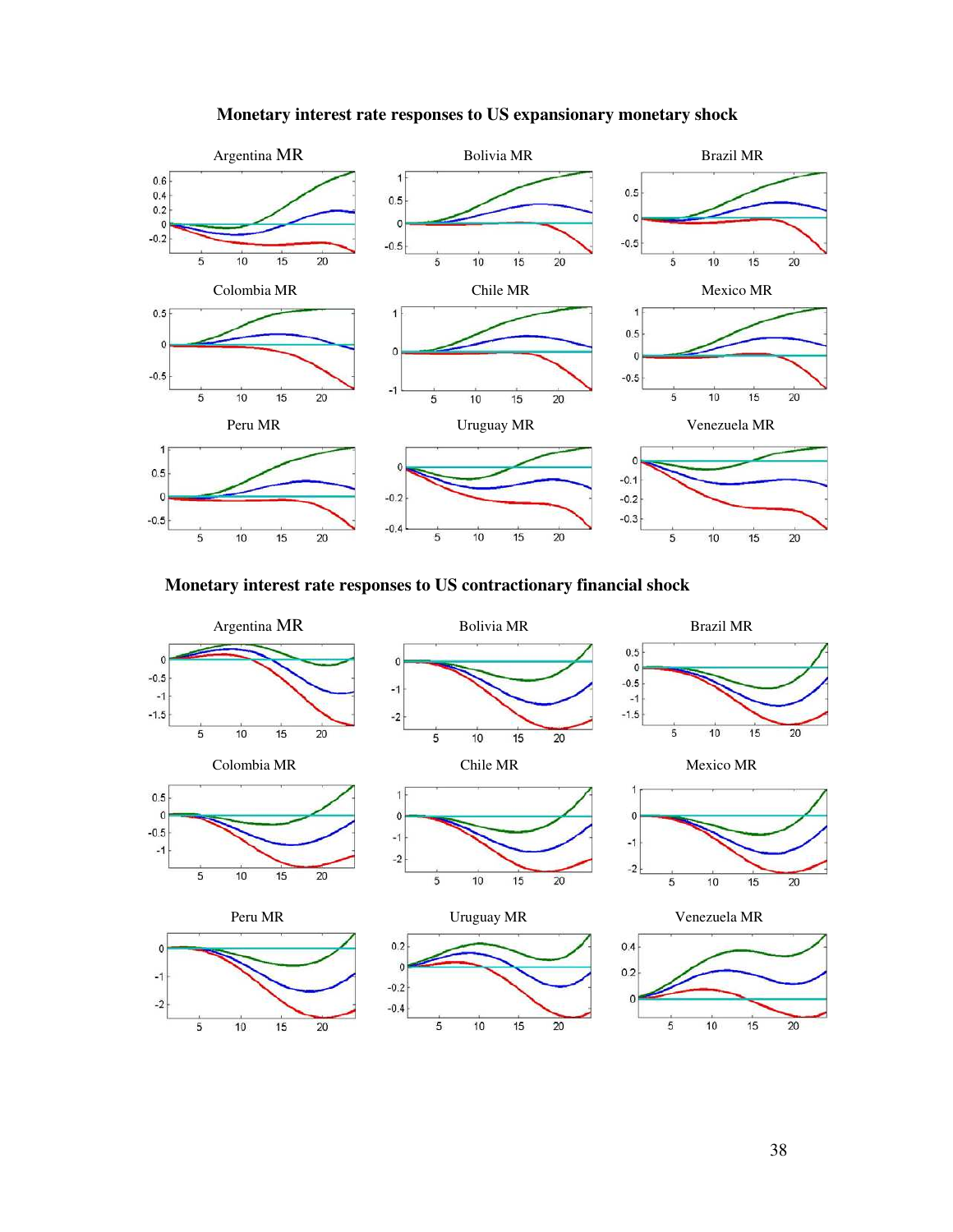![](_page_39_Figure_0.jpeg)

#### **Fiscal expenditures responses to US expansionary supply shock**

**Fiscal expenditures responses to US expansionary real demand shock** 

![](_page_39_Figure_3.jpeg)